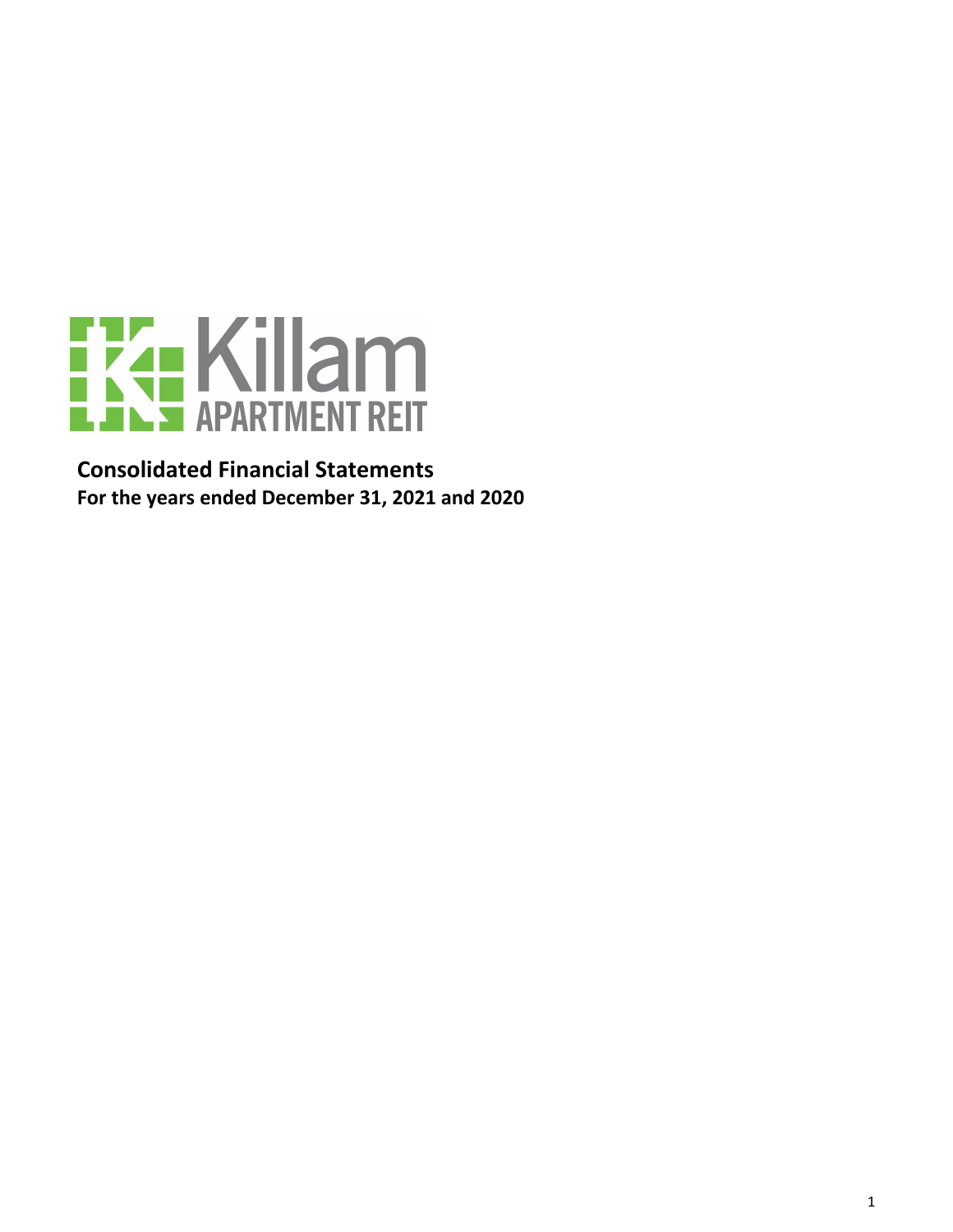### **Management's Responsibility for Financial Statements**

The accompanying consolidated financial statements and management's discussion and analysis (MD&A) have been prepared by the management of Killam Apartment REIT in accordance with International Financial Reporting Standards, and include amounts based on management's informed judgements and estimates. Management is responsible for the integrity and objectivity of these consolidated financial statements. The financial information presented in the MD&A is consistent with that in the consolidated financial statements in all material respects.

To assist management in the discharge of these responsibilities, management has established the necessary internal controls designed to ensure that our financial records are reliable for preparing financial statements and other financial information, transactions are properly authorized and recorded, and assets are safeguarded.

As at December 31, 2021, our Chief Executive Officer and Chief Financial Officer evaluated, or caused an evaluation under their direct supervision of, the design and operation of our internal controls over financial reporting (as defined in National Instrument 52-109, Certification of Disclosure in Issuers' Annual and Interim Filings) and, based on that assessment, determined that our internal controls over financial reporting were appropriately designed and operating effectively.

Ernst & Young LLP, the auditors appointed by the Unitholders, have examined the consolidated financial statements in accordance with Canadian generally accepted auditing standards to enable them to express to the Unitholders their opinion on the consolidated financial statements. Their report as auditors is set forth below.

The consolidated financial statements have been further reviewed and approved by the Board of Trustees and its Audit Committee. This committee meets regularly with management and the auditors, who have full and free access to the Audit Committee.

February 16, 2022

Philo Prozes

Philip Fraser **Dale Noseworthy** *President and Chief Executive Officer Chief Financial Officer*

Sel nomby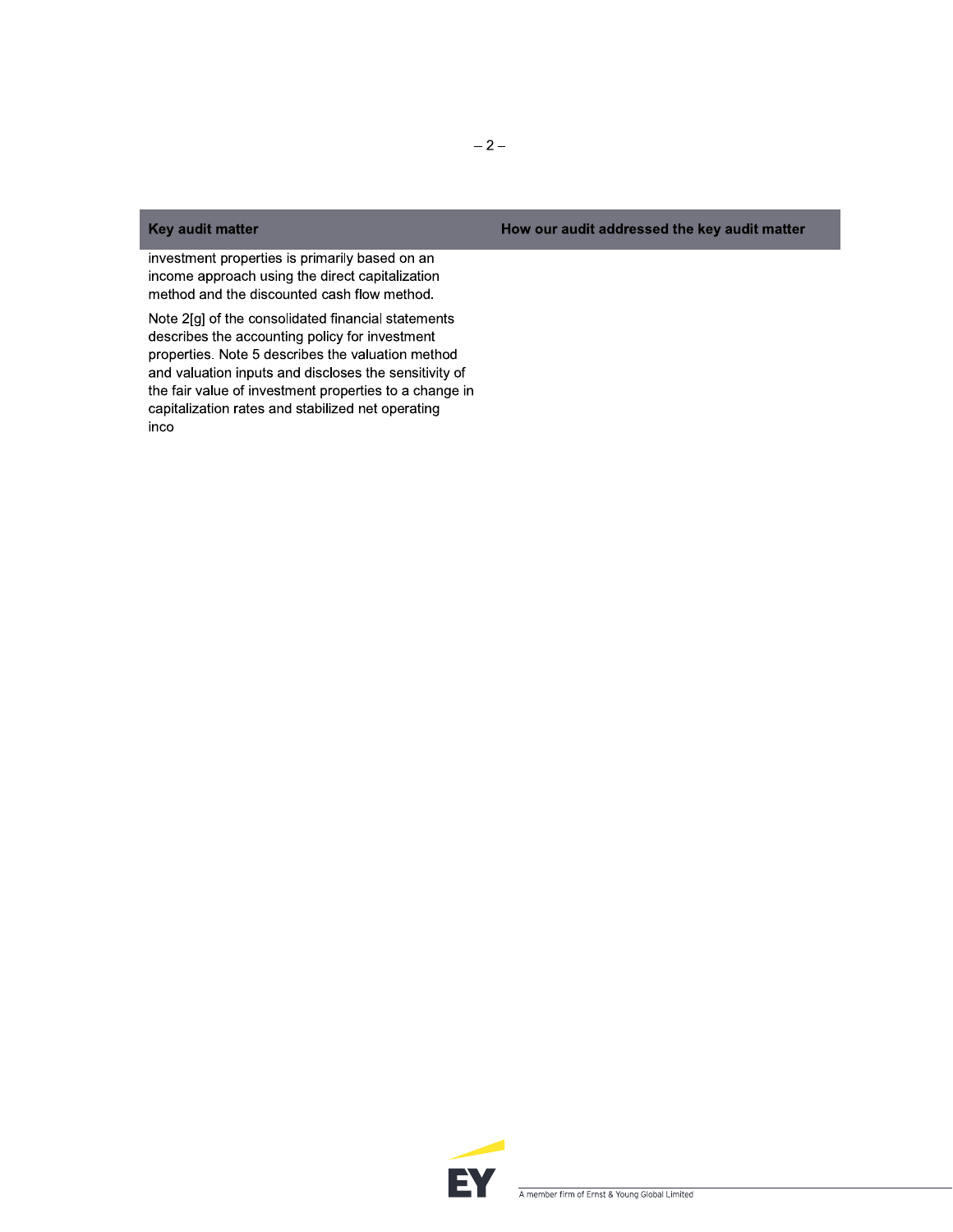Our opinion on the consolidated financial statements does not cover the other information and we do not express any form of assurance conclusion thereon.

In connection with our audit of the consolidated financial statements, our responsibility is to read the other information, and in doing so, consider whether the other information is materially inconsistent with the consolidated financial statements or our knowledge obtained in the audit or otherwise appears to be materially misstated.

We obtained Management's Discussion & Analysis prior to the date of this auditor's report. If, based on the work we have performed, we conclude that there is a material misstatement of this other information, we are required to report that fact. We have nothing to report in this regard.

The Annual Report is expected to be made available to us after the date of the auditor's report. If based on the work we will perform on this other information, we conclude there is a material misstatement of other information, we are required to report that fact to those charged with governance.

#### Responsibilities of management and those charged with governance for the consolidated financial statements

Management is responsible for the preparation and fair presentation of the consolidated financial statements in accordance with IFRSs, and for such internal control as management determines is necessary to enable the preparation of consolidated financial statements that are free from material misstatement, whether due to fraud or error.

In preparing the consolidated financial statements, management is responsible for assessing the Group's ability to continue as a going concern, disclosing, as applicable, matters related to going concern and using the going concern basis of accounting unless management either intends to liquidate the Group or to cease operations, or has no realistic alternative but to do so.

Those charged with governance are responsible for overseeing the Group's financial reporting process.

#### Auditor's responsibilities for the audit of the consolidated financial statements

Our objectives are to obtain reasonable assurance about whether the consolidated financial statements as a whole are free from material misstatement, whether due to fraud or error, and to issue an auditor's report that includes our opinion. Reasonable assurance is a high level of assurance, but is not a guarantee that an audit conducted in accordance with Canadian generally accepted auditing standards will always detect a material misstatement when it exists. Misstatements can arise from fraud or error and are considered material if, individually or in the aggregate, they could reasonably be expected to influence the economic decisions of users taken on the basis of these consolidated financial statements.

As part of an audit in accordance with Canadian generally accepted auditing standards, we exercise professional judgment and maintain professional skepticism throughout the audit. We also:

Identify and assess the risks of material misstatement of the consolidated financial statements, whether due to fraud or error, design and perform audit procedures responsive to those risks, and obtain audit evidence that is sufficient and appropriate to provide a basis for our opinion. The risk of not detecting a material misstatement resulting from fraud is higher than for one resulting from error, as fraud may involve collusion, forgery, intentional omissions, misrepresentations, or the override of internal control.

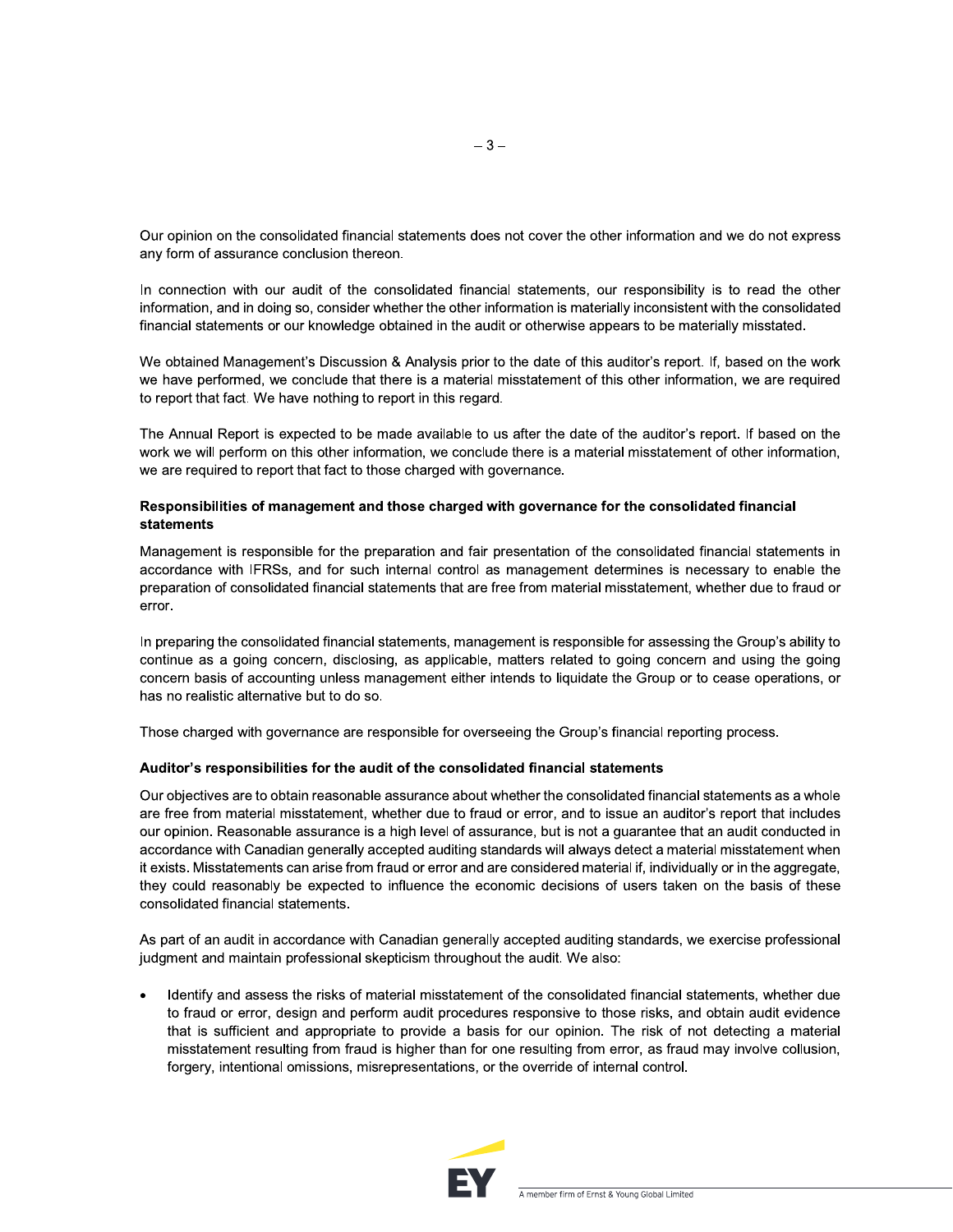- Obtain an understanding of internal control relevant to the audit in order to design audit procedures that are appropriate in the circumstances, but not for the purpose of expressing an opinion on the effectiveness of the Group's internal control.
- Evaluate the appropriateness of accounting policies used and the reasonableness of accounting estimates and related disclosures made by management.
- Conclude on the appropriateness of management's use of the going concern basis of accounting and, based on the audit evidence obtained, whether a material uncertainty exists related to events or conditions that may cast significant doubt on the Group's ability to continue as a going concern. If we conclude that a material uncertainty exists, we are required to draw attention in our auditor's report to the related disclosures in the consolidated financial statements or, if such disclosures are inadequate, to modify our opinion. Our conclusions are based on the audit evidence obtained up to the date of our auditor's report. However, future events or conditions may cause the Group to cease to continue as a going concern.
- Evaluate the overall presentation, structure and content of the consolidated financial statements, including the disclosures, and whether the consolidated financial statements represent the underlying transactions and events in a manner that achieves fair presentation.
- Obtain sufficient appropriate audit evidence regarding the financial information of the entities or business activities within the Group to express an opinion on the consolidated financial statements. We are responsible for the direction, supervision and performance of the group audit. We remain solely responsible for our audit opinion.

We communicate with those charged with governance regarding, among other matters, the planned scope and timing of the audit and significant audit findings, including any significant deficiencies in internal control that we identify during our audit.

We also provide those charged with governance with a statement that we have complied with relevant ethical requirements regarding independence, and to communicate with them all relationships and other matters that may reasonably be thought to bear on our independence, and where applicable, related safeguards.

From the matters communicated with those charged with governance, we determine those matters that were of most significance in the audit of the consolidated financial statements of the current period and are therefore the key audit matters. We describe these matters in our auditor's report unless law or regulation precludes public disclosure about the matter or when, in extremely rare circumstances, we determine that a matter should not be communicated in our report because the adverse consequences of doing so would reasonably be expected to outweigh the public interest benefits of such communication.

The engagement partner on the audit resulting in this independent auditor's report is Steven Nelson.

Halifax, Canada February 16, 2022

Crost + young LLP

**Chartered Professional Accountants** 

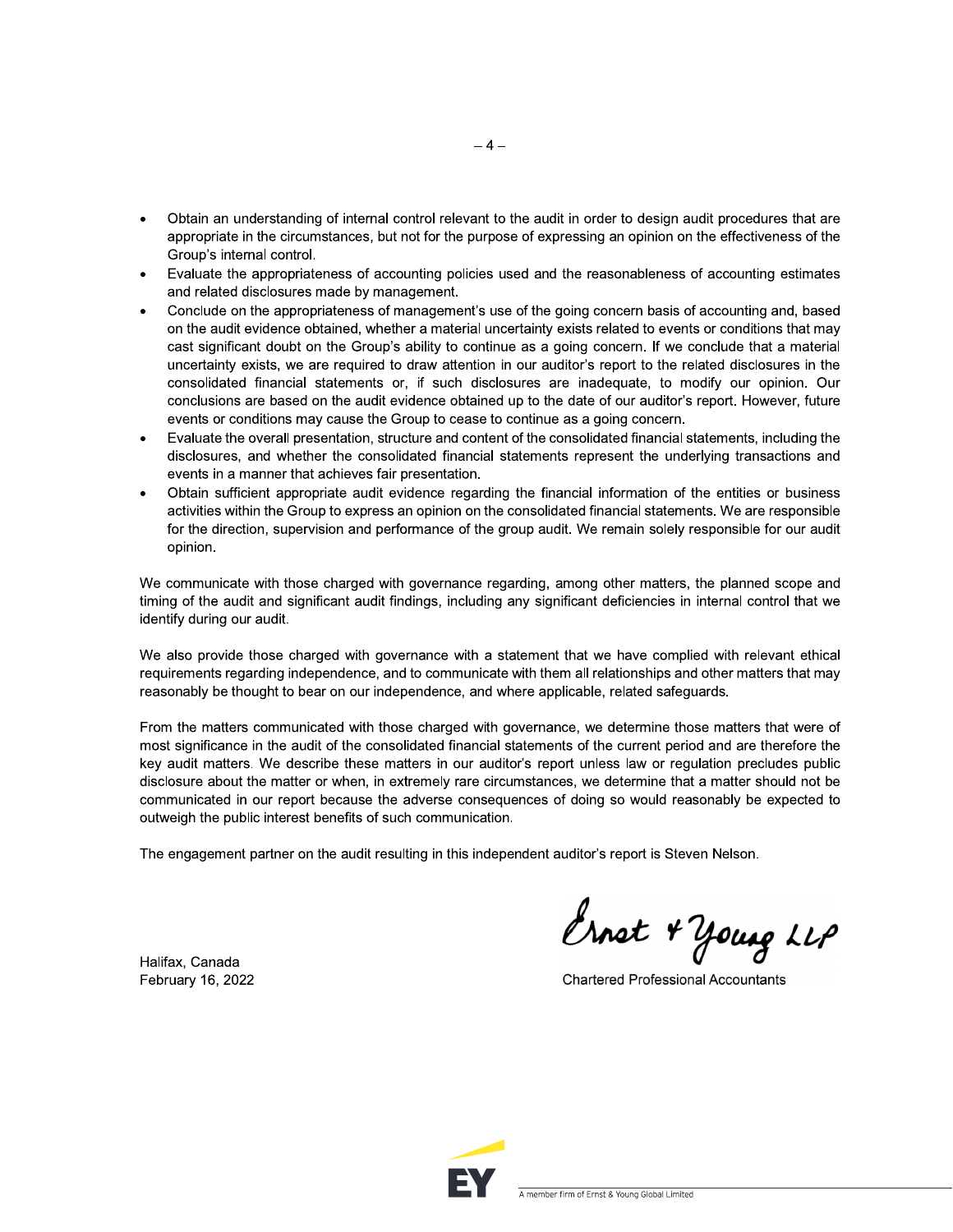# **Consolidated Statements of Financial Position**

*In thousands of Canadian dollars,* 

|                                          | <b>Note</b>       | December 31, 2021 | December 31, 2020 |
|------------------------------------------|-------------------|-------------------|-------------------|
| <b>ASSETS</b>                            |                   |                   |                   |
| <b>Non-current assets</b>                |                   |                   |                   |
| Investment properties                    | $\lceil 5 \rceil$ | \$4,540,877       | \$3,741,918       |
| Property and equipment                   | $[7]$             | 7,931             | 8,349             |
| Other non-current assets                 | [8]               | 4,375             |                   |
|                                          |                   | \$4,553,183       | \$3,750,267       |
| <b>Current assets</b>                    |                   |                   |                   |
| Cash                                     |                   | \$435             | \$2,556           |
| Rent and other receivables               | $[9]$             | 7,768             | 6,561             |
| Other current assets                     | [8]               | 17,121            | 17,176            |
|                                          |                   | 25,324            | 26,293            |
| <b>TOTAL ASSETS</b>                      |                   | \$4,578,507       | \$3,776,560       |
| <b>EQUITY AND LIABILITIES</b>            |                   |                   |                   |
| Unitholders' equity                      | $[16]$            | \$2,111,327       | \$1,768,129       |
| Non-controlling interest                 |                   | 142               | 129               |
| <b>Total Equity</b>                      |                   | \$2,111,469       | \$1,768,258       |
| <b>Non-current liabilities</b>           |                   |                   |                   |
| Mortgages and loans payable              | $[10]$            | \$1,678,391       | \$1,430,344       |
| Lease liabilities                        | $[11]$            | 9,604             | 9,573             |
| <b>Exchangeable Units</b>                | $[15]$            | 94,461            | 70,177            |
| Deferred income tax                      | $[22]$            | 227,004           | 184,611           |
| Deferred unit-based compensation         | $[18]$            | 6,376             | 4,784             |
| Other non-current liabilities            |                   | 20                | 188               |
|                                          |                   | \$2,015,856       | \$1,699,677       |
| <b>Current liabilities</b>               |                   |                   |                   |
| Mortgages and loans payable              | $[10]$            | \$236,943         | \$201,345         |
| <b>Credit facilities</b>                 | $[12]$            | 61,730            | 7,029             |
| <b>Construction loans</b>                | $[13]$            | 77,596            | 41,345            |
| Accounts payable and accrued liabilities | $[14]$            | 74,913            | 58,906            |
|                                          |                   | 451,182           | 308,625           |
| <b>Total Liabilities</b>                 |                   | \$2,467,038       | \$2,008,302       |
| <b>TOTAL EQUITY AND LIABILITIES</b>      |                   | \$4,578,507       | \$3,776,560       |
| <b>Commitments and contingencies</b>     | $[27]$            |                   |                   |
| <b>Financial guarantees</b>              | $[28]$            |                   |                   |

See accompanying notes to the consolidated financial statements.

Approved on behalf of the Board of Trustees

Philo Propes

Trustee Trustee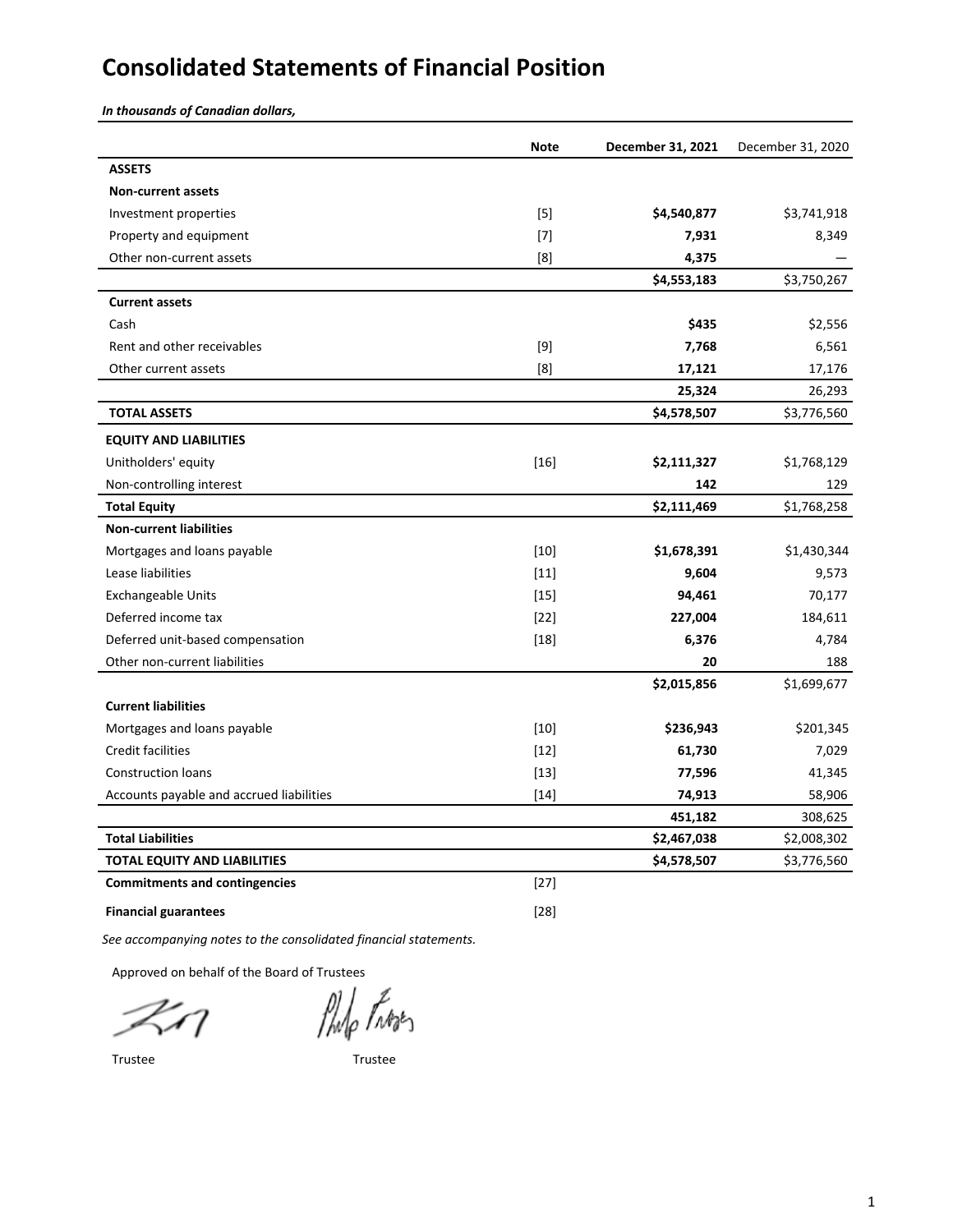# **Consolidated Statements of Income and Comprehensive Income**

**In thousands of Canadian dollars,** 

|                                                  |             | Year ended December 31, |           |
|--------------------------------------------------|-------------|-------------------------|-----------|
|                                                  | <b>Note</b> | 2021                    | 2020      |
| <b>Property revenue</b>                          | $[19]$      | \$290,917               | \$261,690 |
| <b>Property operating expenses</b>               |             |                         |           |
| Operating expenses                               |             | (47, 482)               | (42, 418) |
| Utility and fuel expenses                        |             | (24, 683)               | (23, 240) |
| Property taxes                                   |             | (35, 517)               | (32, 178) |
|                                                  |             | (107, 682)              | (97, 836) |
| Net operating income                             |             | \$183,235               | \$163,854 |
| Other income                                     | $[20]$      | 1,059                   | 641       |
| Financing costs                                  | $[21]$      | (51, 521)               | (48, 919) |
| Depreciation                                     |             | (573)                   | (630)     |
| Administration                                   |             | (15,988)                | (13,936)  |
| Fair value adjustment on unit-based compensation | $[18]$      | (1,869)                 | 59        |
| Fair value adjustment on Exchangeable Units      | $[15]$      | (26, 107)               | 7,676     |
| Fair value adjustment on investment properties   | $[5]$       | 239,684                 | 46,885    |
| Income before income taxes                       |             | 327,920                 | 155,630   |
| Deferred tax expense                             | $[22]$      | (42, 393)               | (9,590)   |
| <b>Net income</b>                                |             | \$285,527               | \$146,040 |
| Comprehensive income                             |             | \$285,527               | \$146,040 |
|                                                  |             |                         |           |
| Net income attributable to:                      |             |                         |           |
| Unitholders                                      |             | 285,514                 | 146,024   |
| Non-controlling interest                         |             | 13                      | 16        |
|                                                  |             | \$285,527               | \$146,040 |
| Comprehensive income attributable to:            |             |                         |           |
| <b>Unitholders</b>                               |             | 285,514                 | 146,024   |
| Non-controlling interest                         |             | 13                      | 16        |
|                                                  |             | \$285,527               | \$146,040 |

See accompanying notes to the consolidated financial statements.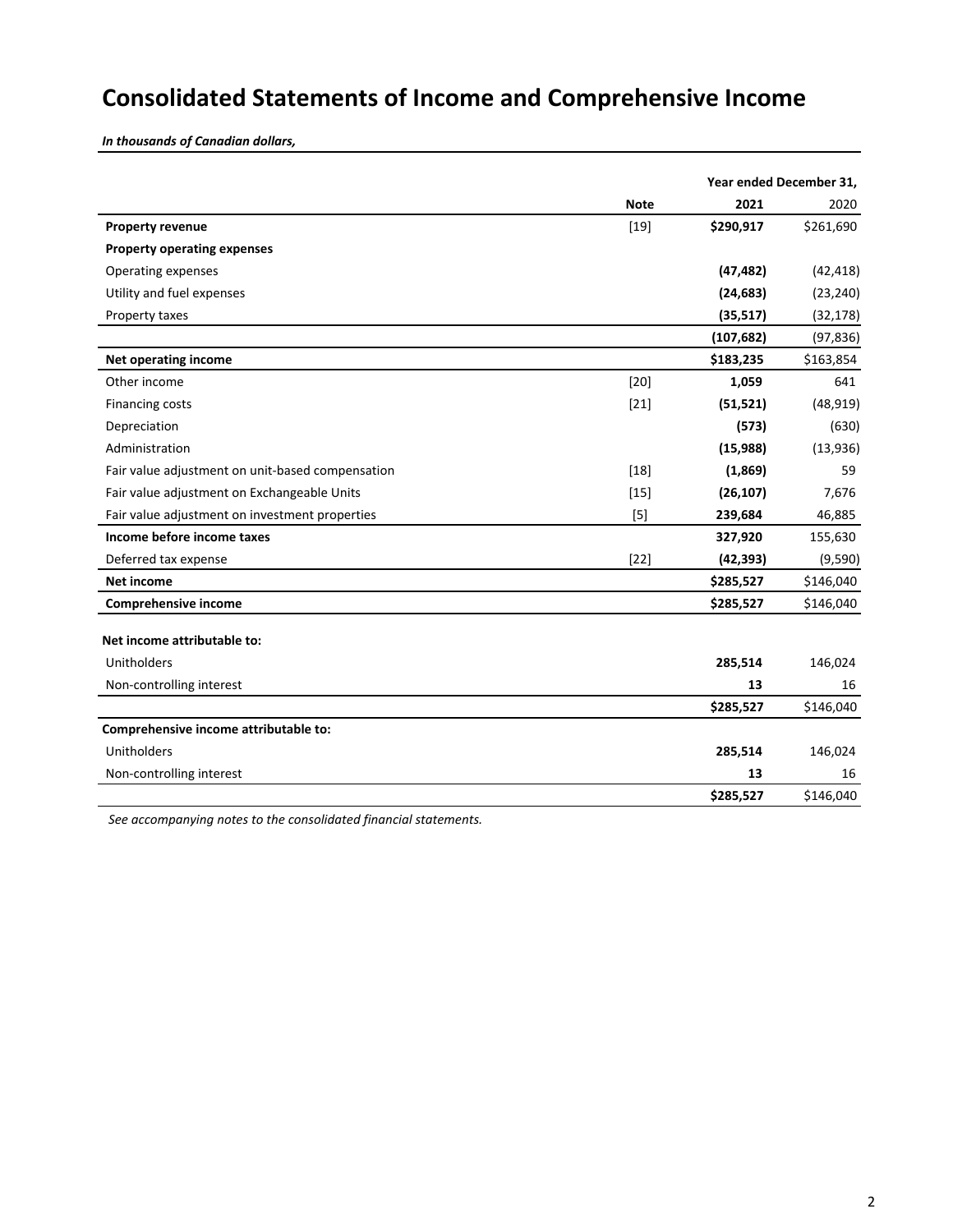# **Consolidated Statements of Changes in Equity**

*In thousands of Canadian dollars,* 

| Year ended December 31, 2021                             | <b>Trust Units</b> | Contributed<br><b>Surplus</b> | <b>Retained</b><br><b>Earnings</b> | Non-controlling<br><b>Interest</b> | <b>Total Equity</b> |
|----------------------------------------------------------|--------------------|-------------------------------|------------------------------------|------------------------------------|---------------------|
| As at January 1, 2021                                    | \$1,097,713        | \$795                         | \$669,621                          | \$129                              | \$1,768,258         |
| Units issued on exchange of<br><b>Exchangeable Units</b> | 1,823              |                               |                                    |                                    | 1,823               |
| Distribution reinvestment plan                           | 25,465             |                               |                                    |                                    | 25,465              |
| Deferred Unit-based compensation                         | 945                |                               |                                    |                                    | 945                 |
| Issued for cash                                          | 104,361            |                               |                                    |                                    | 104,361             |
| Net income                                               |                    |                               | 285,514                            | 13                                 | 285,527             |
| Distributions declared and paid                          |                    |                               | (68, 406)                          |                                    | (68, 406)           |
| Distributions payable                                    |                    |                               | (6,504)                            |                                    | (6, 504)            |
| As at December 31, 2021                                  | \$1,230,307        | \$795                         | \$880,225                          | \$142                              | \$2,111,469         |

| Year ended December 31, 2020                             | <b>Trust Units</b> | Contributed<br><b>Surplus</b> | Retained<br><b>Earnings</b> | Non-controlling<br><b>Interest</b> | <b>Total Equity</b> |
|----------------------------------------------------------|--------------------|-------------------------------|-----------------------------|------------------------------------|---------------------|
| As at January 1, 2020                                    | \$1,009,166        | \$795                         | \$592,293                   | \$113                              | \$1,602,367         |
| Units issued on exchange of<br><b>Exchangeable Units</b> | 815                |                               |                             |                                    | 815                 |
| Distribution reinvestment plan                           | 21,372             |                               |                             |                                    | 21,372              |
| Deferred Unit-based compensation                         | 578                |                               |                             |                                    | 578                 |
| Issued for cash                                          | 65,782             |                               |                             |                                    | 65,782              |
| Net income                                               |                    |                               | 146.024                     | 16                                 | 146,040             |
| Distributions declared and paid                          |                    |                               | (62, 793)                   |                                    | (62, 793)           |
| Distributions payable                                    |                    |                               | (5,903)                     |                                    | (5,903)             |
| At December 31, 2020                                     | \$1,097,713        | \$795                         | \$669,621                   | \$129                              | \$1,768,258         |

See accompanying notes to the consolidated financial statements.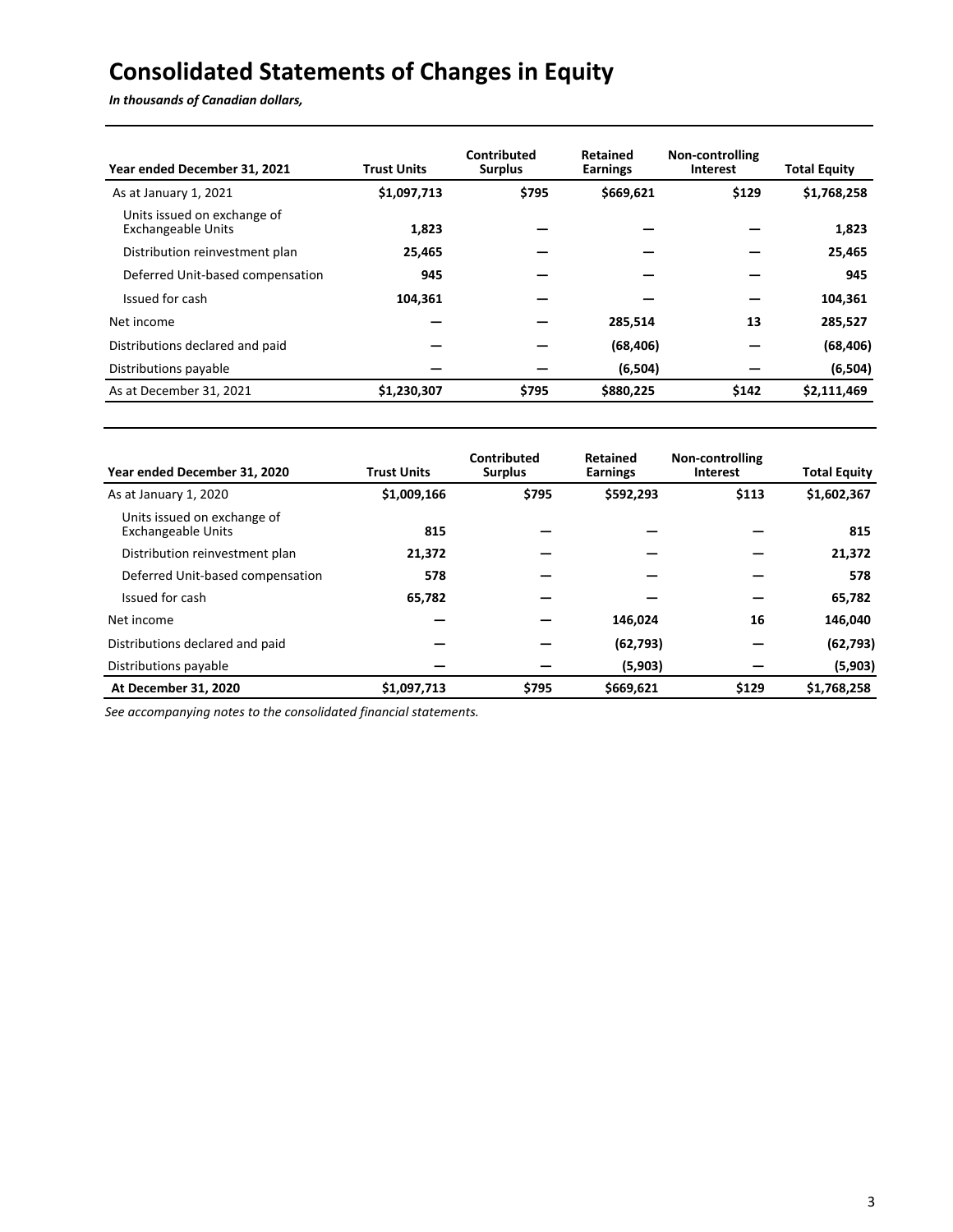# **Consolidated Statements of Cash Flows**

*In thousands of Canadian dollars,* 

|                                                             |             | Year ended December 31, |              |
|-------------------------------------------------------------|-------------|-------------------------|--------------|
|                                                             | <b>Note</b> | 2021                    | 2020         |
| <b>OPERATING ACTIVITIES</b>                                 |             |                         |              |
| Net income                                                  |             | \$285,527               | \$146,040    |
| Add (deduct) items not affecting cash                       |             |                         |              |
| Fair value adjustments                                      |             | (211,708)               | (54, 620)    |
| Depreciation                                                |             | 573                     | 630          |
| Amortization of deferred financing                          |             | 3,784                   | 3,126        |
| Non-cash compensation expense                               |             | 2,078                   | 1,727        |
| Deferred income taxes                                       |             | 42,393                  | 9,563        |
| Amortization of fair value adjustments on assumed mortgages |             | 65                      | 87           |
| Loss on disposition                                         |             |                         | 4            |
| (Gain) loss on derivative liability                         |             | (167)                   | 483          |
| Interest expense on Exchangeable Units                      |             | 2,766                   | 2,784        |
| Straight-line rent                                          |             | (306)                   | (657)        |
| Interest expense on lease liability                         |             | 386                     | 385          |
| Net change in non-cash operating activities                 | $[24]$      | 15,469                  | 13,962       |
| Cash provided by operating activities                       |             | \$140,860               | \$123,514    |
| <b>FINANCING ACTIVITIES</b>                                 |             |                         |              |
| Deferred financing costs paid                               |             | (4, 122)                | (7,647)      |
| Net proceeds on issuance of Units                           |             | 104,361                 | 65,782       |
| Cash paid on redemption of restricted Units                 |             | (1, 566)                | (1,672)      |
| Cash paid on lease liabilities                              |             | (318)                   | (314)        |
| Mortgage financing                                          |             | 381,133                 | 433,501      |
| Mortgages repaid                                            |             | (101, 866)              | (187, 568)   |
| Mortgage principal repayments                               |             | (62, 246)               | (51, 592)    |
| Credit facility proceeds                                    |             | 54,701                  | 7,029        |
| Proceeds from construction loans                            |             | 54,140                  | 39,613       |
| Construction loan repayments                                |             | (17, 889)               | (23, 119)    |
| Distributions paid to non-controlling interest              |             |                         | 16           |
| Distributions to Unitholders                                |             | (51, 455)               | (49, 633)    |
| Cash provided by financing activities                       |             | \$354,873               | \$224,396    |
| <b>INVESTING ACTIVITIES</b>                                 |             |                         |              |
| Increase in restricted cash                                 |             | (637)                   | (255)        |
| Acquisition of investment properties, net of debt assumed   |             | (338,068)               | (206, 274)   |
| Advance on loan receivable                                  |             | (4, 375)                |              |
| Development of investment properties                        |             | (77, 962)               | (81, 975)    |
| Capital expenditures                                        |             | (76, 812)               | (69, 651)    |
| Cash used in investing activities                           |             | (5497, 854)             | ( \$358,155) |
| Net decrease in cash                                        |             | (2, 121)                | (10, 245)    |
| Cash, beginning of year                                     |             | 2,556                   | 12,801       |
| Cash, end of year                                           |             | \$435                   | \$2,556      |

See accompanying notes to the consolidated financial statements.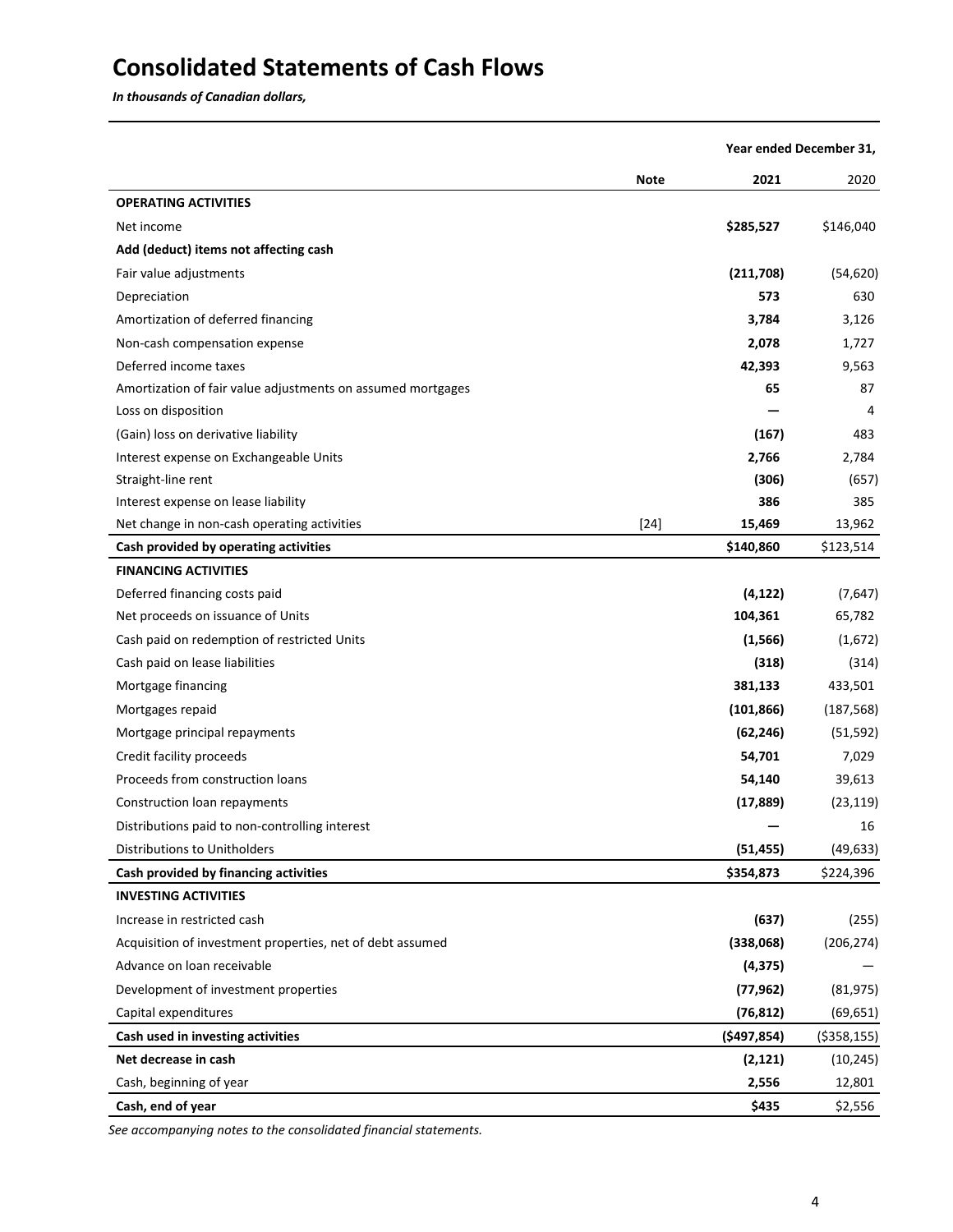### 1. Organization of the Trust

Killam Apartment Real Estate Investment Trust ("Killam" or the "Trust") is an unincorporated open-ended mutual fund trust created pursuant to the amended and restated Declaration of Trust ("DOT"), dated November 27, 2015, under the laws of the Province of Ontario. Killam specializes in the acquisition, management and development of multi-residential apartment buildings, manufactured home communities ("MHCs") and commercial properties in Canada.

The consolidated financial statements comprise the financial statements of Killam and its subsidiaries as at and for the year ended December 31, 2021. Killam's head office operations are located at 3700 Kempt Road, Halifax, Nova Scotia, B3K 4X8.

### **2. Significant Accounting Policies**

#### **(A) Statement of Compliance**

These consolidated financial statements have been prepared in accordance with International Financial Reporting Standards ("IFRS") as issued by the International Accounting Standards Board ("IASB") applicable to the preparation of consolidated annual financial statements. These policies have been consistently applied to all years presented, unless stated otherwise.

The consolidated financial statements of the Trust for the year ended December 31, 2021 were authorized for issue in accordance with a resolution of the Board of Trustees of Killam on February 16, 2022.

#### **(B) Basis of Presentation**

The consolidated financial statements of Killam have been prepared on a historical cost basis, except for investment properties, deferred unit-based compensation, a derivative liability and Exchangeable Units, which have been measured at fair value. Historical cost is generally based on the fair value of the consideration given in exchange for assets. The consolidated financial statements have been prepared on a going concern basis and are presented in Canadian dollars, which is Killam's functional currency, and all values are rounded to the nearest thousand (\$000), except per unit amounts or as otherwise noted.

The consolidated financial statements have been prepared considering the impact that the spread of COVID-19 has and continues to have on local, national and worldwide economies. Measures taken to contain the spread of the virus have triggered significant disruptions to businesses worldwide, resulting in an economic uncertainty. Canadian and global stock markets have also experienced great volatility. Governments and central banks have responded with monetary and fiscal interventions to stabilize economic conditions. Killam has considered the negative economic outlook and cash flow difficulties that may be experienced as a result of this virus, on its tenants, suppliers and lenders. Killam has used the best information available as at December 31, 2021, in determining its estimates and the assumptions that affect the carrying amounts of assets and liabilities, and earnings for the year. Actual results could differ from those estimates. Killam considers the estimates that could be most significantly impacted by COVID-19 to include those underlying the valuation of investment properties and the estimated credit losses on accounts receivable.

#### **(C) Basis of Consolidation**

#### (i) Subsidiaries

The consolidated financial statements comprise the assets and liabilities of all subsidiaries and the results of all subsidiaries for the financial year. Killam and its subsidiaries are collectively referred to as Killam in these consolidated financial statements. Noncontrolling interest represents the portion of profit or loss and net assets not held by Killam and is presented separately in the consolidated statements of income and comprehensive income and within equity in the consolidated statements of financial position, separately from unitholders' equity.

Subsidiaries are entities controlled by Killam. The financial statements of subsidiaries are included in the consolidated financial statements from the date that control commences until the date that control ceases. The accounting policies of subsidiaries have been changed when necessary to align them with the policies adopted by Killam.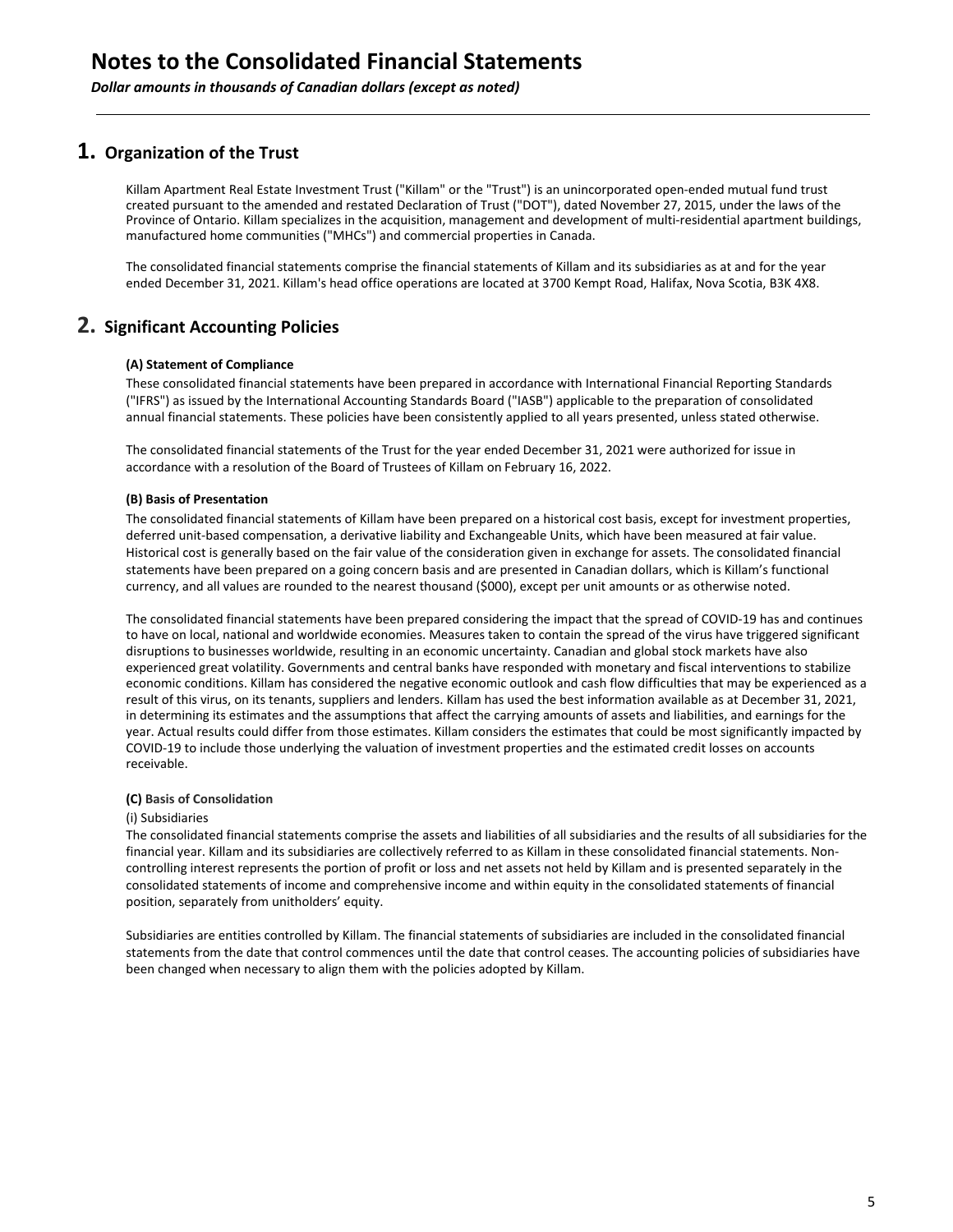# **Notes to the Consolidated Financial Statements**

**Dollar amounts in thousands of Canadian dollars (except as noted)** 

### **2. Significant Accounting Policies (continued)**

Killam's investments in subsidiaries, all of which are incorporated in Canada, are listed in the following table:

| Subsidiary                                         | % Interest |
|----------------------------------------------------|------------|
| Killam Apartment General Partner Ltd.              | 100%       |
| Killam Apartment Limited Partnership               | 100%       |
| Killam Properties Inc.                             | 100%       |
| Killam Properties SGP Ltd.                         | 100%       |
| Killam Apartment Subsidiary Limited Partnership    | 100%       |
| Killam Apartment Subsidiary II Limited Partnership | 100%       |
| Killam Investments Inc.                            | 100%       |
| Killam Investments (PEI) Inc.                      | 100%       |
| Killam Properties Apartments Trust                 | 100%       |
| Killam Properties MHC Trust                        | 100%       |
| <b>Blackshire Court Limited</b>                    | 100%       |
| Killam KamRes (Silver Spear) Inc.                  | 100%       |
| Killam KamRes (Grid 5) Inc.                        | 100%       |
| <b>Blackshire Court Limited Partnership</b>        | 97%        |
| Christie Point Apt. Ltd.                           | 100%       |
| 1140459 BC Ltd.                                    | 100%       |
|                                                    |            |

#### (ii) Joint arrangements

Killam has interests in and joint control in four properties, two development projects and land for future development. Killam has assessed the nature of its joint arrangements and determined them to be joint operations. For joint operations, Killam recognizes its share of revenues, expenses, assets and liabilities, which are included in their respective descriptions on the consolidated statements of financial position and consolidated statements of income and comprehensive income. All balances and effects of transactions between joint operations and Killam have been eliminated to the extent of its interest in the joint operations.

#### **(D) Property Asset Acquisitions**

At the time of acquisition of a property or a portfolio of investment properties, Killam evaluates whether the acquisition is a business combination or asset acquisition. IFRS 3, *Business Combinations* ("IFRS 3") is only applicable if it is considered that a business has been acquired. A business according to IFRS 3, is an integrated set of activities and assets that must include, at a minimum, an input and a substantive process that, together, significantly contribute to the ability to create output. When determining whether the acquisition of an investment property or a portfolio of investment properties is a business combination or an asset acquisition, Killam applies judgment when determining the substance of the assets and activities acquired in addition to the property or portfolio of properties.

When an acquisition does not represent a business as defined under IFRS 3, Killam classifies these properties or a portfolio of properties as an asset acquisition. Identifiable assets acquired and liabilities assumed in an asset acquisition are measured initially at their relative fair values at the acquisition date. Acquisition-related transaction costs are capitalized to the property. All of Killam's acquisitions have been classified as asset acquisitions.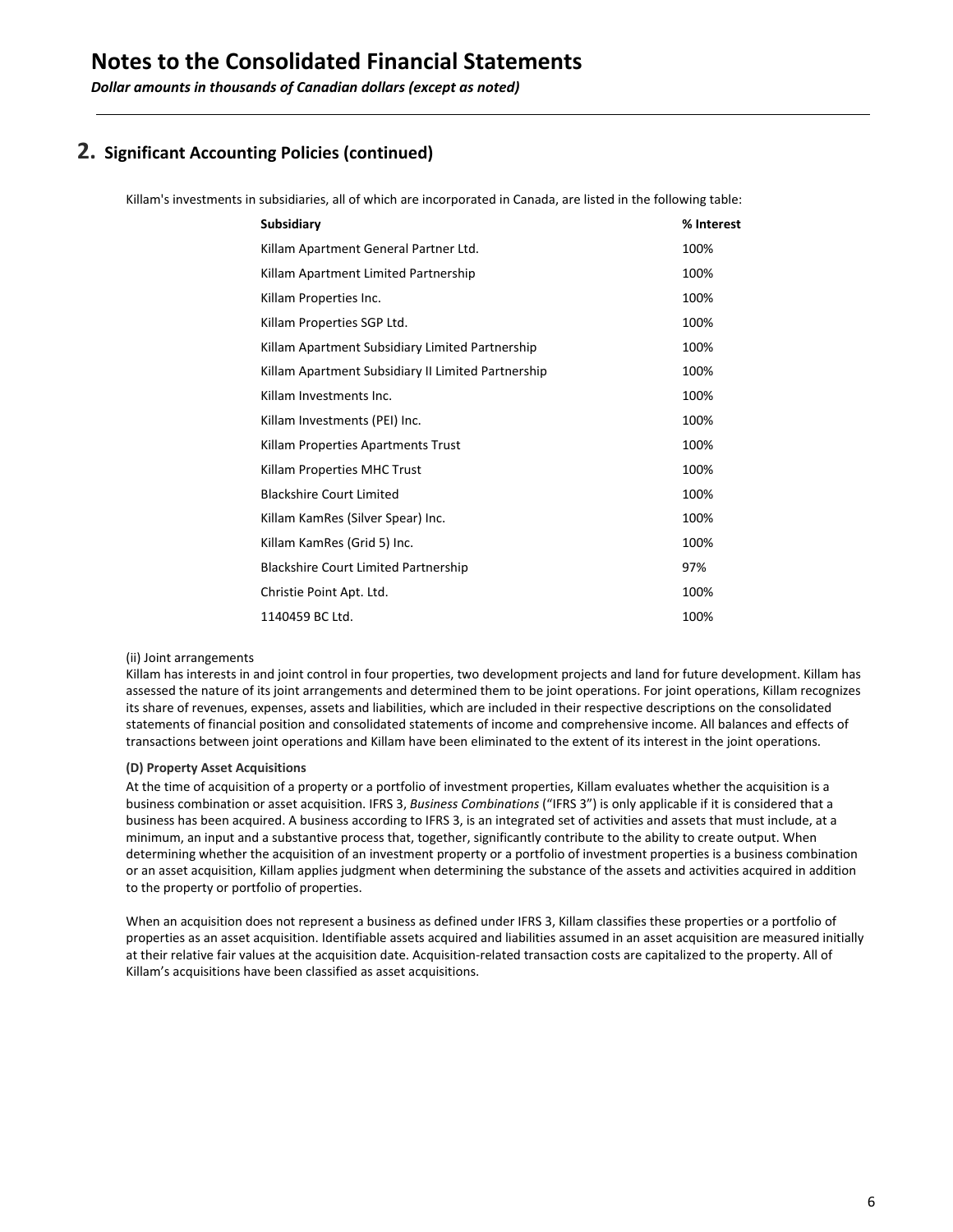### **2.** Significant Accounting Policies (continued)

#### **(E) Revenue Recognition**

#### (i) Rental income

Revenue from rental properties represents the majority of Killam's revenue and includes rents from tenants under leases, parking income, laundry income and other miscellaneous income paid by the tenants under the terms of their existing leases. Rental revenue from investment properties is recognized on a straight-line basis over the lease term. Rental payments are due from tenants at the beginning of the month. The operating leases entered into with tenants create a legally enforceable right to control the use of an identified asset by the tenant for a period of time and also require Killam to provide additional services. IFRS 16, Leases ("IFRS 16"), provides guidance on "lease components" such as base rent, realty tax and insurance recoveries, which therefore are outside of the scope of IFRS 15, Revenue from Contracts with Customers ("IFRS 15"). Property management and ancillary income (such as utilities, parking and laundry) are considered non-lease components and are within the scope of IFRS 15. The performance obligation for the property management and ancillary services is satisfied over time. The Trust applies the practical expedient in IFRS 15 and does not disclose information about remaining performance obligations that have original expected durations of one year or less.

#### (ii) Other income

Other corporate income includes interest income and management fees. Interest income is recognized as earned, and management fees are recorded as services are provided.

#### (iii) Service charges and expenses recoverable from tenants

Income arising from expenses recovered from tenants is recognized gross of the related expenses in the period in which the expense can be contractually recovered. Revenue related to laundry and parking is included gross of the related costs.

#### (iv) Manufactured home sales

Where revenue is obtained from the sale of manufactured homes, it is recognized when control has been transferred to the buyer. This will normally take place on the closing date of the home sale. Such sales are considered sales of goods.

#### (v) Straight-line rent

Certain commercial lease agreements contain changes in rental rates over the term of the lease. Total rental income is recorded on a straight-line basis over the life of the lease agreement. An accrued rent receivable is recorded for the difference between the straight-line rent recorded in property revenue and the rent that is contractually due from tenants. Tenant incentives are amortized on a straight-line basis over the term of existing leases and the amortization is shown as a reduction in property revenue. 

#### (vi) Common area maintenance ("CAM") services

Killam has an obligation to commercial tenants to provide CAM services in exchange for CAM recoveries, which are considered non-lease components. CAM services are performed during the period in which the tenants occupy the premises, therefore CAM recoveries are recognized in revenue based on actual costs incurred.

#### (vii) Lease cancellation fees

Amounts payable by tenants to terminate a lease prior to the contractual expiry date are included in rental revenue as lease cancellation fees at the effective date of the lease termination.

#### **(F) Tenant Inducements**

Incentives such as cash, rent-free periods and move-in allowances may be provided to lessees to enter into a lease. These incentives are amortized on a straight-line basis over the term of the lease as a reduction of rental revenue.

#### **(G) Investment Properties**

Investment properties include multi-family residential properties, MHC's and commercial properties held to earn rental income and properties that are under construction or development for future use as investment properties and land held for future development. Killam considers its income properties to be investment properties under IAS 40, Investment Property ("IAS 40"), and has chosen the fair value model to account for its investment properties in the consolidated financial statements. Fair value represents the amount at which the properties could be exchanged between a knowledgeable and willing buyer and a knowledgeable and willing seller in an arm's length transaction at the date of valuation.

Killam's investment properties have been valued on a highest and best use basis and do not include any portfolio premium that may be associated with the economies of scale from owning a large portfolio or the consolidation of value from having compiled a large portfolio of properties over a long period of time, mostly through individual property acquisitions.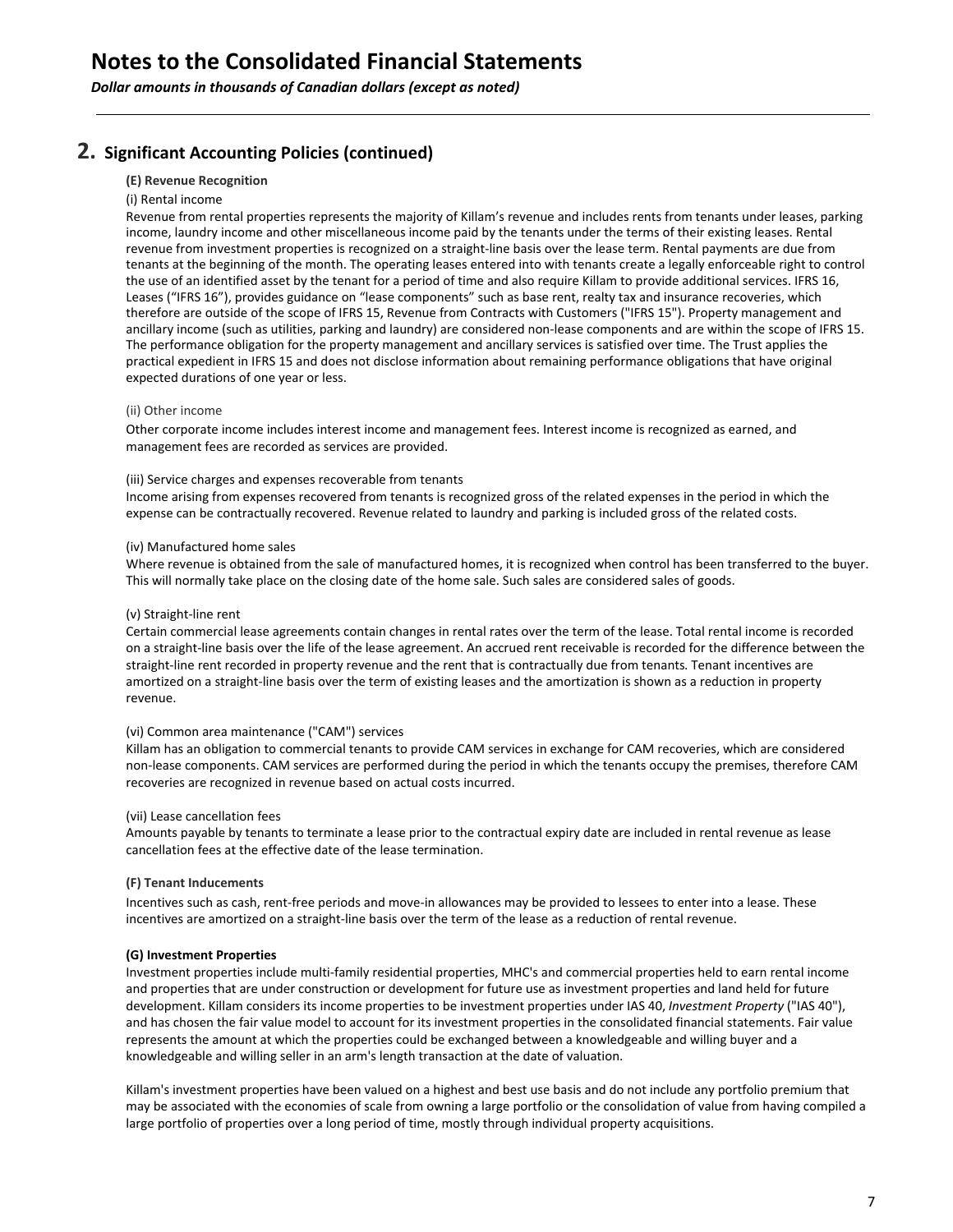### **2.** Significant Accounting Policies (continued)

Investment properties are measured initially at cost, including transaction costs. Transaction costs include deed transfer taxes and various professional fees. Subsequent to initial recognition, investment properties are recorded at fair value. Fair value is determined based on a combination of internal and external processes and valuation techniques. Gains and losses arising from changes in fair values are included in the consolidated statements of income and comprehensive income in the year in which they arise. Investment property is derecognized when it has been disposed of or permanently withdrawn from use and no future economic benefit is expected. Any gains or losses on the retirement or disposal of investment properties are recognized in the consolidated statements of income and comprehensive income in the year of retirement or disposal.

Properties under development are also adjusted to fair value at each consolidated statement of financial position date, with fair value adjustments recognized in net income.

#### (i) Investment properties under construction ("IPUC")

Properties under development include those properties, or components thereof, that will undergo activities that will take a substantial period of time to prepare the properties for their intended use as income properties.

The cost of a development property that is an asset acquisition comprises the amount of cash, or the fair value of other consideration, paid to acquire the property, including transaction costs. Subsequent to acquisition, the cost of a development property includes costs that are directly attributable to these assets, including development costs, property taxes, directly attributable labour costs and borrowing costs on both specific and general debt. Direct and indirect borrowing costs, development costs and property taxes are capitalized when the activities necessary to prepare an asset for development or redevelopment begin, and continue until the date that construction is substantially complete and all necessary occupancy and related permits have been received, whether or not the space is leased. If Killam is required as a condition of a lease to construct tenant improvements that enhance the value of the property, then capitalization of these costs continues until such improvements are completed. Capitalization of finance costs is suspended if there are prolonged periods when development activity is interrupted.

Interest is capitalized using Killam's weighted average cost of borrowing after adjusting for borrowing associated with specific developments. Where borrowing is associated with specific developments, the amount capitalized is the gross interest incurred on such borrowing less any investment income arising on temporary investment of such borrowing.

#### **(H) Assets Held for Sale**

Assets held for sale include assets that meet the held for sale criteria in accordance with IFRS 5, *Non-current Assets Held for Sale* and Discontinued Operations. These assets have carrying amounts that will be recovered principally through a sale and are available for immediate sale in their present condition. Upon designation as held for sale, the investment property continues to be measured at fair value and is presented separately in the consolidated statement of financial position.

#### **(I) Property and Equipment**

Property and equipment are stated at historical cost less accumulated depreciation and consist mainly of Killam's head office buildings, leasehold improvements, vehicles and information technology systems. The estimated useful lives, residual values and depreciation methods are reviewed at each year-end, with the effect of any changes in estimates accounted for prospectively. These items are categorized into the following classes, and their respective useful economic life is used to calculate the amount of depreciation for each period.

| Category                                 | <b>Useful Life/Depreciation Rate</b> | <b>Depreciation Method Used</b> |
|------------------------------------------|--------------------------------------|---------------------------------|
| <b>Building</b>                          | 40 years                             | Straight-line                   |
| Heavy equipment                          | 8%                                   | Declining balance               |
| Vehicles                                 | 10%                                  | Declining balance               |
| Furniture, fixtures and office equipment | 10% to 30%                           | Declining balance               |
| Leasehold improvements                   | Lease term                           | Straight-line                   |

#### **(J) Inventory**

Inventory represents manufactured homes available for sale. The manufactured homes are valued at the lower of cost (purchase price plus delivery and setup costs) and net realizable value. Net realizable value is the estimated selling price in the ordinary course of business based on market prices at the reporting date less costs to complete and the estimated costs of sale.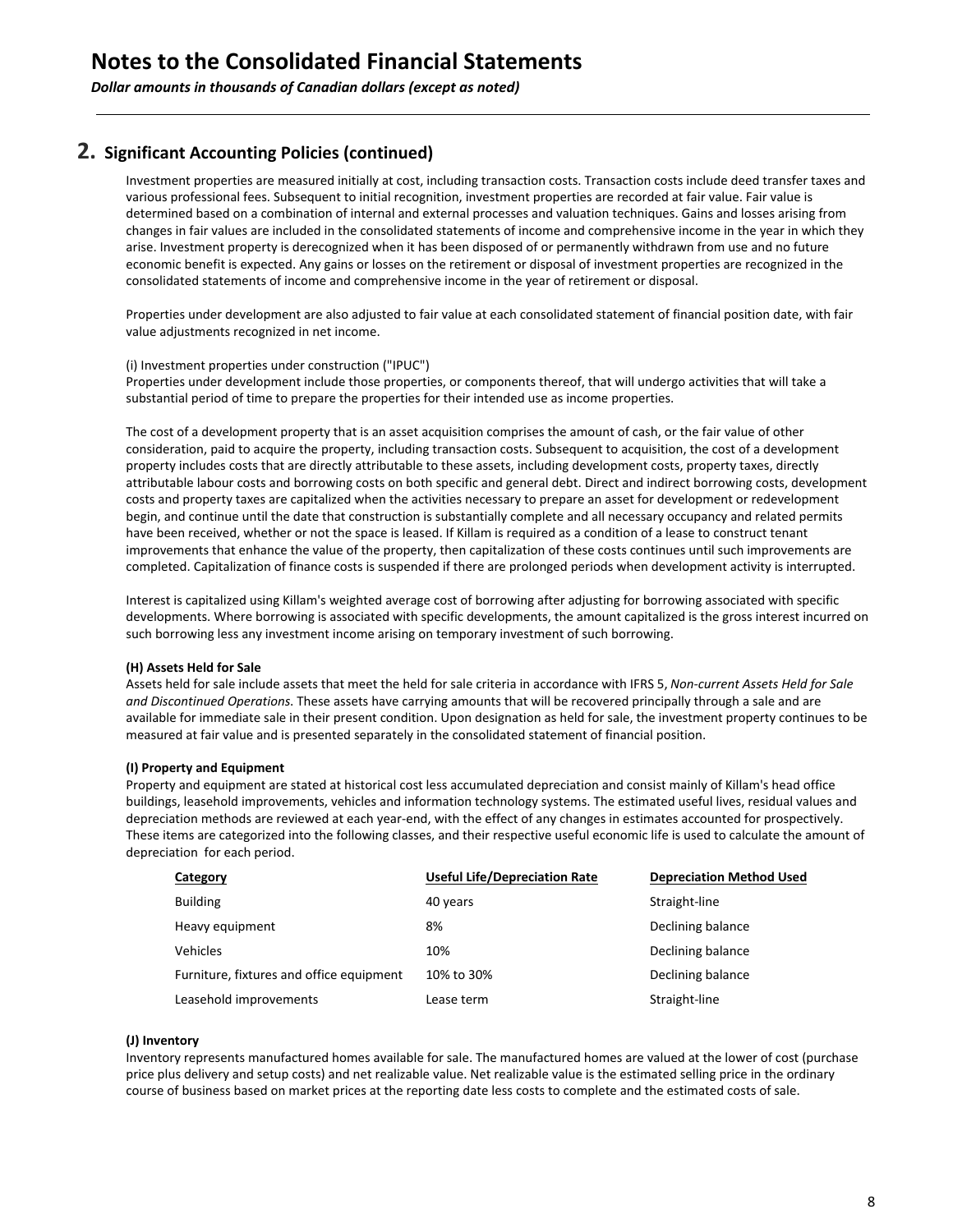### **2. Significant Accounting Policies (continued)**

#### **(K) Consolidated Statements of Cash Flows**

Cash consists of cash on hand and bank account balances excluding cash on hand held for security deposits.

#### **(L) Deferred unit-based Compensation**

Unit-based compensation benefits are provided to officers, Trustees and certain employees and are intended to facilitate longterm ownership of Trust Units and provide additional incentives by increasing the participants' interest, as owners, in Killam. In accordance with IAS 32, *Financial Instruments: Presentation* ("IAS 32"), the Restricted Trust Units ("RTUs") are presented as a liability on the consolidated statements of financial position as the Trust Units are considered puttable instruments in accordance with IAS 32.

The fair value of performance-based RTUs is estimated using a Monte Carlo pricing model. The fair value estimate requires determination of the most appropriate inputs to the pricing model including the expected life, volatility, and dividend yield. The grant date fair value of the deferred unit-based compensation is determined based on the market value of the Trust's Units on the date of grant and compensation expense is recognized over the vesting period and included in administration costs. Under IAS 19, *Employee Benefits*, the RTUs are classified at fair value through profit or loss ("FVTPL") and are measured at each reporting period at fair value, with changes in fair value recognized in the consolidated statements of income and comprehensive income. 

#### **(M) Financial Instruments**

Financial instruments are accounted for, presented, and disclosed in accordance with IFRS 7, Financial Instruments: Disclosures, IAS 32, and IFRS 9, *Financial Instruments ("IFRS 9")*. Killam recognizes financial assets and financial liabilities when it becomes a party to a contract. Financial assets and financial liabilities, with the exception of financial assets classified at FVTPL, are measured at fair value plus transaction costs on initial recognition. Financial assets classified at FVTPL are measured at fair value on initial recognition and transaction costs are expensed when incurred.

Each type of fair value is categorized based on the lowest level input that is significant to the fair value measurement in its entirety. The following summarizes Killam's classification and measurement of financial assets and liabilities:

| <b>Type</b>                                     | <b>Classification</b>        | <b>Measurement</b> |
|-------------------------------------------------|------------------------------|--------------------|
| Rent, loans and other receivables               | <b>Financial assets</b>      | Amortized cost     |
| Accounts payable, accrued liabilities           | <b>Financial liabilities</b> | Amortized cost     |
| Mortgages, loans payable and construction loans | <b>Financial liabilities</b> | Amortized cost     |
| Credit facility                                 | <b>Financial liabilities</b> | Amortized cost     |
| <b>Exchangeable Units</b>                       | <b>FVTPL</b>                 | Fair value         |
| Deferred unit-based compensation                | <b>FVTPL</b>                 | Fair value         |
| Derivative liabilities                          | <b>FVTPL</b>                 | Fair value         |

#### Financial liabilities at FVTPL

The Exchangeable Units of the Trust are exchangeable into units of the Trust at the option of the holder. These Exchangeable Units are considered puttable instruments in accordance with IAS 32 and are required to be classified as financial liabilities at FVTPL. The distributions paid on the Exchangeable Units are accounted for as financing costs.

Financial liabilities are classified as FVTPL if they meet certain conditions and are designated as such by Management, or they are derivative liabilities. Financial liabilities classified as FVTPL are measured at fair value, with changes recognized in the consolidated statements of income and comprehensive income.

#### Financial assets

Such receivables arise when Killam provides services to a third party, such as a tenant, and are included in other current assets, except for those with maturities more than 12 months after the consolidated statement of financial position date, which are classified as other non-current assets. Loans and receivables are accounted for at amortized cost.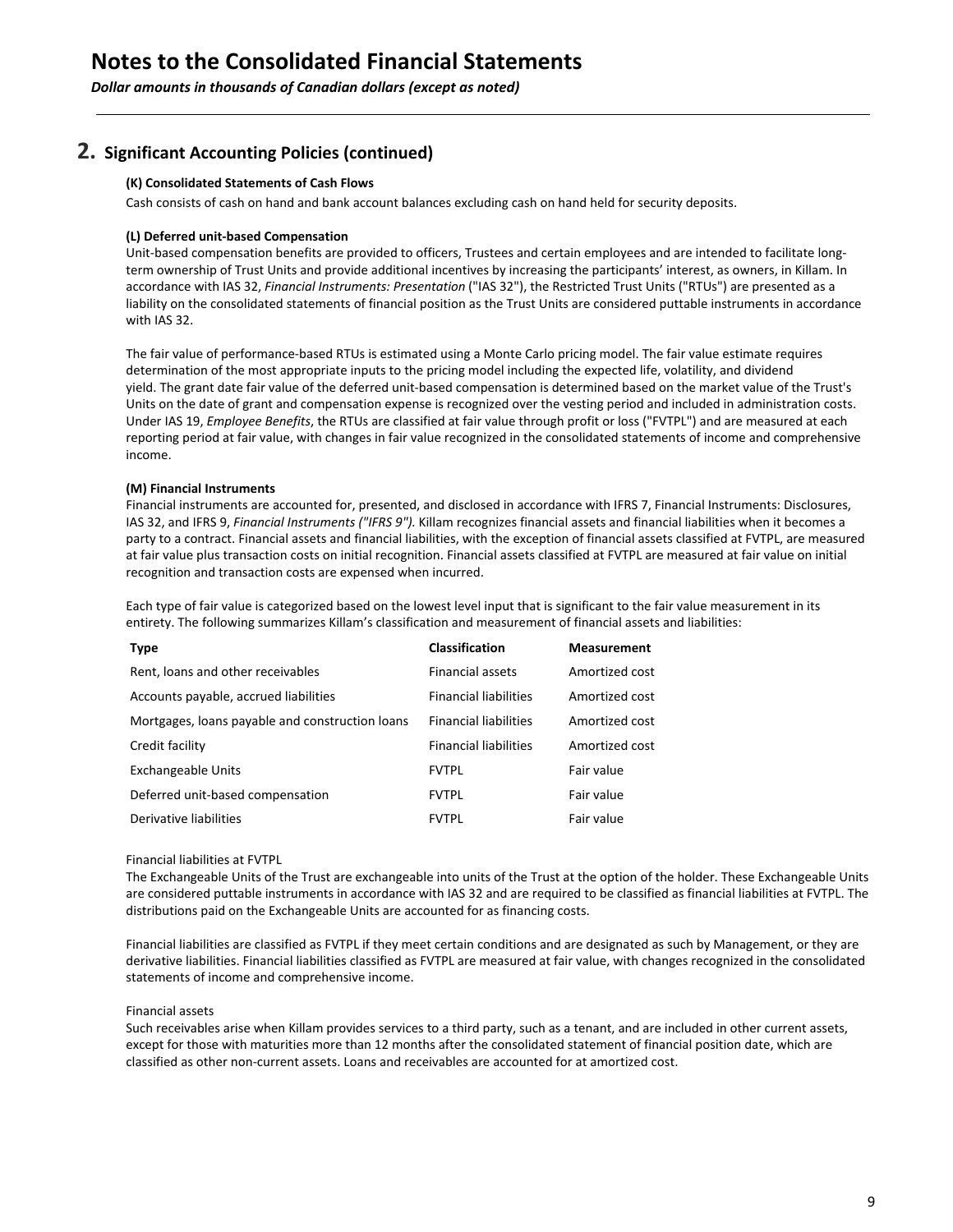### **2. Significant Accounting Policies (continued)**

#### **Financial liabilities**

Other financial liabilities are financial liabilities that are not classified as FVTPL. Subsequent to initial recognition, other financial liabilities are measured at amortized cost using the effective interest rate method. The effective interest rate method is a method of calculating the amortized cost of an instrument and of allocating interest income over the relevant period. The effective interest rate is the rate that exactly discounts estimated future cash receipts (including all transaction costs and other premiums or discounts) through the expected life of the debt instrument to the net carrying amount of the initial recognition.

#### **Trust Units**

Killam's Trust Units are redeemable at the option of the holder and, therefore, are considered puttable instruments. Puttable instruments are required to be accounted for as financial liabilities, except where certain conditions are met in accordance with IAS 32, in which case the puttable instruments may be presented as equity. Killam's Trust Units meet the conditions of IAS 32 as they are the most subordinate to all other classes of instruments and are, therefore, presented as equity on the consolidated statements of financial position.

#### Exchangeable Units

The Exchangeable Units are considered a financial liability as there is a contractual obligation for the Trust to deliver Trust Units upon exchange of the Exchangeable Units. The distributions on the Exchangeable Units are recognized as financing costs in the consolidated statements of income and comprehensive income. The distributions payable as at the reporting date are reported under other current liabilities on the consolidated statements of financial position. The Exchangeable Units are measured at each reporting date at fair value, as they are considered to be puttable instruments under IAS 32, Financial Instruments: Presentation ("IAS 32"). Fair value is based off of the unit price of the Trust given the Exchangeable Units can be converted into Trust Units. Changes in fair value are recognized in the consolidated statements of income and comprehensive income.

#### Mortgages and loans payable

Mortgages and loans payable are initially recognized at fair value less directly attributable transaction costs. After initial recognition, mortgages and loans payable are subsequently measured at amortized cost using the effective interest rate method. Mortgage maturities and repayments due more than 12 months after the consolidated statement of financial position date are classified as non-current.

#### Financing costs

Financing fees and other costs incurred in connection with debt financing are deducted from the cost of the debt and amortized using the effective interest rate method. Upon refinancing, any financing costs associated with previous mortgages are written off to income. Amortized cost is calculated by taking into account any discount or premium on acquisition and fees or costs that are an integral part of the effective interest rate calculation.

#### Prepaid insurance premiums

Canada Mortgage and Housing Corporation ("CMHC") insurance premiums are netted against mortgages and loans payable. They are amortized over the amortization period of the underlying mortgage loans on a straight-line basis (initial period is typically 25-30 years) and are included as a component of financing costs. Should Killam refinance an existing mortgage, CMHC premiums associated with the new mortgage will be reflected in deferred financing costs. Other unamortized CMHC premiums and fees associated with the property that are no longer linked to a current mortgage will be amortized in the period in which the refinancing occurs.

#### Transaction costs

Transaction costs related to loans and receivables and other liabilities, measured at amortized cost, are netted against the carrying value of the asset or liability and amortized over the expected life of the instrument using the effective interest rate method.

#### Determination of fair value

The fair value of a financial instrument on initial recognition is generally the transaction price, which is the fair value of the consideration given or received. Subsequent to initial recognition, the fair value of financial instruments is remeasured based on relevant market data. Killam classifies the fair value for each class of financial instrument based on the fair value hierarchy. The fair value hierarchy distinguishes between market value data obtained from independent sources and Killam's own assumptions about market value. See note 25 for a detailed discussion of valuation methods used for financial instruments quoted in an active market and instruments valued using observable data.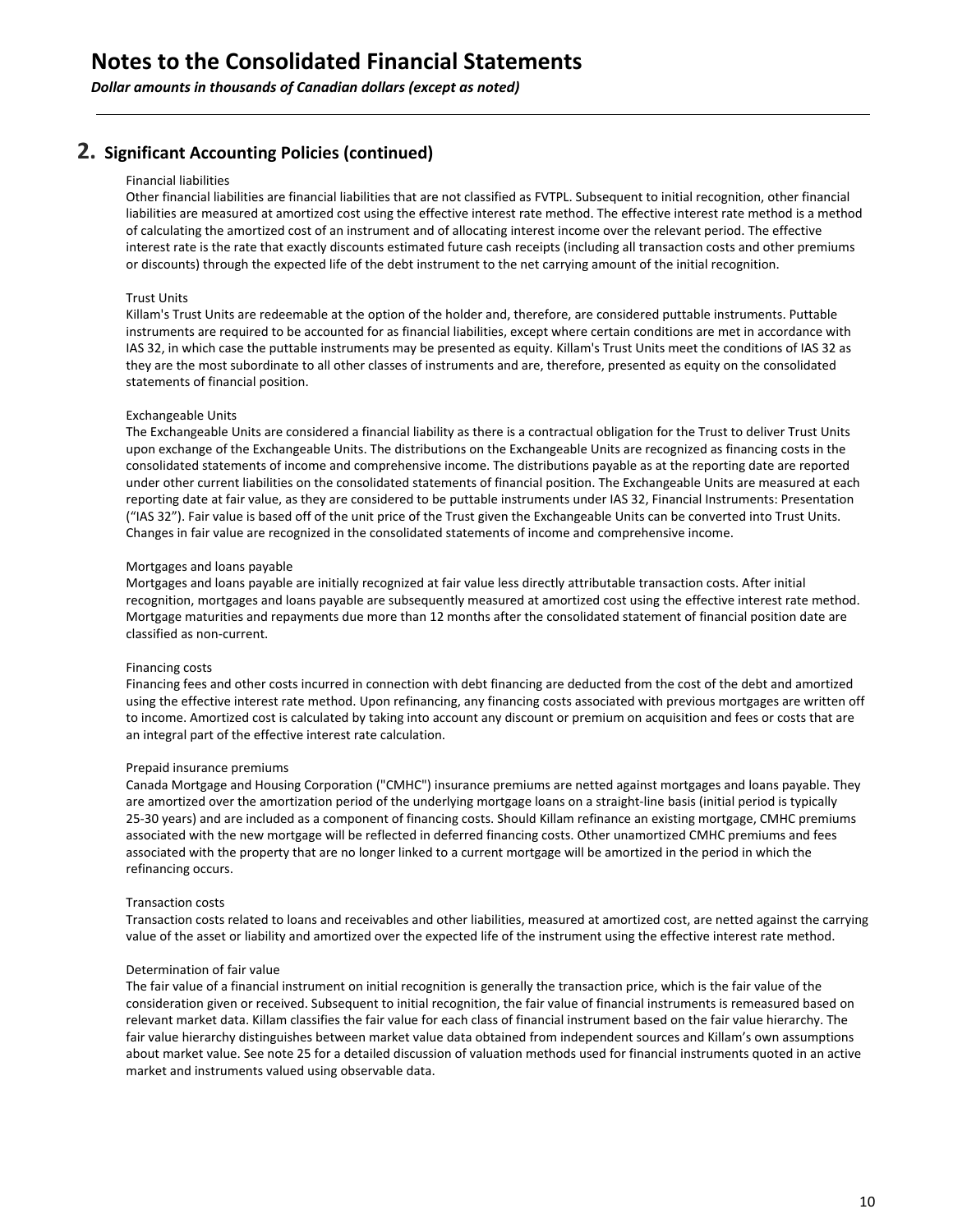### **2. Significant Accounting Policies (continued)**

#### Derivatives

Derivative financial instruments are initially recognized at fair value on the date a derivative contract is entered into and subsequently re-measured at fair value. The method of recognizing the resulting gain or loss depends on whether the derivative financial instrument is designated as a hedging instrument and, if so, the nature of the item being hedged. For Killam's accounting policy on hedging, see the Hedging Relationships section below. Derivatives not designated in a hedging relationship are measured at fair value, with changes therein recognized directly through the consolidated statements of income and comprehensive income.

#### Embedded derivatives

Derivatives embedded in other financial instruments or contracts are separated from their host contracts and accounted for as derivatives when their economic characteristics and risks are not closely related to those of the host contract; the terms of the embedded derivative are the same as those of a free-standing derivative; and the combined instrument or contract is not measured at fair value. These embedded derivatives are measured at fair value, with changes therein recognized within net income in the consolidated statements of income and comprehensive income.

#### **(N) Hedging Relationships**

Killam may use interest rate swaps to hedge its risks associated with interest rates. Such derivative financial instruments are initially recognized at fair value on the date on which a derivative contract is entered into and are subsequently remeasured at fair value. Derivatives are carried as assets when the fair value is positive and as liabilities when the fair value is negative.

At the inception of a hedge relationship, Killam formally designates and documents the hedge relationship to which it wishes to apply hedge accounting and the risk management objective and strategy for undertaking the hedge. The documentation includes identification of the hedging instrument, the hedged item or transaction, the nature of the risk being hedged and how Killam will assess the hedging instrument's effectiveness in offsetting the exposure to changes in the hedged item's fair value or cash flows attributable to the hedged risk. Such hedges are expected to be highly effective in achieving offsetting changes in fair value or cash flows and are assessed on an ongoing basis to determine that they actually have been highly effective throughout the financial reporting periods for which they were designated.

#### Cash flow hedges

For the purpose of cash flow hedge accounting, hedges are classified as cash flow hedges when hedging exposure to variability in cash flows that is either attributable to a particular risk associated with a recognized asset or liability or a highly probable forecast transaction.

The effective portion of the gain or loss on the hedging instrument is recognized directly in equity through other comprehensive income, while any ineffective portion is recognized immediately in the consolidated statements of income and comprehensive income. Amounts taken to equity are transferred to profit or loss when the hedged transaction affects profit or loss, such as when the hedged financial income or financial expense is recognized.

If the forecast transaction or firm commitment is no longer expected to occur, amounts previously recognized in equity are transferred to the consolidated statements of income and comprehensive income. If the hedging instrument expires or is sold, terminated or exercised without replacement or rollover, or if its designation as a hedge is revoked, amounts previously recognized in equity remain in equity until the forecast transaction or firm commitment occurs.

#### **(O) Borrowing Costs and Interest on Mortgages Payable**

Financing costs include mortgage interest, which is expensed at the effective interest rate, and transaction costs incurred in connection with the revolving credit facilities, which are capitalized and presented as other non-current assets and amortized over the term of the facility to which they relate.

#### **(P) Comprehensive Income**

Comprehensive income includes net income and other comprehensive income. Other comprehensive income includes the effective portion of cash flow hedges less any amounts reclassified to interest and other financing costs and the associated income taxes.

#### **(Q) Distributions**

Distributions represent the monthly cash distributions on outstanding Trust Units and Exchangeable Units.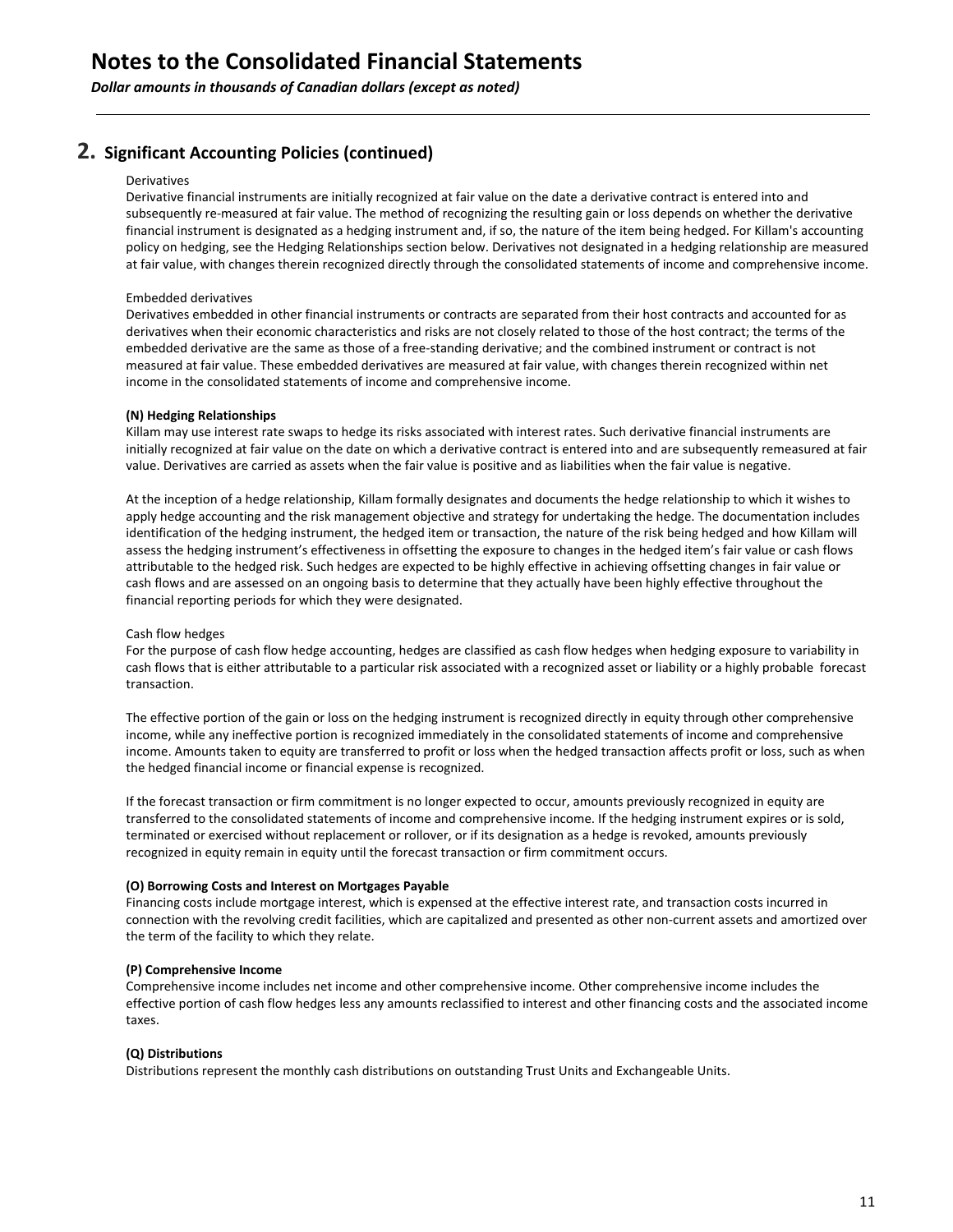### **2. Significant Accounting Policies (continued)**

#### **(R) Provisions**

In accordance with IAS 37, Provisions, Contingent Liabilities and Contingent Assets ("IAS 37"), a provision is a liability of uncertain timing or amount. Provisions are recognized when the entity has a present legal or constructive obligation as a result of past events and it is probable that an outflow of resources will be required to settle the obligation and the amount can be reliably estimated. 

The amount recognized as a provision is the best estimate of the consideration required to settle the present obligation at the date of the consolidated statements of financial position, taking into account the risks and uncertainties surrounding the obligation. Where a provision is measured using the cash flows estimated to settle the present obligation, its carrying amount is the present value of those cash flows, where the time value of money is material. When some or all of the economic benefits required to settle a provision are expected to be recovered from a third party, the receivable is recognized as an asset if it is virtually certain that reimbursement will be received and the amount of the receivable can be measured reliably. Provisions reflect Killam's best estimate at the reporting date. Killam's provisions are immaterial and are included in accounts payable and accrued liabilities.

#### **(S) Taxation**

Effective January 1, 2016, Killam qualified as a "mutual fund trust" as defined under the *Income Tax Act* (Canada) and as a REIT eligible for the "REIT Exemption" in accordance with the rules affecting the tax treatment of publicly traded trusts. Accordingly, the Trust is not taxable on its income provided that all of its taxable income is distributed to its unitholders. This exemption, however, does not extend to the corporate subsidiaries of Killam that are subject to income taxes.

#### (i) Current income tax

Current income tax assets and liabilities are measured at the amount expected to be paid to tax authorities, net of recoveries, based on the tax rates and tax laws enacted or substantively enacted at the reporting date. Current income tax relating to items recognized directly in equity is recognized in equity and not profit or loss. Management periodically evaluates positions taken in tax returns with respect to situations in which applicable tax regulations are subject to interpretation and establishes provisions where appropriate.

#### (ii) Deferred income tax

Deferred income tax is provided using the liability method on all temporary differences at the reporting date between the tax bases of assets and liabilities and their carrying amounts for financial reporting purposes, except where the temporary difference arises from the initial recognition of goodwill or of an asset or liability in a transaction that is not a business combination that, at the time of the transaction, affects neither accounting nor taxable profit or loss.

Deferred income tax assets are recognized only to the extent that it is probable that taxable profit will be available against which deductible temporary differences, carried forward tax credits, or tax losses can be utilized. The carrying values of deferred income tax assets are reviewed at each reporting date and reduced to the extent it is no longer probable that the income tax asset will be recovered. Killam determines the deferred tax consequences associated with temporary differences relating to investment properties as if the carrying amount of the investment property is recovered entirely through sale. Deferred income tax assets and liabilities are measured at the tax rates that are expected to apply to the year when the asset is realized or the liability is settled, based on tax rates (and tax laws) that have been enacted or substantively enacted at the reporting date.

#### **(T) Earnings Per Unit**

As a result of the redemption feature of Killam's Trust Units, these Units are considered financial liabilities under IAS 33, *Earnings per Share*, and they may not be considered as equity for the purposes of calculating net income on a per Unit basis. Consequently, Killam does not report earnings per Unit calculations.

#### **(U) Leases**

In accordance with IFRS 16, at the commencement date of any new leases, Killam will recognize a liability to reflect the present value of the lease obligations and an asset representing the right to use the underlying asset during the lease term. Land leases meet the definition of investment property under IAS 40, Investment Property; therefore, the fair value model is applied to these assets. Interest expense on the lease liability and the fair value gain or loss on the right-of-use asset is recognized separately on the consolidated statements of income and comprehensive income.

Killam measures lease liabilities at the present value of the lease payments to be made over the lease term. The lease payments include fixed payments (including in-substance fixed payments) less any lease incentives receivable, variable lease payments that depend on an index or a rate, and amounts expected to be paid under residual value guarantees. The variable lease payments that do not depend on an index or a rate are recognized as an expense in the period in which the event or condition that triggers the payment occurs.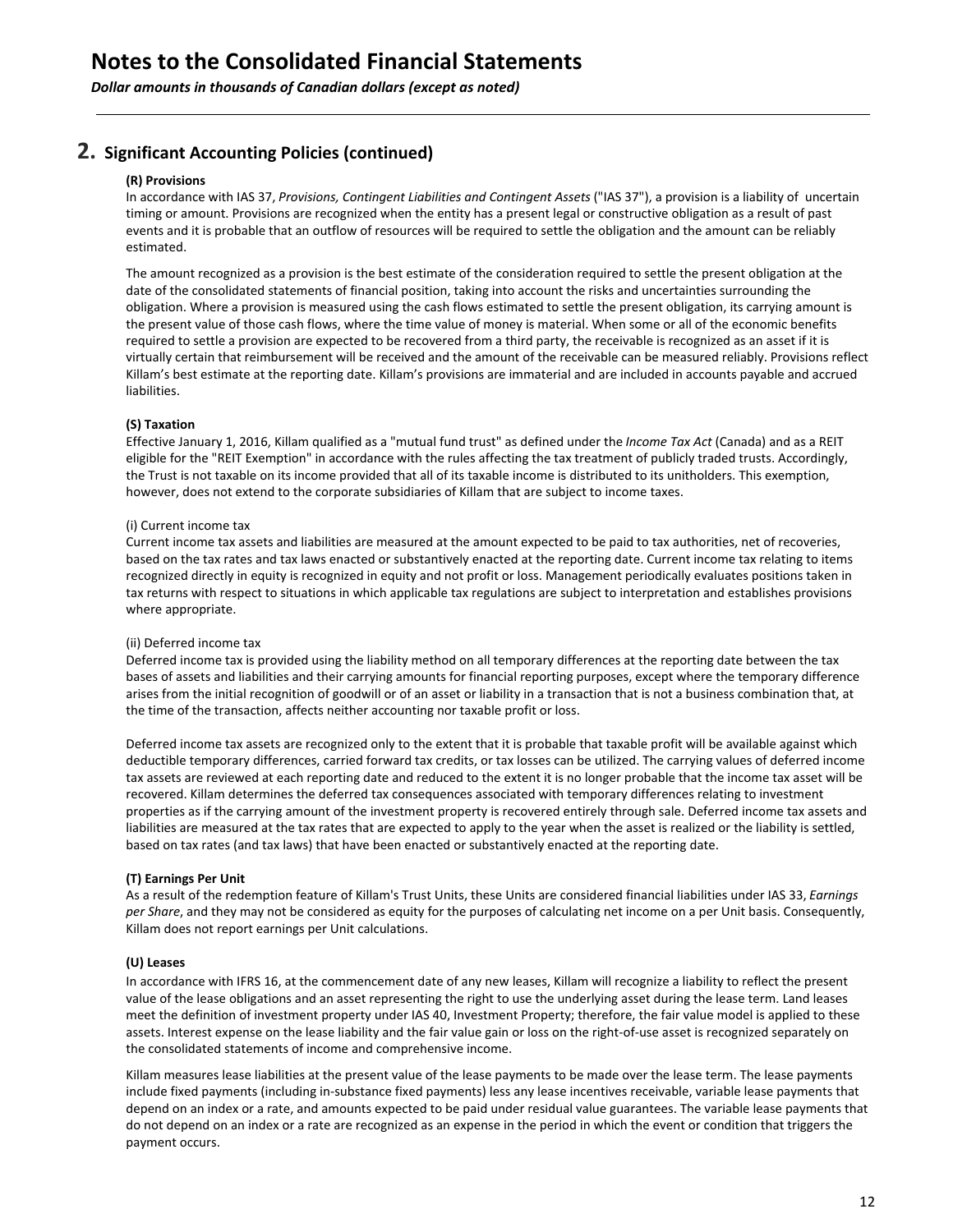### **2.** Significant Accounting Policies (continued)

In calculating the present value of lease payments, Killam uses the incremental borrowing rate at the lease commencement date if the interest rate implicit in the lease is not readily determinable. After the commencement date, the lease liabilities are increased to reflect the accretion of interest and reduced for lease payments made. The carrying amount of lease liabilities are remeasured if there are modifications, a change in the lease terms, a change in the in-substance fixed lease payments or a change in the assessment to purchase the underlying asset.

#### **(V) Reportable Operating Segments**

Reportable operating segments are reported in a manner consistent with the internal reporting provided to the chief operating decision-maker. The chief operating decision-maker is the person or group that allocates resources to and assesses the performance of the operating segments of an entity. Killam has determined that its chief operating decision-maker is comprised of members of executive management.

### **3. Critical Accounting Judgments, Estimates and Assumptions**

#### **Critical Judgments in Applying Accounting Policies**

The preparation of consolidated financial statements in accordance with IFRS requires the use of estimates, assumptions and judgments that in some cases relate to matters that are inherently uncertain, and which affect the amounts reported in the consolidated financial statements and accompanying notes. Areas of such estimation include, but are not limited to: valuation of investment properties, remeasurement at fair value of financial instruments, valuation of accounts receivable, capitalization of costs, accounting accruals, the amortization of certain assets, accounting for deferred income taxes and determining whether an acquisition is a business combination or an asset acquisition. Changes to estimates and assumptions may affect the reported amounts of assets and liabilities and the disclosure of contingent assets and liabilities at the date of the consolidated financial statements and the reported amounts of revenues and expenses during the reporting period. Actual results could differ from those estimates under different assumptions and conditions.

The following are the critical judgments, apart from those involving estimations (see Key Accounting Estimates and Assumptions below) that have been made in applying the Trust's accounting policies and that have the most significant effect on the reported amounts in the consolidated financial statements:

#### (i) Income taxes

The Trust applies judgment in determining the tax rates applicable to its corporate subsidiaries and identifying the temporary differences in each of such legal subsidiaries in respect of which deferred income taxes are recognized. Deferred taxes related to temporary differences arising from its corporate subsidiaries are measured based on the tax rates that are expected to apply in the year when the asset is realized or the liability is settled. Temporary differences are differences that are expected to reverse in the future and arise from differences between accounting and tax asset values.

#### (ii) Investment property and internal capital program

The Trust's accounting policy relating to investment properties is described in note 2(G). In applying this policy, judgment is applied in determining the extent and frequency of utilizing independent, third-party appraisals to measure the fair value of the Trust's investment properties. Additionally, judgment is applied in determining the appropriate classes of investment properties in order to measure fair value. The Trust also undertakes internal capital improvements and upgrades. Such work is specifically identified, and the Trust applies judgment in the estimated amount of directly attributable salaries to be allocated to capital improvements and upgrades of its investment properties.

#### (iii) Financial instruments

The Trust's accounting policies relating to financial instruments are described in note 2(M). Critical judgments inherent in these policies related to applying the criteria set out in IFRS 9 and IAS 32 to determine the appropriate recognition model, i.e. FVTPL, etc., assess the effectiveness of hedging relationships and determine the identification of embedded derivatives, if any, that are subject to fair value measurement.

#### (iv) Basis of consolidation

The consolidated financial statements of the Trust include the accounts of Killam and its wholly owned subsidiaries, as well as entities over which the Trust exercises control on a basis other than ownership of voting interest within the scope of IFRS 10, Consolidated Financial Statements. Judgment is applied in determining if an entity meets the criteria of control as defined in the accounting standard.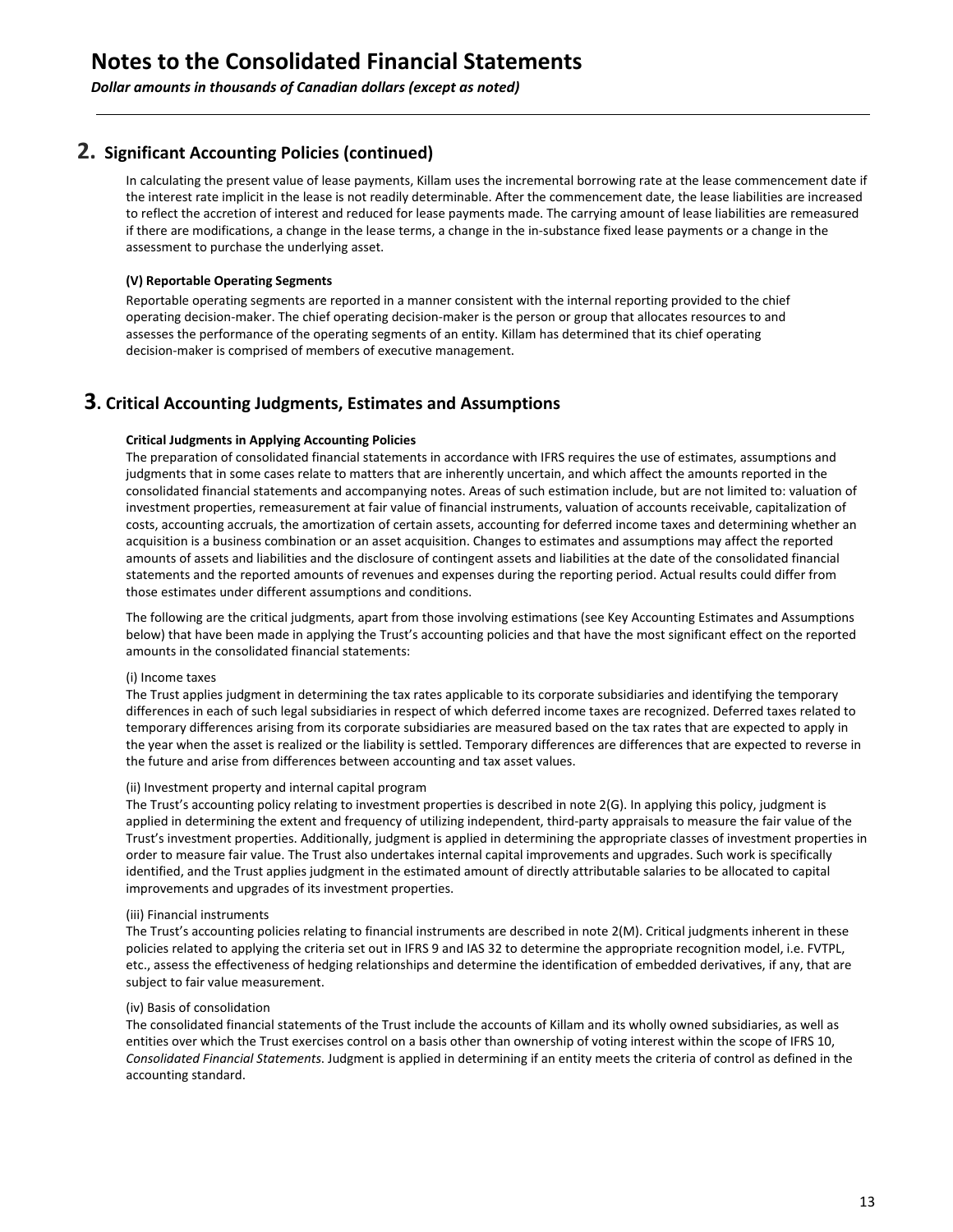### **3**. Critical Accounting Judgments, Estimates and Assumptions (continued)

#### (v) Revenue recognition

The Trust applies judgment about the nature, amount, timing and uncertainty of revenue and cash flows arising from a contract with a customer. The Trust concluded that revenue for property management and ancillary services is to be recognized over time because the tenant simultaneously receives and consumes the benefits provided by the Trust. Rents charged to tenants are generally charged on a gross basis, inclusive of property management and ancillary services. If a contract is identified as containing more than one performance obligation, the Trust allocates the total transaction price to each performance obligation in an amount based on an expected cost plus a margin approach.

#### *Key Accounting Estimates and Assumptions*

The following are the key assumptions concerning the future and other key sources of estimation uncertainty at the end of the reporting period that have a significant risk of causing a material adjustment to the carrying amounts of assets and liabilities within the next financial year. Actual results could differ from estimates.

#### (i) Valuation of investment properties

The choice of valuation method and the critical estimates and assumptions underlying the fair value determination of investment properties are set out in note 5. Significant estimates used in determining the fair value of the Trust's investment properties include capitalization rates and stabilized net operating income used in the overall capitalization rate valuation method. A change to any one of these inputs could significantly alter the fair value of an investment property. Please refer to note 5 for sensitivity analysis. 

IPUC and land held for development are also valued at fair value, except if such values cannot be reliably determined.

#### (ii) Deferred unit-based compensation

The compensation costs relating to deferred unit-based compensation are based on estimates of how many deferred units will be awarded, how many will actually vest and be exercised, as well as valuation models, which by their nature are subject to measurement uncertainty.

#### (iii) Deferred taxes

The amount of the temporary differences between the accounting carrying value of the Trust's assets and liabilities held in various corporate subsidiaries versus the tax bases of those assets and liabilities and the tax rates at which the differences will be realized are outlined in note 22.

### **4. Future Accounting Policy Changes**

The following new or amended accounting standards under IFRS have been issued or revised by the IASB; however, they are not yet effective and, as such, have not been applied to the consolidated financial statements.

#### Amendments to IAS 1, Presentation of Financial Statements, Amendments to Classification of Liabilities as Current or Non-**Current**

In January 2020, the IASB issued amendments to IAS 1 to specify the requirements for classifying liabilities as current or noncurrent. The amendments clarify the definition of a right to defer settlement and specify that the conditions which exist at the end of the reporting period are those which will be used to determine if a right to defer settlement of a liability exists.

The amendments are effective for annual periods beginning on or after January 1, 2023. The amendments must be applied retrospectively in accordance with IAS 8 Accounting Policies, Changes in Accounting Estimates and Errors. Earlier application is permitted. Killam is in the process of assessing the impact the amendments may have on future financial statements and plans to adopt the new standard retrospectively on the required effective date.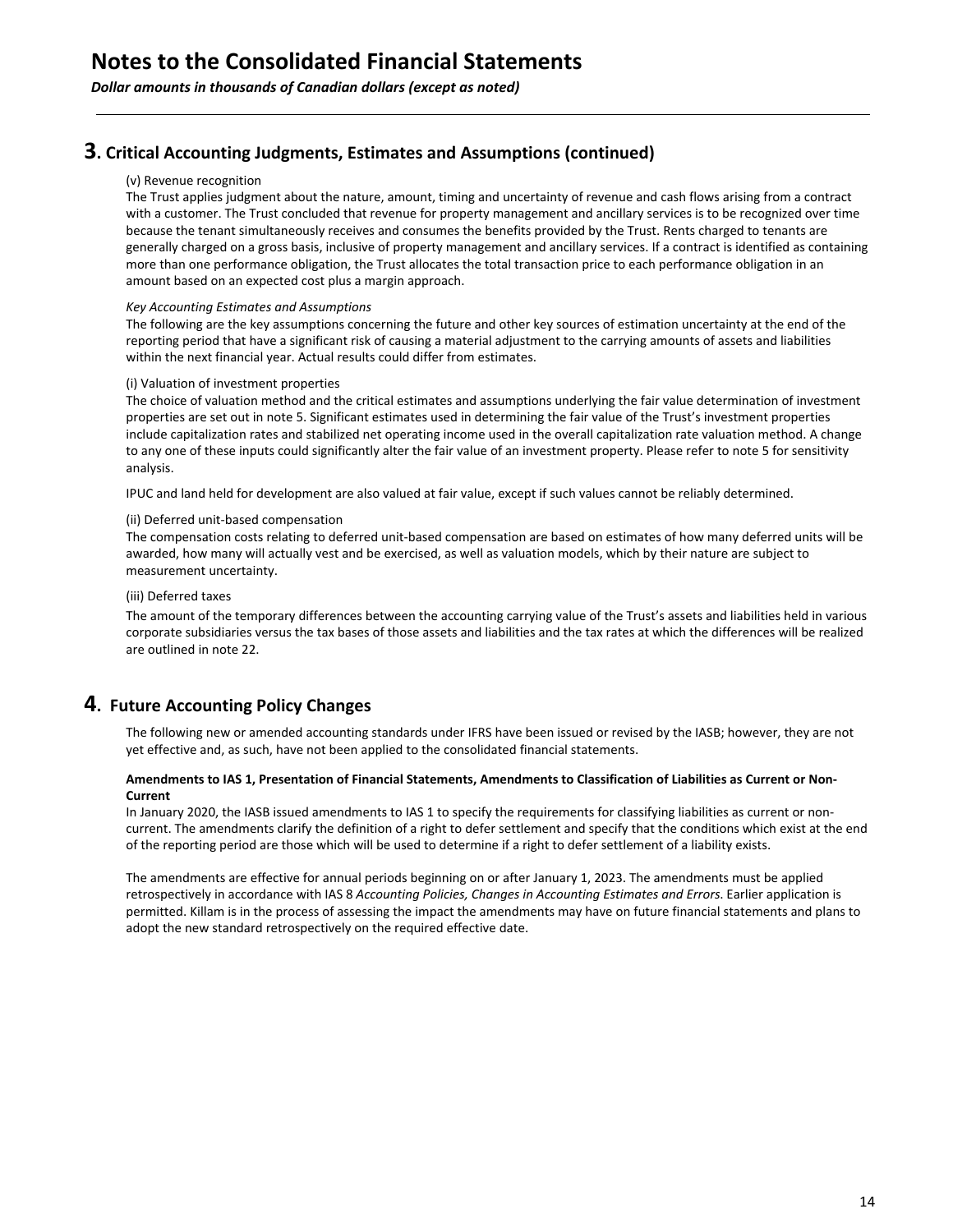# **Notes to the Consolidated Financial Statements**

**Dollar amounts in thousands of Canadian dollars (except as noted)** 

# **5.** Investment Properties

**As at December 31, 2021**

|                                                       | <b>Apartments</b> |           | <b>MHCs Commercial</b> |           | Land for<br><b>IPUC Development</b> | Total       |
|-------------------------------------------------------|-------------------|-----------|------------------------|-----------|-------------------------------------|-------------|
|                                                       |                   |           |                        |           |                                     |             |
| Balance, January 1, 2021                              | \$3,218,369       | \$212,699 | \$139,130              | \$128,100 | \$43,620                            | \$3,741,918 |
| Fair value adjustment on investment properties        | 210,829           | 12,844    | 2,937                  | 11,097    |                                     | 237,707     |
| Acquisitions                                          | 382,129           | 404       | 10,495                 |           | 13,315                              | 406,343     |
| Transfer from IPUC                                    | 17,254            |           | —                      | (17, 254) |                                     |             |
| Capital expenditures                                  | 68,773            | 5,423     | 2,744                  | 73,005    | 1,905                               | 151,850     |
| Transfer from land for development                    |                   |           |                        | 4,132     | (4, 132)                            |             |
| Interest capitalized on IPUC and land for development |                   |           | –                      | 2,239     | 820                                 | 3,059       |
| Balance, December 31, 2021                            | \$3,897,354       | \$231,370 | \$155,306              | \$201,319 | \$55,528                            | \$4,540,877 |

As at December 31, 2020

|                                                       |             |             |            |             | Land for    |             |
|-------------------------------------------------------|-------------|-------------|------------|-------------|-------------|-------------|
|                                                       | Apartments  | <b>MHCs</b> | Commercial | <b>IPUC</b> | Development | Total       |
| Balance, January 1, 2020                              | \$2,874,407 | \$202,431   | \$157,572  | \$46,867    | \$39,327    | \$3,320,604 |
| Fair value adjustment on investment properties        | 53,765      | 1,820       | (14, 862)  | 10,184      | (4,022)     | 46,885      |
| Acquisitions                                          | 200,017     | 4,044       | 2,555      | 3,968       | 1,237       | 211,821     |
| Transfer from IPUC                                    | 22,117      |             |            | (22, 117)   |             |             |
| Capital expenditures                                  | 57,961      | 4,392       | 3,340      | 76,050      | 3,339       | 145,082     |
| Transfer between apartment and commercial segment     | 9,475       |             | (9, 475)   |             |             |             |
| Transfer from land for development                    |             |             | –          | 11,462      | (11, 462)   | $\Omega$    |
| Transfer from held for sale                           |             |             |            |             | 14,214      | 14,214      |
| Impact of change in right-of-use asset                | 627         | 12          |            |             |             | 639         |
| Interest capitalized on IPUC and land for development |             |             |            | \$1,686     | \$987       | \$2,673     |
| Balance, December 31, 2020                            | \$3,218,369 | \$212.699   | \$139.130  | \$128.100   | \$43.620    | \$3,741,918 |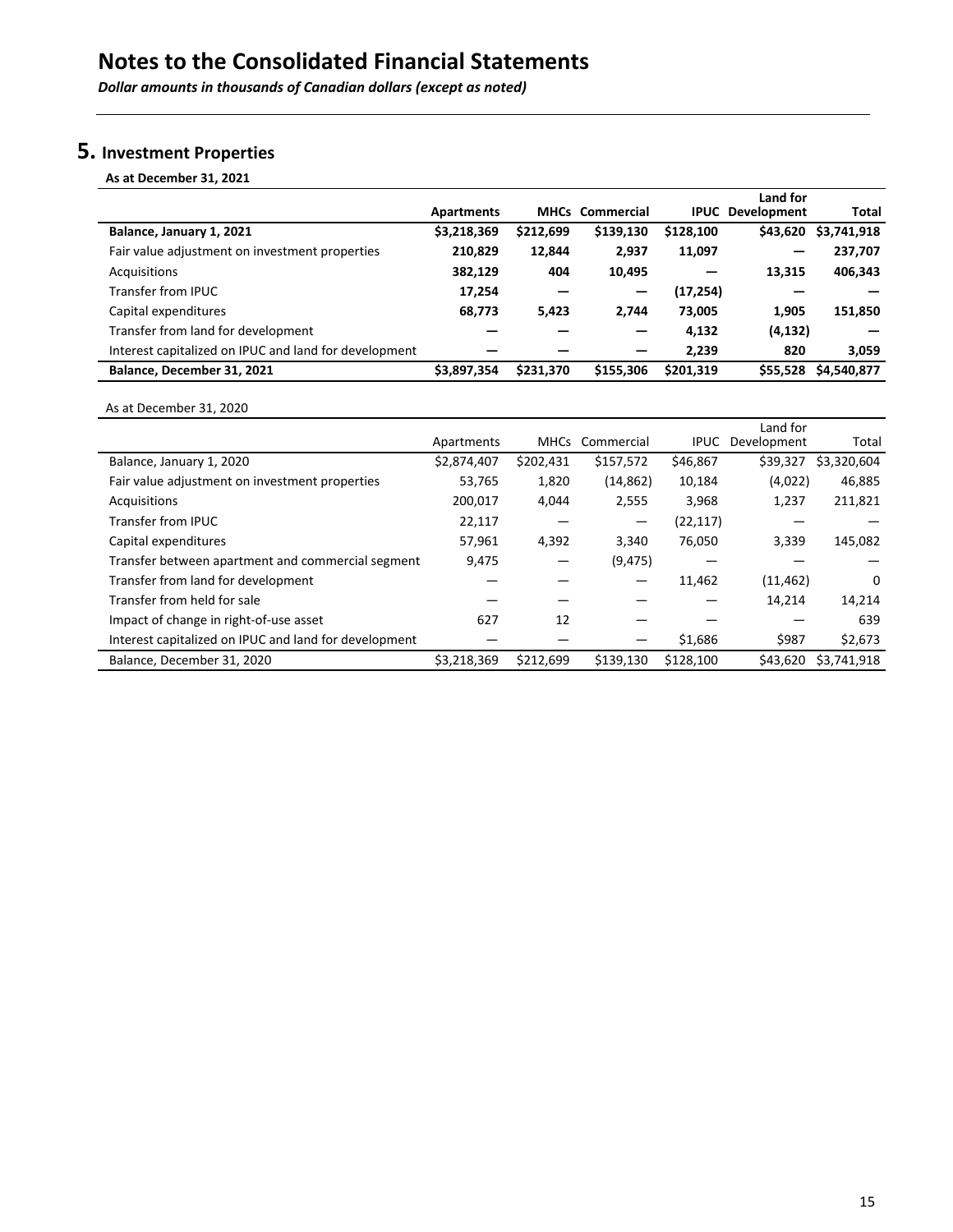### **5.** Investment Properties (continued)

During the year ended December 31, 2021, Killam acquired the following properties:

|                                        |                        | <b>Acquisition Ownership</b> |          |                      | Units/ |                               |
|----------------------------------------|------------------------|------------------------------|----------|----------------------|--------|-------------------------------|
| Property                               | Location               | Date                         | Interest | <b>Property Type</b> | SF     | Purchase Price <sup>(1)</sup> |
| Nolan Hill $^{(2)}$                    | Calgary, AB            | 21-Jan-21                    | 100%     | Apartment            | 233    | \$49,500                      |
| Sherwood Crossing Land                 | Charlottetown, PE      | 29-Jan-21                    | 100%     | Development Land     |        | 3,400                         |
| 1313-1321 Hollis Street <sup>(3)</sup> | Halifax, NS            | 29-Jan-21                    | 100%     | Development Land     |        | 3,000                         |
| 54 Assomption Blvd                     | Moncton, NB            | 01-Feb-21                    | 100%     | Apartment            | 23     | 5,600                         |
| Southport <sup>(3)</sup>               | Stratford, PE          | 01-Feb-21                    | 100%     | Development Land     |        | 3,800                         |
| 5735 College Street                    | Halifax, NS            | 07-May-21                    | 100%     | Development Land     |        | 1,300                         |
| Charlottetown Mall <sup>(4)</sup>      | Charlottetown, PE      | 01-Jun-21                    | 25%      | Commercial           | 95,750 | 10,100                        |
| 38 Pasadena Crescent                   | St. John's, NL         | 08-Jun-21                    | 100%     | Apartment            | 40     | 4,200                         |
| KWC Portfolio <sup>(5)</sup>           | Kitchener/Waterloo, ON | 30-Jun-21                    | 100%     | Apartment            | 785    | 190,500                       |
| 131 Queensway Drive <sup>(6)</sup>     | Moncton, NB            | 15-Sept-21                   | 100%     | MHC Land             |        | 385                           |
| 140 Dale Drive                         | Stratford, PE          | 06-Oct-21                    | 100%     | Apartment            | 61     | 15,300                        |
| Emma Place                             | Moncton, NB            | 18-Oct-21                    | 100%     | Apartment            | 118    | 31,800                        |
| <b>Heritage Valley</b>                 | Edmonton, AB           | 28-Oct-21                    | 100%     | Apartment            | 123    | 28,900                        |
| 160 Dale Drive <sup>(3)</sup>          | Stratford, PE          | 29-Oct-21                    | 100%     | Development Land     |        | 1,500                         |
| <b>Nautical Suites</b>                 | Edmonton, AB           | 9-Nov-21                     | 100%     | Apartment            | 180    | 42,300                        |
| 1350 Hollis Street <sup>(3)</sup>      | Halifax, NS            | $1-Dec-21$                   | 100%     | Apartment            | 3      | 1,300                         |
| 155 Kedgwick Drive                     | Moncton, NB            | 20-Dec-21                    | 100%     | Apartment            | 31     | \$6,500                       |
| <b>Total Acquisitions</b>              |                        |                              |          |                      |        | \$399,385                     |

 $<sup>(1)</sup>$  Purchase price does not include transaction costs.</sup>

 $^{(2)}$  Killam had a 10% interest in the Nolan Hill development of \$4.8 million and acquired the remaining 90% interest in January 2021, based on the purchase price of \$55.0 million for a 100% interest.

 $^{(3)}$  Properties with in-place income acquired for future development potential.

 $<sup>(4)</sup>$  Killam acquired an additional 25% interest in the property, with its ownership interest now totalling 75%.</sup>

<sup>(5)</sup> The portfolio of 785 units consists of 297 units located in Kitchener, ON, and 488 units in Waterloo, ON.

 $<sup>(6)</sup>$  Killam acquired a parcel of land adjacent an existing property.</sup>

| During the year ended December 31, 2020, Killam acquired the following properties: |  |  |
|------------------------------------------------------------------------------------|--|--|
|------------------------------------------------------------------------------------|--|--|

|                            |              | Acquisition     | Ownership       |                      |                               |
|----------------------------|--------------|-----------------|-----------------|----------------------|-------------------------------|
| Property                   | Location     | Date            | <b>Interest</b> | <b>Property Type</b> | Purchase Price <sup>(1)</sup> |
| Christie Point             | Victoria, BC | 15-Jan-20       | 100%            | Apartment            | \$54,000                      |
| 9 Carrington               | Halifax, NS  | $31$ -Jan-20    | 100%            | Apartment            | 8,800                         |
| Domaine Parlee             | Shediac, NB  | 23-Mar-20       | 100%            | <b>MHC</b>           | 3,950                         |
| 1325 Hollis                | Halifax, NS  | 31-Mar-20       | 100%            | Apartment            | 3,700                         |
| <b>Crossing at Belmont</b> | Langford, BC | 30-Apr-20       | 100%            | Apartment            | 60,000                        |
| 3644 & 3670 Kempt Rd       | Halifax, NS  | $15$ -Jul- $20$ | 100%            | Commercial           | 2,500                         |
| Luma                       | Ottawa, ON   | 30-Jul-20       | 50%             | Development Land     | 4,300                         |
| 171 & 181 Leopold          | Moncton, NB  | 26-Oct-20       | 100%            | Apartment            | 17,600                        |
| 1538 Carlton Street        | Halifax, NS  | 30-Oct-20       | 100%            | Development Land     | 1,200                         |
| 88 Sunset                  | Moncton, NB  | 13-Nov-20       | 100%            | Apartment            | 55,000                        |
| <b>Total Acquisitions</b>  |              |                 |                 |                      | \$211,050                     |

 $<sup>(1)</sup>$  Purchase price does not include transaction costs.</sup>

During the year ended December 31, 2021, Killam capitalized salaries of \$4.3 million (year ended December 31, 2020 - \$3.8 million), as part of its project improvement, suite renovation and development programs. For the year ended December 31, 2021, interest costs associated with the general corporate borrowings used to fund development were capitalized to the respective development projects using Killam's weighted average borrowing rate of 2.52% (December 31, 2020 - 2.69%). Interest costs associated with development specific loans were capitalized to the respective developments using the actual borrowing rate associated with the loan.

Investment properties with a fair value of \$4.3 billion as at December 31, 2021 (December 31, 2020 - \$3.5 billion), have been pledged as collateral against Killam's mortgages, construction loan and credit facilities.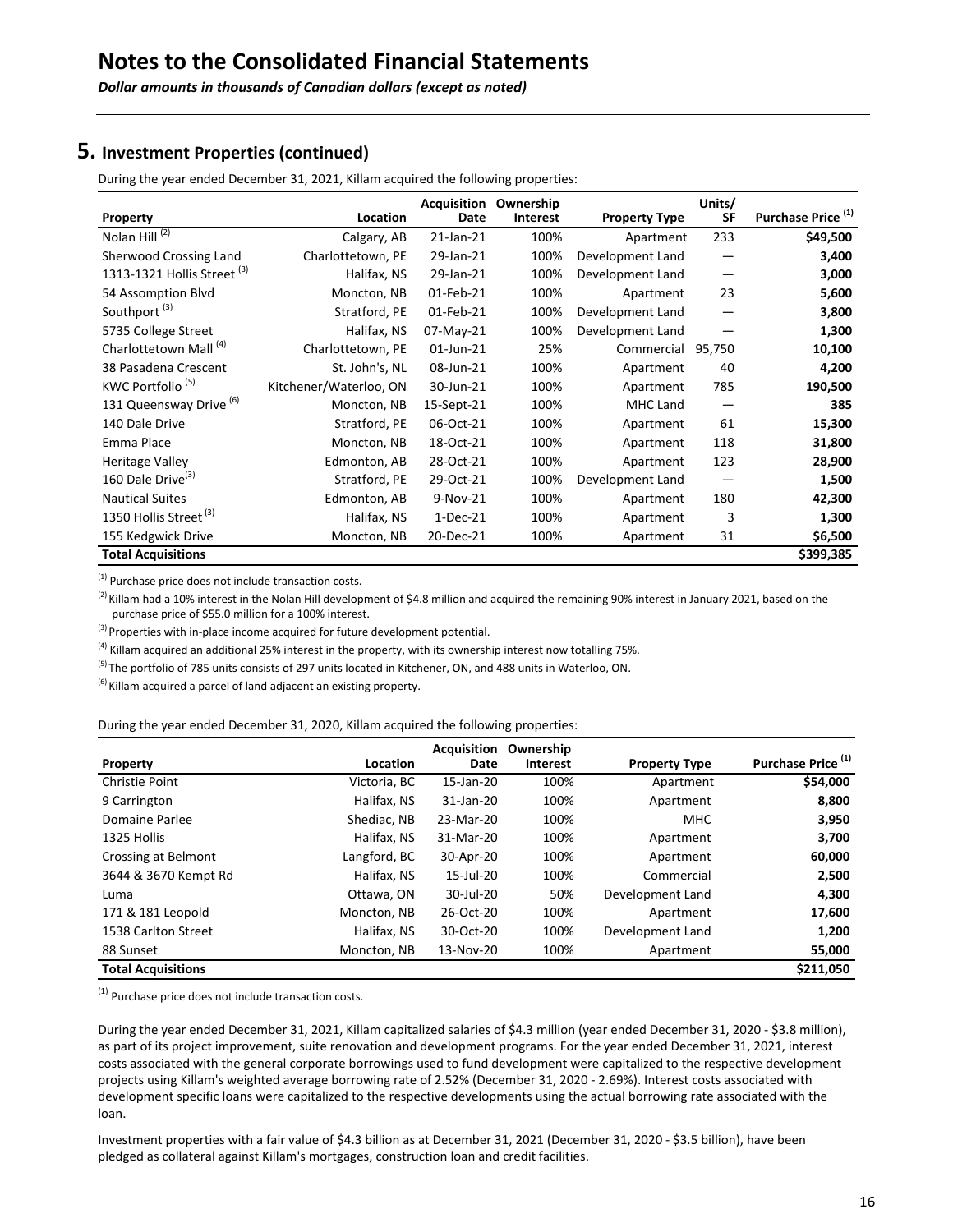### **5. Investment Properties (continued)**

#### **Valuation methodology**

#### Fair value

Fair value is the price that would be received to sell an asset or paid to transfer a liability in an orderly transaction between market participants at the measurement date (i.e. an exit price). Expectations about future improvements or modifications to be made to the investment property to reflect its highest and best use may be considered in the valuation.

Investment properties carried at fair value are categorized by level according to the significance of the inputs used in making the measurements. As the fair value of investment properties is determined with significant unobservable inputs, all investment properties are classified as Level 3 fair value measurements. See note 25 for further details.

Killam's policy is to recognize transfers into and transfers out of fair value hierarchy levels as of the date of the event or change in circumstances that caused the transfer. There were no transfers in or out of Level 3 fair value measurements for investment properties during the year.

#### **Valuation processes**

#### Internal valuations

Killam measures the majority of its investment properties using valuations prepared by its internal valuation team. This team consists of individuals who are knowledgeable and have specialized industry experience in real estate valuations and report directly to a senior member of Killam's management. The internal valuation team's processes and results are reviewed and approved by senior management of Killam, including the President & Chief Executive Officer; Chief Financial Officer; and other executive members, in line with Killam's quarterly reporting dates.

#### **External valuations**

Depending on the property asset type and location, management may at times use external valuations to support its fair value, obtaining valuations from independent third-party firms that employ experienced valuation professionals. Killam obtained a total of 21 external property appraisals throughout the year. The internal valuation team also verifies all major inputs used by the external valuators in preparing the valuation report, compares the fair value against the fair value determined in internal models, and holds discussions with the external valuators.

#### Valuation techniques underlying management's estimation of fair value

#### Income properties

The apartment and MHC investment properties were valued using the direct income capitalization method. In applying the direct income capitalization method, the stabilized net operating income ("SNOI") of each property is divided by a capitalization rate. The significant unobservable inputs include the following:

- SNOI is based on budgeted rents and expenses and supported by the terms of any existing leases, other contracts or external evidence such as current market rents for similar properties. Budgeted rents and expenses are adjusted to incorporate allowances for vacancy rates, management fees, expected post sale property taxes and market-based maintenance and salary costs. The resulting capitalized value is then adjusted for other costs inherent in achieving and maintaining SNOI, including structural reserves for capital expenditures.
- Capitalization rate is based on location, size and quality of the properties and takes into account market data at the valuation date.

#### IPUC and land for development

Management uses an internal valuation process to estimate the fair value of properties under development and land for development. Where a site is partially developed, the direct capitalization method is applied to capitalize the pro forma SNOI, from which the costs to complete the development are deducted. The significant unobservable inputs are based on the following:

- Pro forma SNOI is based on the location, type and quality of the properties and supported by the terms of actual or anticipated future leases, other contracts or external evidence such as current market rents for similar properties. Vacancy rates are based on current and expected future market conditions, and estimated maintenance costs are based on management's experience and knowledge of the market conditions.
- Costs to complete are derived from internal budgets based on management's experience and knowledge of the market conditions.
- Capitalization rate is risk-adjusted taking into consideration the inherent risk of the development project based on location, size and quality of the properties and taking into account market data at the valuation date.

The primary method of valuation for land acquired for development is the comparable sales approach, which considers recent sales activity for similar land parcels in the same or similar markets. Land values are estimated using either a per acre or per buildable square foot basis based on highest and best use. Such values are applied to Killam's properties after adjusting for factors specific to the site, including its location, intended use, zoning, servicing and configuration.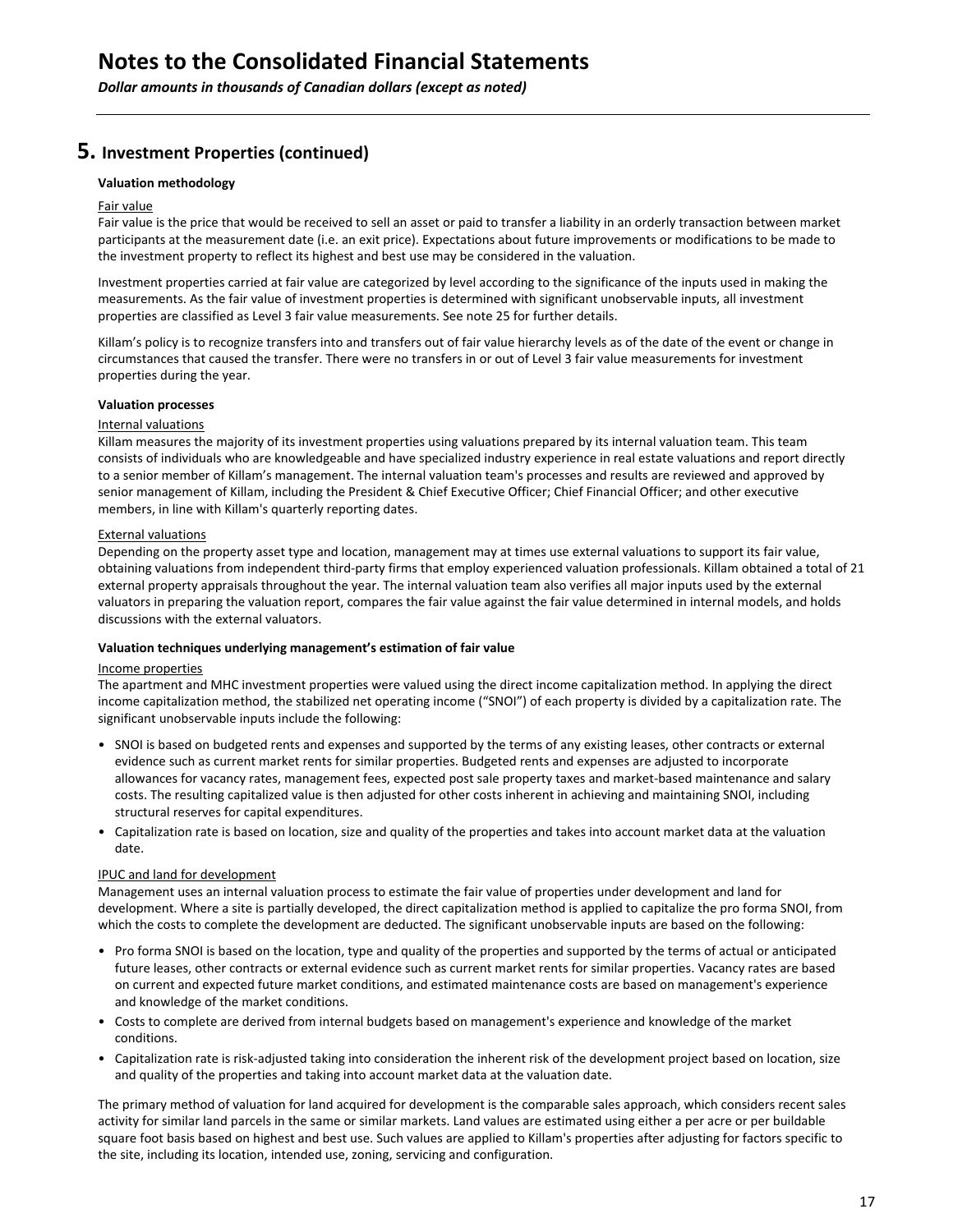### **5. Investment Properties (continued)**

#### **Valuation Basis**

Using the direct income capitalization method, the apartment properties were valued using capitalization rates ("cap-rates") in the range of 3.00% to 7.00%, applied to a stabilized net operating income ("SNOI") of \$172.4 million (December 31, 2020 - 3.25% to 7.00% and \$150.1 million), resulting in an overall weighted average effective cap-rate of 4.41% (December 31, 2020 - 4.67%). The stabilized occupancy rates used in the calculation of SNOI were in the range of 94.0% to 99.0% (December 31, 2020 - 92.5% to 99.0%). Using the direct income capitalization method, the MHC properties were valued using cap-rates in the range of 5.0% to 6.5%, applied to a SNOI of \$12.5 million (December 31, 2020 - 5.0% to 6.5% and \$11.3 million), resulting in an overall weighted average effective cap-rate of 5.59% (December 31, 2020 - 5.65%). The stabilized occupancy rate used in the calculation of SNOI was 97.8% (December 31, 2020 - 97.8%). Using a discounted cash flow model, the stabilized commercial properties were valued using key inputs determined by management based on review of asset performance and comparable assets in relevant markets. Using the discounted cash flow (DCF) method, fair value is estimated using assumptions regarding benefits and liabilities of ownership over the asset's life, including a terminal value. This method involves the projection of stabilized cash flows on each individual property, with market derived discount rates and terminal capitalization rates applied to the stabilized cash flow to establish the present value of the income stream associated with the asset. The weighted average discount rate applied in the period was 7.48%.

Killam reviewed its valuation of investment properties in light of COVID-19 as at December 31, 2021. It is not possible to forecast with certainty the duration and full scope of the economic impact of COVID-19 and other consequential changes on Killam's business and operations, both in the short-term and in the long-term. In the long-term scenario the aspects which could be impacted include rental rates, occupancy and cap-rates which would impact the underlying valuation of investment properties. Killam has applied judgement in estimating the valuation given the uncertainties surrounding the economic impact of COVID-19.

Investment property valuations are most sensitive to changes in the cap-rate. The cap-rate assumptions for the investment properties are included in the following table by region:

|                         | December 31, 2021 |       |                                         |       | December 31, 2020 |                                  |  |
|-------------------------|-------------------|-------|-----------------------------------------|-------|-------------------|----------------------------------|--|
|                         | Low               | High  | <b>Effective</b><br>Weighted<br>Average | Low   | High              | Effective<br>Weighted<br>Average |  |
| <b>Apartments</b>       | 3.00%             | 7.00% | 4.41%                                   | 3.25% | 7.00%             | 4.67%                            |  |
| <b>Halifax</b>          | 3.75%             | 5.60% | 4.37%                                   | 3.75% | 5.60%             | 4.50%                            |  |
| Moncton                 | 3.80%             | 7.00% | 4.86%                                   | 4.50% | 7.00%             | 5.05%                            |  |
| Fredericton             | 5.00%             | 5.25% | 5.10%                                   | 5.00% | 6.00%             | 5.53%                            |  |
| Saint John              | 5.25%             | 5.25% | 5.25%                                   | 5.50% | 6.00%             | 5.79%                            |  |
| St. John's              | 5.00%             | 6.00% | 5.64%                                   | 5.00% | 6.00%             | 5.62%                            |  |
| Charlottetown           | 4.42%             | 5.75% | 5.39%                                   | 5.25% | 5.75%             | 5.50%                            |  |
| Ontario                 | 3.00%             | 4.87% | 3.59%                                   | 3.25% | 5.00%             | 3.97%                            |  |
| <b>British Columbia</b> | 3.50%             | 3.50% | 3.50%                                   | 4.08% | 4.35%             | 4.22%                            |  |
| Alberta                 | 4.47%             | 5.00% | 4.65%                                   | 4.47% | 5.00%             | 4.64%                            |  |
| Other Atlantic          | 5.50%             | 7.00% | 6.39%                                   | 5.50% | 7.00%             | 6.38%                            |  |
| <b>MHCs</b>             | 5.00%             | 6.50% | 5.59%                                   | 5.00% | 6.50%             | 5.64%                            |  |
| Ontario                 | 5.00%             | 6.50% | 5.86%                                   | 5.00% | 6.50%             | 5.95%                            |  |
| Nova Scotia             | 5.00%             | 6.00% | 5.27%                                   | 5.00% | 6.00%             | 5.30%                            |  |
| <b>New Brunswick</b>    | 5.19%             | 6.50% | 5.77%                                   | 5.19% | 6.50%             | 5.72%                            |  |
| Newfoundland            | 6.00%             | 6.00% | 6.00%                                   | 6.00% | 6.00%             | 6.00%                            |  |

#### **Fair Value Sensitivity**

The following table summarizes the impact of changes in capitalization rates and stabilized NOI on the fair value of Killam's investment properties:

|                                         |            | Change in Stabilized NOI $\overline{^{(1)}}$ |            |            |            |            |
|-----------------------------------------|------------|----------------------------------------------|------------|------------|------------|------------|
|                                         |            | $(2.00)\%$                                   | $(1.00)\%$ | - %        | 1.00%      | 2.00%      |
|                                         | $(0.50)\%$ | \$437.724                                    | \$485,813  | \$533,902  | \$581,991  | \$630,081  |
|                                         | $(0.25)\%$ | 160,655                                      | 205,917    | 251,178    | 296,440    | 341,702    |
| Change in<br><b>Capitalization Rate</b> | -%         | (85,500)                                     | (42,750)   |            | 42.750     | 85,500     |
|                                         | 0.25%      | (305,658)                                    | (265,154)  | (224, 650) | (184, 147) | (143, 643) |
|                                         | 0.50%      | (503,742)                                    | (465,259)  | (426,777)  | (388, 294) | (349, 812) |

 $<sup>(1)</sup>$  Includes Killam's apartment and MHC portfolios, which are valued using the direct income capitalization method, and commercial</sup> assets valued using a discounted cash flow approach.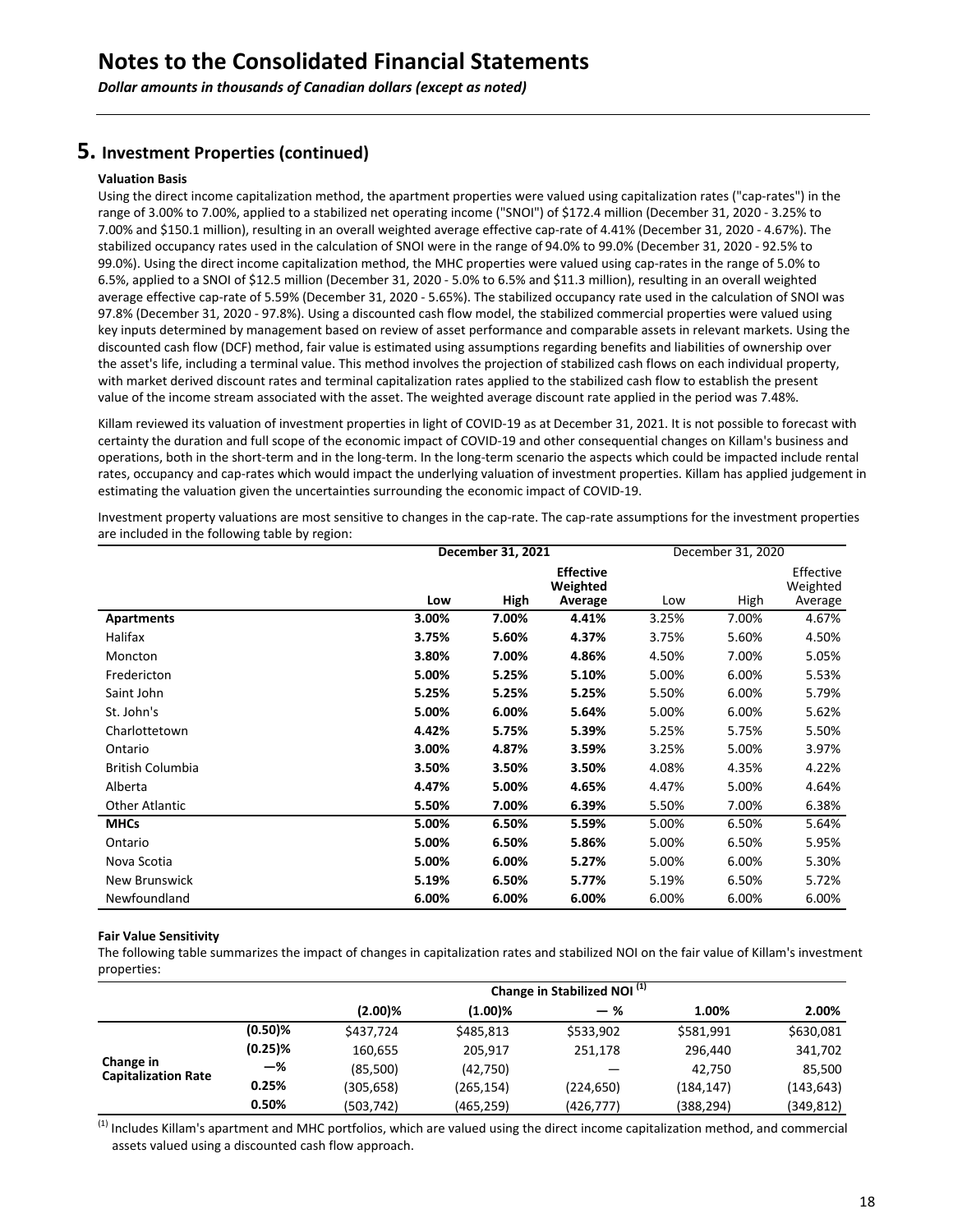### **6.** Joint Operations and Investments in Joint Venture

Killam has interests in four properties (seven buildings), two development projects and land for future development that are subject to joint control and are joint operations. Accordingly, the consolidated statements of financial position and consolidated statements of income and comprehensive income include Killam's rights to and obligations for the related assets, liabilities, revenue and expenses. As at December 31, 2021, the fair value of the investment properties subject to joint control was \$371.5 million (December 31, 2020 - \$316.0 million).

### **7. Property and Equipment**

|                                          |         | December 31, 2021                  |         | December 31, 2020                         |
|------------------------------------------|---------|------------------------------------|---------|-------------------------------------------|
| As at                                    | Cost    | Accumulated<br><b>Depreciation</b> | Cost    | <b>Accumulated</b><br><b>Depreciation</b> |
| Land                                     | \$270   | \$—                                | \$270   | \$—                                       |
| <b>Building</b>                          | 2,245   | 564                                | 2,107   | 524                                       |
| Heavy equipment                          | 498     | 203                                | 415     | 155                                       |
| <b>Vehicles</b>                          | 2,901   | 1,283                              | 2,612   | 1,095                                     |
| Furniture, fixtures and office equipment | 6,836   | 5,887                              | 6,710   | 5,726                                     |
| Leasehold improvements                   | 3,971   | 853                                | 4,456   | 721                                       |
|                                          | 16,721  | 8,790                              | 16,570  | 8,221                                     |
| Less accumulated depreciation            | (8,790) |                                    | (8,221) |                                           |
|                                          | \$7,931 |                                    | \$8,349 |                                           |

### **8. Other Current Assets and Non-Current Assets**

#### **Other Current Assets**

| As at            | December 31, 2021 | December 31, 2020 |
|------------------|-------------------|-------------------|
| Restricted cash  | \$7,486           | \$6,849           |
| Deposits         | 1,575             | 3,266             |
| Prepaid expenses | 7,848             | 7,052             |
| Inventory        | 212               | q                 |
|                  | \$17,121          | \$17,176          |

Restricted cash consists of security deposits and property tax reserves. Deposits consist of funds held in trust for future acquisitions. Inventory relates to manufactured homes for which sales have not closed at year-end.

#### **Other Non-Current Assets**

On June 1, 2021, Killam provided a \$4.4 million loan to its 25% joint owner of the Royalty Crossing The loan receivable bears interest at 6.5% to be paid monthly and full repayment of the loan is due within 36 months from the initial advance.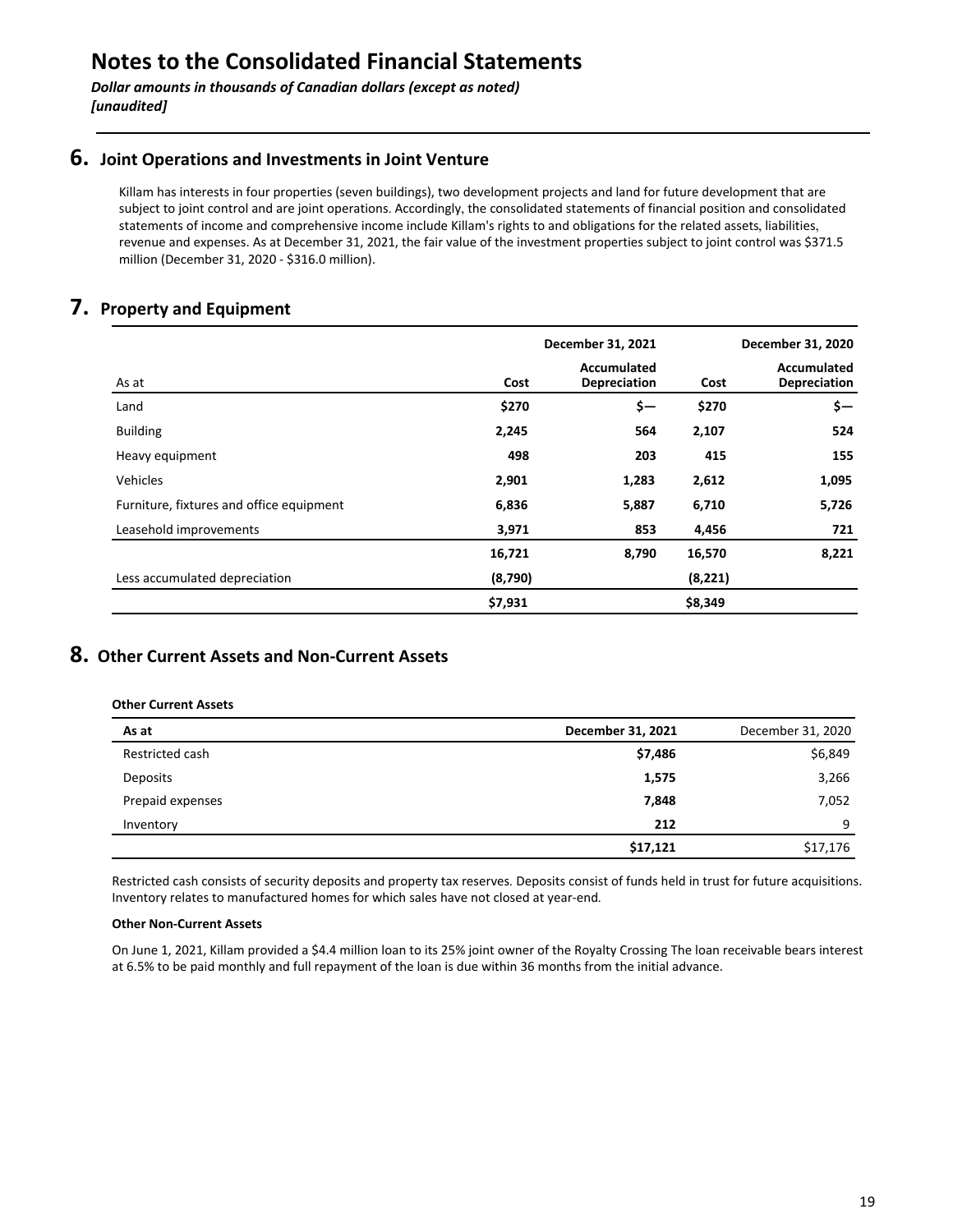### **9.** Rent and Other Receivables

| As at             | December 31, 2021 | December 31, 2020 |
|-------------------|-------------------|-------------------|
| Rent receivable   | \$809             | \$790             |
| Other receivables | 6.959             | 5,771             |
|                   | \$7,768           | \$6,561           |

Included in other receivables are laundry revenue, insurance receivables and other non-rental income. The majority of rent receivable is less than 90 days old. Killam's policy is to write off tenant receivables when the tenant vacates the unit and any subsequent receipt of funds is netted against bad debts. Killam's bad debt experience has historically been less than 0.3% of revenue. 

### **10.** Mortgages and Loans Payable

| As at                       | December 31, 2021                   |                               | December 31, 2020            |                        |
|-----------------------------|-------------------------------------|-------------------------------|------------------------------|------------------------|
|                             | Weighted<br><b>Average Interest</b> | <b>Debt</b><br><b>Balance</b> | Weighted<br>Average Interest | Debt<br><b>Balance</b> |
| Mortgages and loans payable |                                     |                               |                              |                        |
| Fixed rate                  | 2.58%                               | \$1,907,064                   | 2.69%                        | \$1,623,889            |
| Variable rate               | 2.37%                               | 8,270                         | 1.98%                        | 7,800                  |
| <b>Total</b>                |                                     | \$1,915,334                   |                              | \$1,631,689            |
| Current                     |                                     | 236,943                       |                              | 201,345                |
| Non-current                 |                                     | 1,678,391                     |                              | 1,430,344              |
|                             |                                     | \$1,915,334                   |                              | \$1,631,689            |

Mortgages are collateralized by a first charge on the properties of Killam.

As at December 31, 2021, unamortized deferred financing costs of \$37.0 million (December 31, 2020 - \$36.7 million) and markto-market adjustments on mortgages assumed on acquisitions of \$0.8 million (December 31, 2020 - \$0.08 million) are netted against mortgages and loans payable.

Estimated future principal payments and maturities required to meet mortgage obligations by the 12 month period ending December 31, are as follows:

|                                        | <b>Principal Amount</b> | % of Total Principal |
|----------------------------------------|-------------------------|----------------------|
| 2022                                   | 236,943                 | 12.1%                |
| 2023                                   | 329,091                 | 16.8%                |
| 2024                                   | 337,872                 | 17.4%                |
| 2025                                   | 352,522                 | 18.0%                |
| 2026                                   | 218,936                 | 11.2%                |
| Subsequent to 2026                     | 477,788                 | 24.5%                |
|                                        | \$1,953,152             | 100.0%               |
| Unamortized deferred financing costs   | ( \$37,028)             |                      |
| Unamortized mark-to-market adjustments | (5790)                  |                      |
|                                        | \$1,915,334             |                      |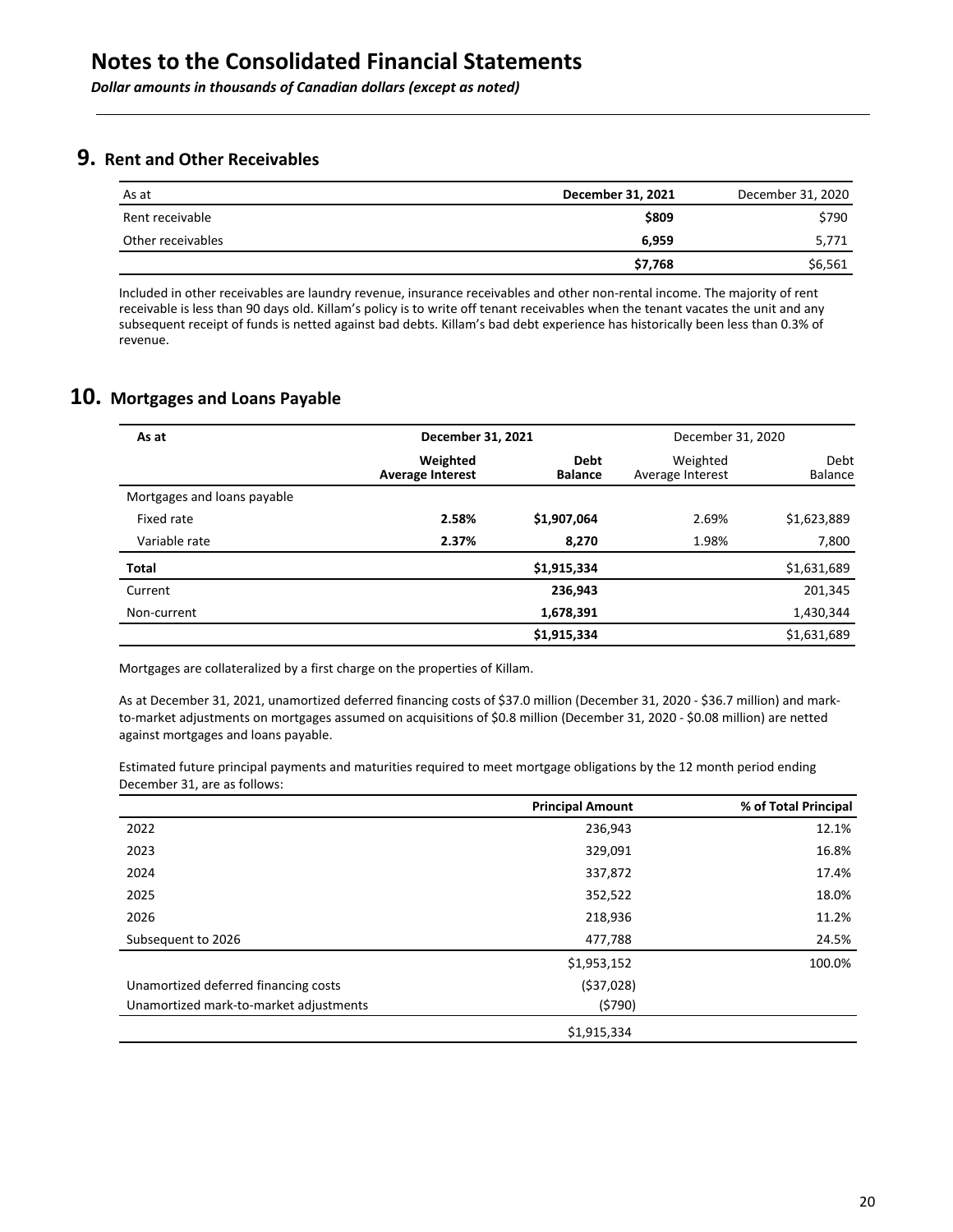### **11. Lease Liabilities**

|                                 | 2021    | 2020    |
|---------------------------------|---------|---------|
| Balance, beginning of year      | \$9,573 | \$8,919 |
| Net change in lease liabilities | 31      | 654     |
| Balance, end of year            | \$9,604 | \$9,573 |

As at December 31, 2021, the right-of-use assets and lease liabilities are \$9.6 million (December 31, 2020 - \$9.6 million). The rightof-use assets are classified as part of investment properties and the lease liabilities are classified in other liabilities on the consolidated statement of financial position. The total lease payments for the year ended December 31, 2021, were \$0.4 million (December 31, 2020 - \$0.3 million).

### **12. Credit Facilities**

Killam has access to two credit facilities with credit limits of \$155.0 million (\$175.0 million with the accordion feature) and \$15.0 million (December 31, 2020 - \$110.0 million and \$10.0 million) that can be used for acquisition and general business purposes. The \$15.0 million facility was increased from \$10.0 million during Q3-2021 and the \$155.0 million facility was increased from \$110.0 million during Q4-2021.

The \$155.0 million facility bears interest at prime plus 55 bps on prime rate advances or 155 bps over bankers' acceptances (BAs). The facility includes a \$30.0 million demand revolver and a \$125.0 million committed revolver, as well as an accordion option to increase the \$155.0 million facility by an additional \$20.0 million. The agreement includes certain covenants and undertakings with which Killam was in compliance as at December 31, 2021. The facility was renewed on December 15, 2021.

The \$15.0 million demand facility bears interest at prime plus 125 bps on advances and 135 bps on issuance of letters of credit, in addition to 50 bps per annum. The agreement includes certain covenants and undertakings with which Killam was in compliance as at December 31, 2021.

| As at December 31, 2021  | <b>Maximum Loan</b><br>Amount <sup>(1)</sup> | <b>Amount Drawn</b> | <b>Letters of Credit</b> | <b>Amount Available</b> |
|--------------------------|----------------------------------------------|---------------------|--------------------------|-------------------------|
| \$155.0 million facility | \$175,000                                    | 54,500              |                          | \$120,500               |
| \$15.0 million facility  | 15,000                                       | 7,230               | 1,745                    | 6,025                   |
| Total                    | \$190,000                                    | \$61,730            | \$1,745                  | \$126,525               |
|                          |                                              |                     |                          |                         |
| As at December 31, 2020  | Maximum Loan<br>Amount <sup>(1)</sup>        | Amount Drawn        | Letters of Credit        | Amount Available        |
| \$110.0 million facility | \$130,000                                    | 5,000               |                          | \$125,000               |
| \$10.0 million facility  | 10,000                                       | 2,029               | 1,773                    | 6,198                   |
| Total                    | \$140,000                                    | \$7.029             | \$1,773                  | \$131.198               |

 $<sup>(1)</sup>$  Maximum loan includes a \$20.0 million accordion option, for which collateral is pledged.</sup>

### **13. Construction Loans**

As at December 31, 2021, Killam had access to five variable rate non-revolving demand construction loans, for the purpose of financing development projects, totalling \$179.1 million. As at December 31, 2021, \$77.6 million was drawn on the construction loans (December 31, 2020 - \$41.3 million). Payments are made monthly on an interest-only basis. The weightedaverage contractual interest rate on amounts outstanding at December 31, 2021, was 2.01% (December 31, 2020 - 2.37%). Once construction is complete and rental targets achieved, construction financing is expected to be replaced with permanent mortgage financing.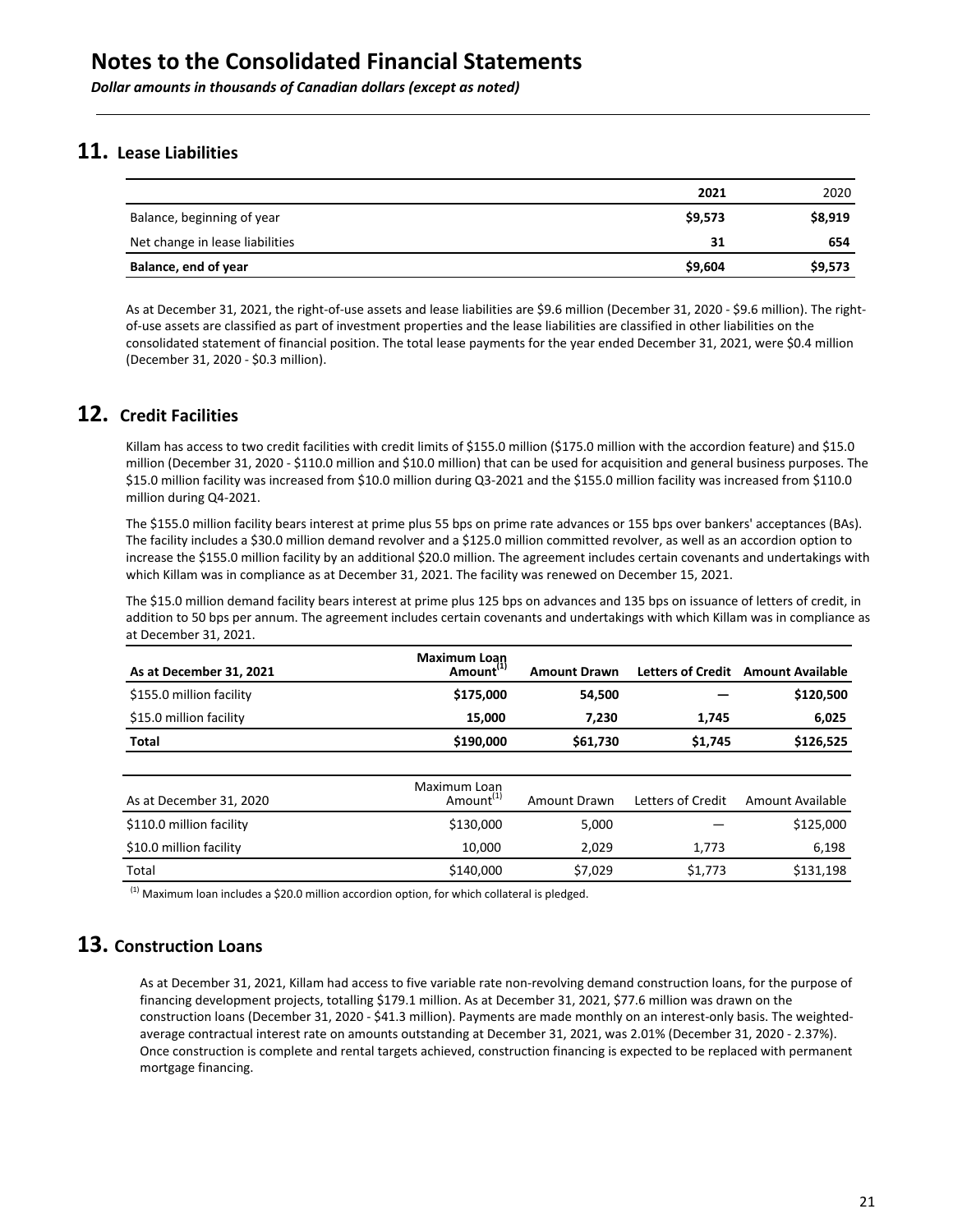### 14. Accounts Payable and Accrued Liabilities

| As at                                          |          | December 31, 2021 December 31, 2020 |
|------------------------------------------------|----------|-------------------------------------|
| Accounts payable and other accrued liabilities | \$53,109 | \$39,950                            |
| Distributions payable                          | 6,737    | 6,136                               |
| Mortgage interest payable                      | 3,873    | 3,434                               |
| Security deposits                              | 11.194   | 9,386                               |
|                                                | \$74,913 | \$58,906                            |

### **15.** Exchangeable Units

|                                              | 2021                                   | 2020     |                                       |          |
|----------------------------------------------|----------------------------------------|----------|---------------------------------------|----------|
|                                              | Number of<br><b>Exchangeable Units</b> |          | Number of<br>Value Exchangeable Units | Value    |
| Balance, beginning of year                   | 4,101,520                              | \$70,177 | 4,153,520                             | \$78,668 |
| Exchangeable Units exchanged for Trust Units | (97, 250)                              | (1,823)  | (52,000)                              | (815)    |
| Fair value adjustment                        | -                                      | 26.107   | $\overline{\phantom{0}}$              | (7,676)  |
| Balance, end of year                         | 4,004,270                              | \$94,461 | 4,101,520                             | \$70,177 |

The Exchangeable Units are non-transferable, but are exchangeable, on a one-for-one basis, into Killam Trust Units at any time at the option of the holder. Prior to such exchange, distributions will be made on these Exchangeable Units in an amount equivalent to the distributions that would have been made had the Units been exchanged for Killam Trust Units.

### 16. Unitholders' Equity

By virtue of Killam being an open-ended mutual fund Trust, unitholders of Trust Units are entitled to redeem their Trust Units at any time at prices determined and payable in accordance with the conditions specified in Killam's Declaration of Trust ("DOT"). As a result, under IFRS, Trust Units are defined as financial liabilities; however, for the purposes of financial statement classification and presentation, the Trust Units may be presented as equity instruments as they meet the puttable instrument exemption under IAS 32.

All Trust Units outstanding are fully paid, have no par value and are voting Trust Units. The DOT authorizes the issuance of an unlimited number of Trust Units. Trust Units represent a unitholder's proportionate undivided beneficial interest in Killam. No Trust Unit has any preference or priority over another. No unitholder has or is deemed to have any right of ownership in any of the assets of Killam. Each Unit confers the right to one vote at any meeting of unitholders and to participate pro rata in any distributions and, on liquidation to a pro rata share of the residual net assets remaining after preferential claims thereon of debtholders.

Unitholders have the right to redeem their Units at the lesser of (i) 90% of the market price of the Trust Unit (market price is defined as the weighted average trading price of the previous 10 trading days) and (ii) the most recent closing market price (closing market price is defined as the weighted average trading price on the specified date) at the time of the redemption. The redemption price will be satisfied by cash, up to a limit of \$50 thousand for all redemptions in a calendar month, or a note payable. For the year ended December 31, 2021, no unitholders redeemed Units.

The Units issued and outstanding are as follows:

|                                                | <b>Number of Trust Units</b> | Value       |
|------------------------------------------------|------------------------------|-------------|
| Balance, December 31, 2020                     | 103,212,327                  | \$1,097,713 |
| Distribution Reinvestment Plan                 | 1,272,661                    | 25,465      |
| <b>Restricted Trust Units redeemed</b>         | 69.748                       | 945         |
| Units issued on exchange of Exchangeable Units | 97.250                       | 1,823       |
| Units issued for cash                          | 5,905,480                    | 104,361     |
| Balance, December 31, 2021                     | 110,557,466                  | \$1,230,307 |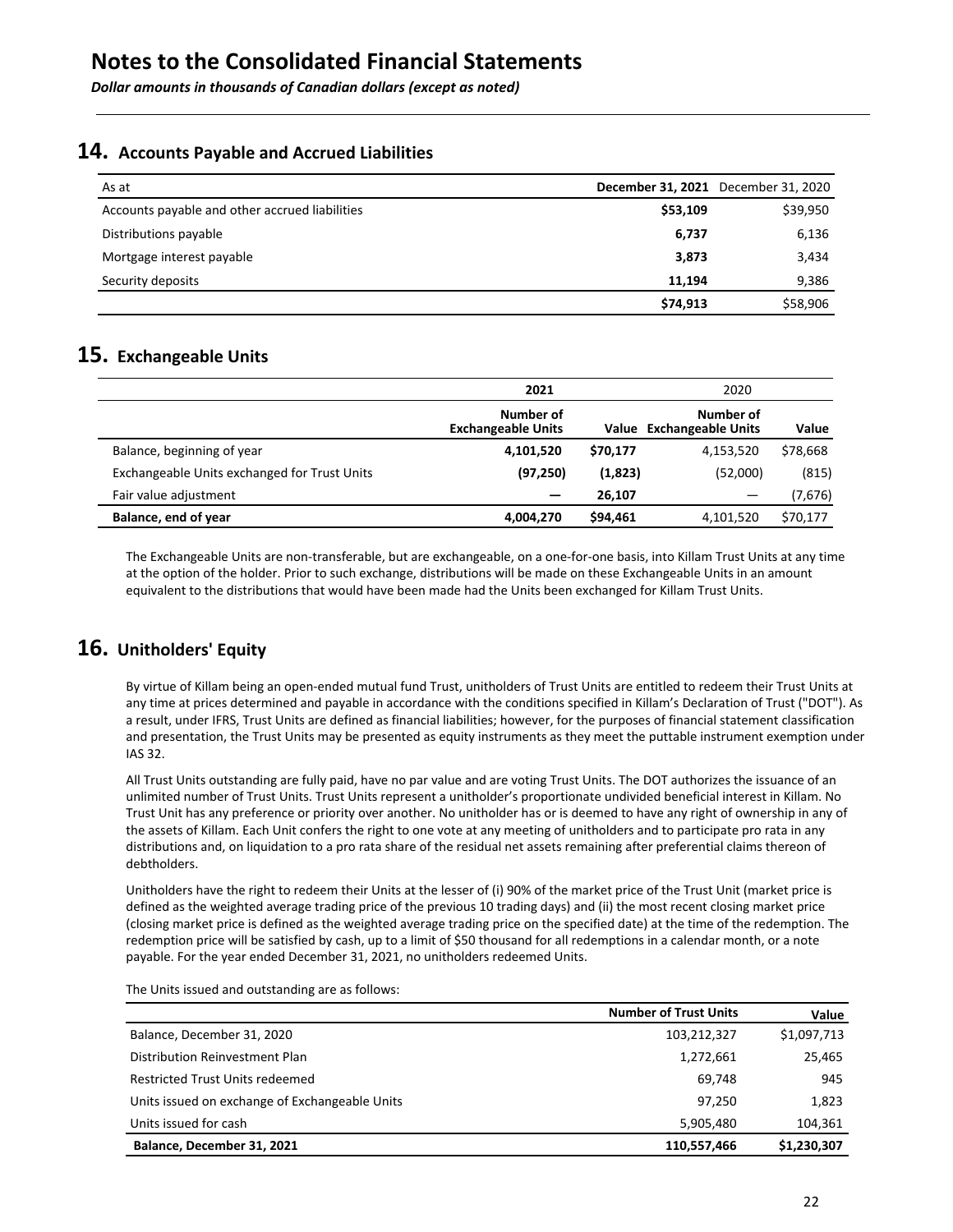### **16.** Unitholders' Equity (continued)

| Units issued for cash |  |
|-----------------------|--|
|                       |  |

|                               | <b>Price per Unit</b> |           | <b>Gross Proceeds Transaction Costs</b> | <b>Net Proceeds</b> | Units Issued |
|-------------------------------|-----------------------|-----------|-----------------------------------------|---------------------|--------------|
| Bought-deal (May 31, 2021)    | \$18.50               | \$95,001  | \$4.370                                 | \$90.631            | 5.135.200    |
| Over-allotment (May 31, 2021) | \$18.50               | 14.250    | 520                                     | 13.730              | 770,280      |
| Total                         |                       | \$109.251 | \$4,890                                 | \$104.361           | 5,905,480    |

#### **Distribution Reinvestment Plan ("DRIP")**

Killam's DRIP allows unitholders to acquire additional Units of the Trust through the reinvestment of distributions on their Units. Unitholders who participate in the DRIP receive additional Units equal to 3% of the Units reinvested. Units issued with the DRIP are issued directly from the Trust at a price based on the 10-day volume weighted average closing price of the Toronto Stock Exchange ("TSX") preceding the relevant distribution date, which typically is on or about the 15<sup>th</sup> day of the month following the distribution declaration.

### **17. Distributions**

Killam paid distributions to its unitholders during 2021 in accordance with its DOT. Distributions declared by the Board of Trustees were paid monthly, on or about the  $15<sup>th</sup>$  day of each month.

For the year ended December 31, 2021, the distributions declared related to the Trust Units were \$74.9 million (year ended December 31, 2020 - \$68.7 million). For the year ended December 31, 2021, distributions declared related to the Exchangeable Units were \$2.8 million (year ended December 31, 2020 - \$2.8 million). The distributions on the Exchangeable Units are recorded in financing costs.

### **18. Deferred Unit-based Compensation**

Restricted Trust Units ("RTUs") are awarded to members of the senior executive team and director-level employees as a percentage of their compensation. The Trust also grants RTUs subject to performance conditions under the RTU Plan for certain senior executives. Non-executive members of the Board of Trustees have the right to receive a percentage of their annual retainer in the form of RTUs.

The number of RTUs awarded are based on the volume weighted average price of all Trust Units traded on the TSX for the five trading days immediately preceding the date on which the compensation is awarded. The RTUs earn distributions based on the same distributions paid on the Trust Units, and such distributions translate into additional RTUs. The initial RTUs, and RTUs acquired through distribution reinvestment, are credited to each person's account and are not issued to the employee or Board member until they redeem such RTUs. For employees, the RTUs will be redeemed and paid out in Trust Units by December 31 of the year in which the RTUs have vested.

The RTUs subject to performance conditions will be subject to both internal and external measures consisting of both absolute and relative performance over a three-year period. Killam accounts for the RTUs subject to performance conditions under the fair value method of accounting, and uses the Monte-Carlo simulation pricing model to determine the fair value, which allows for the incorporation of the market based performance hurdles that must be met before the RTUs subject to performance conditions vest.

The RTUs are considered a financial liability because there is a contractual obligation for the Trust to deliver Trust Units (which are accounted for as liabilities, but presented as equity instruments under IAS 32) upon conversion of the RTUs. The RTUs are measured at fair value with changes flowing through the consolidated statements of income and comprehensive income. The fair value of the vested RTUs as at December 31, 2021, is \$6.4 million, which includes \$2.6 million related to RTUs subject to performance conditions (December 31, 2020 - \$4.8 million and \$2.1 million). For the year ended December 31, 2021, compensation expense of \$2.1 million (year ended December 31, 2020 - \$1.7 million) has been recognized in respect of the RTUs.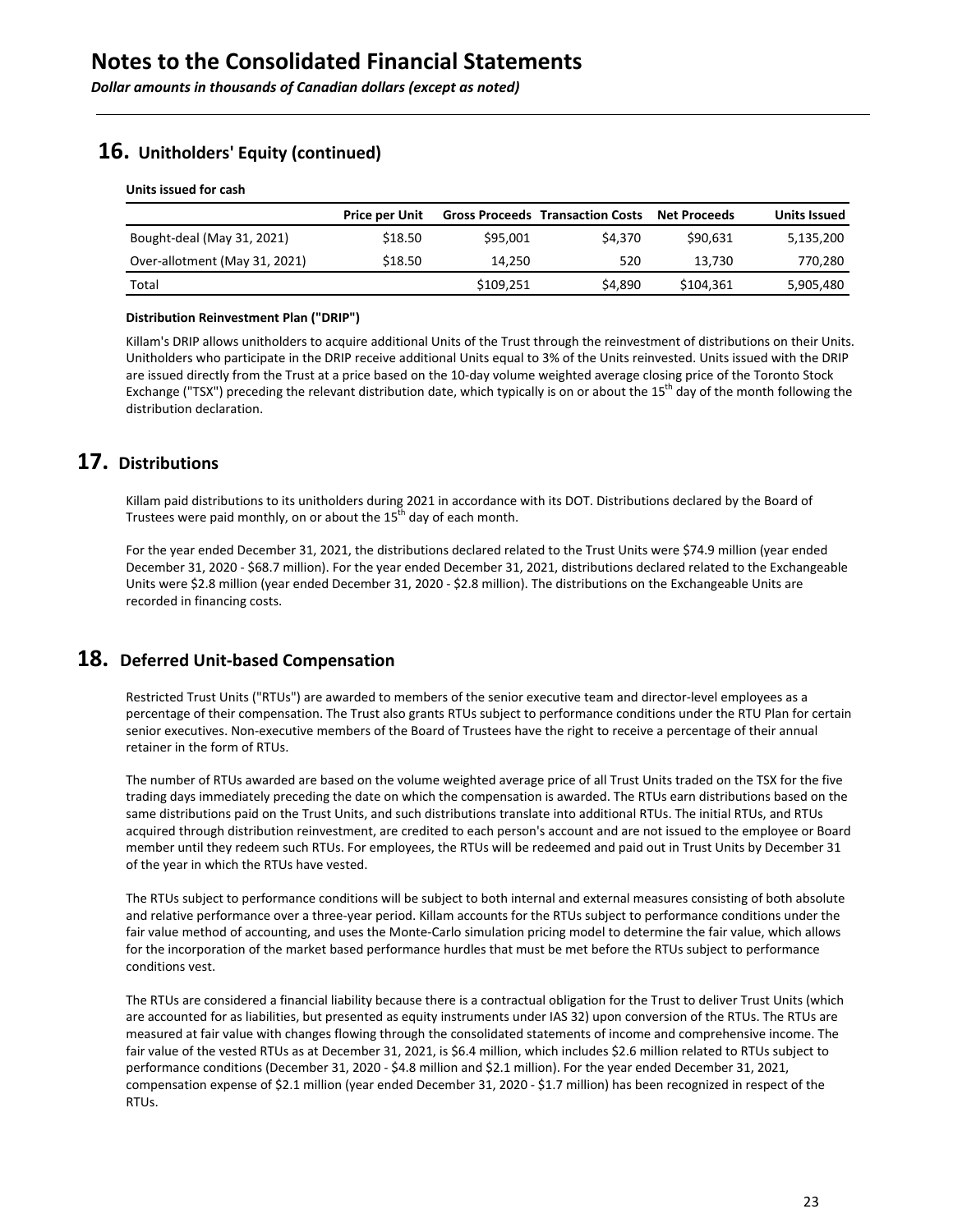# 18. Deferred Unit-based Compensation (continued)

The details of the RTUs issued are shown below:

|                                                       | 2021                     |                                           | 2020                     |                                    |
|-------------------------------------------------------|--------------------------|-------------------------------------------|--------------------------|------------------------------------|
| For the years ended December 31,                      | Number of<br><b>RTUs</b> | Weighted<br><b>Average Issue</b><br>Price | Number of<br><b>RTUs</b> | Weighted<br>Average Issue<br>Price |
| Outstanding, beginning of period                      | 351,734                  | \$16.93                                   | 364,875                  | \$14.73                            |
| Granted                                               | 143,054                  | 18.14                                     | 114,920                  | 19.49                              |
| Redeemed                                              | (148,016)                | 13.09                                     | (133, 531)               | 13.09                              |
| Forfeited                                             |                          |                                           | (7,988)                  | 18.57                              |
| <b>Additional Restricted Trust Unit distributions</b> | 12,400                   | 19.92                                     | 13,458                   | 17.82                              |
| Outstanding, end of period                            | 359,172                  | \$18.10                                   | 351,734                  | \$16.93                            |

### **19. Revenue**

In accordance with IFRS 15, Management has evaluated the lease and non-lease components of its revenue and has determined the following allocation:

|                               | For the years ended December 31, |           |  |
|-------------------------------|----------------------------------|-----------|--|
|                               | 2021                             | 2020      |  |
| Rental revenue <sup>(1)</sup> | \$206,551                        | \$185,799 |  |
| Property expense recoveries   | 72,729                           | 65,423    |  |
| Ancillary revenue             | 11,637                           | 10,468    |  |
|                               | \$290,917                        | \$261,690 |  |

 $<sup>(1)</sup>$  Includes base rent, realty taxes and insurance recoveries, which are outside the scope of IFRS 15.</sup>

# 20. Other Income

|                        | For the years ended December 31, |       |
|------------------------|----------------------------------|-------|
|                        | 2021                             | 2020  |
| Management fee revenue | 701                              | 593   |
| Interest revenue       | 237                              | 47    |
| Home sale revenue      | 121                              |       |
|                        | \$1,059                          | \$641 |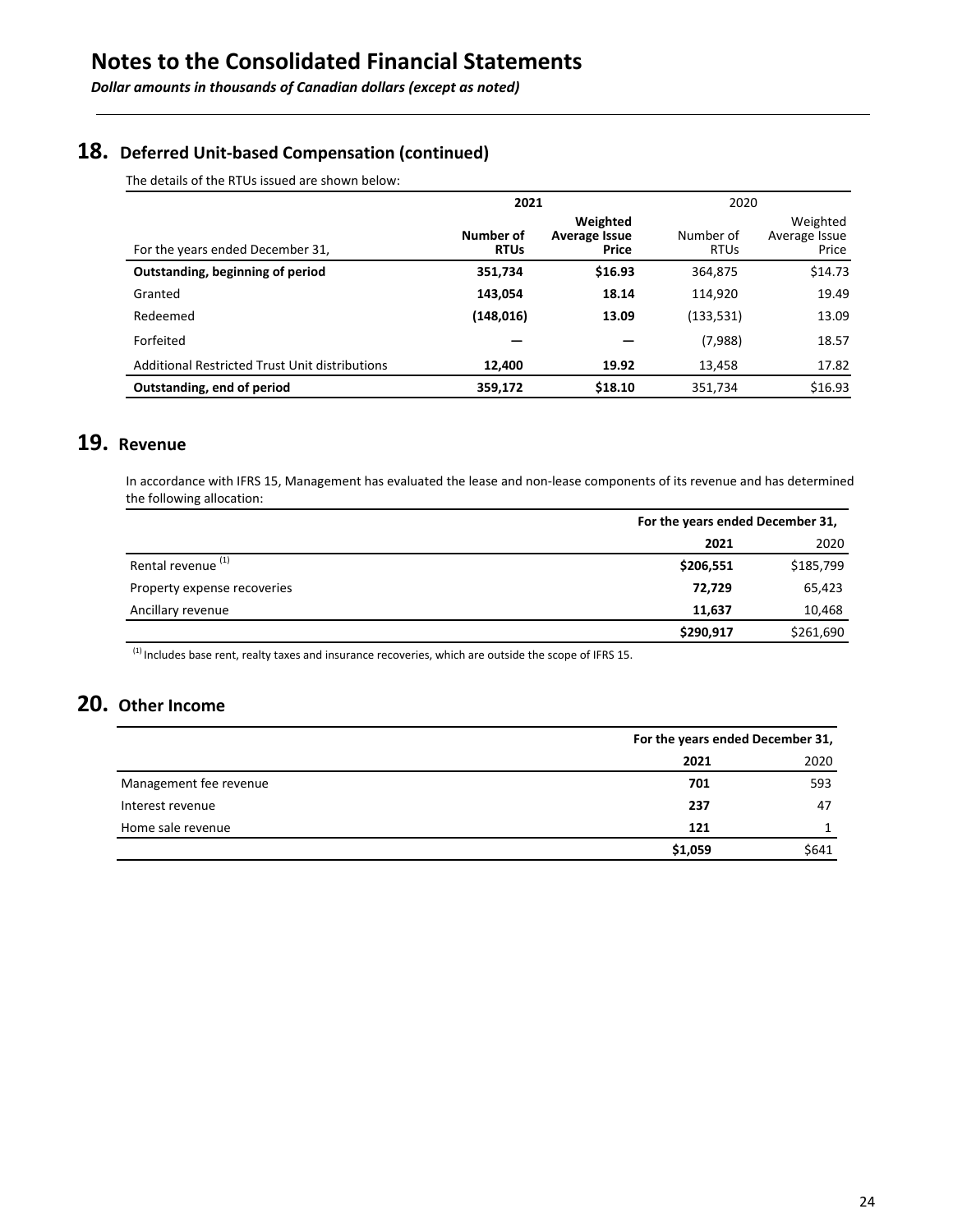# **Notes to the Consolidated Financial Statements**

**Dollar amounts in thousands of Canadian dollars (except as noted)** 

# **21.** Financing Costs

|                                                        | For the years ended December 31, |          |  |
|--------------------------------------------------------|----------------------------------|----------|--|
|                                                        | 2021                             | 2020     |  |
| Mortgage, loan and construction loan interest          | \$46,683                         | \$44,055 |  |
| Interest on credit facilities                          | 1,063                            | 671      |  |
| Interest on Exchangeable Units                         | 2,766                            | 2,784    |  |
| Amortization of deferred financing costs               | 3,784                            | 3,126    |  |
| Amortization of fair value adjustments on assumed debt | 65                               | 88       |  |
| Unrealized (gain) loss on derivative liability         | (167)                            | 483      |  |
| Interest on lease liabilities                          | 386                              | 385      |  |
| Capitalized interest                                   | (3,059)                          | (2,673)  |  |
|                                                        | \$51,521                         | \$48.919 |  |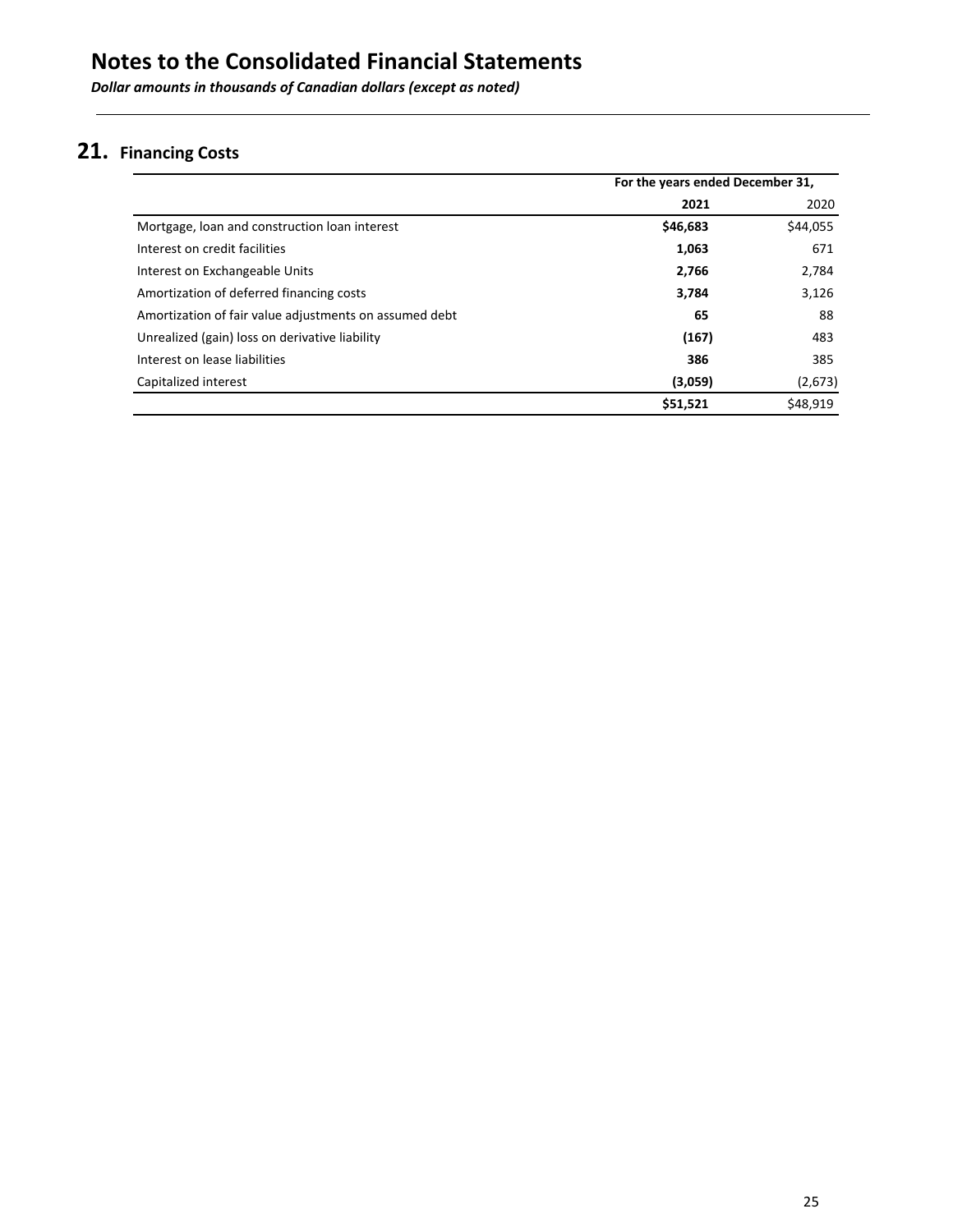## **22. Deferred Income Tax**

Trusts that satisfy the REIT Exemption are excluded from the specified investment flow-through ("SIFT") definition and therefore will not be subject to taxation under the SIFT Rules. Effective December 31, 2020, Killam qualified for the REIT Exemption and continues to meet the REIT Exemption as at December 31, 2021, and is therefore not subject to taxation to the extent that income is distributed to unitholders. However, this exemption does not extend to the corporate subsidiaries of Killam that are taxable legal entities. For the year ended December 31, 2021, the deferred tax expense relates to the corporate subsidiary entity of the REIT.

| As at December 31,                            | 2020      | Recognized in<br>consolidated<br>statement of<br>income and<br>comprehensive<br>income | 2021      |
|-----------------------------------------------|-----------|----------------------------------------------------------------------------------------|-----------|
| Deferred tax liabilities (assets) related to: |           |                                                                                        |           |
| Real estate properties                        | \$191,953 | \$43,812                                                                               | \$235,765 |
| Loss carryforwards                            | (15, 207) | (2,060)                                                                                | (17, 267) |
| Unrealized capital gains                      | 3,743     | (107)                                                                                  | 3,636     |
| Other                                         | 4,122     | 748                                                                                    | 4,870     |
| Net deferred tax liabilities                  | \$184,611 | \$42,393                                                                               | \$227,004 |

| As at December 31,                            | 2019      | Recognized in<br>consolidated<br>statement of<br>income and<br>comprehensive<br>income | 2020      |
|-----------------------------------------------|-----------|----------------------------------------------------------------------------------------|-----------|
| Deferred tax liabilities (assets) related to: |           |                                                                                        |           |
| Real estate properties                        | \$180,555 | \$11,398                                                                               | \$191,953 |
| Loss carryforwards                            | (12, 819) | (2,388)                                                                                | (15, 207) |
| Unrealized capital gains                      | 3,876     | (133)                                                                                  | 3,743     |
| Other                                         | 3,436     | 686                                                                                    | 4,122     |
| Net deferred tax liabilities                  | \$175,048 | \$9,563                                                                                | \$184.611 |

The deferred tax expense for the year can be reconciled to the accounting profit as follows:

| For the years ended December 31,            | 2021      | 2020      |
|---------------------------------------------|-----------|-----------|
| Income before income taxes                  | \$327,920 | \$155,630 |
| Statutory tax rate                          | 28.3%     | 28.6%     |
| Income tax expense at statutory rates       | 92,933    | 44,572    |
| Amounts not subject to tax                  | (91, 409) | (43, 196) |
| Income taxed at a lower amount              | (3,636)   | (3,742)   |
| Effect of provincial tax rate changes       | (65)      | (6,013)   |
| Other                                       | 21        | (155)     |
| Change to tax basis in excess of book basis | 44,549    | 18,097    |
| Total tax expense                           | \$42,393  | \$9,563   |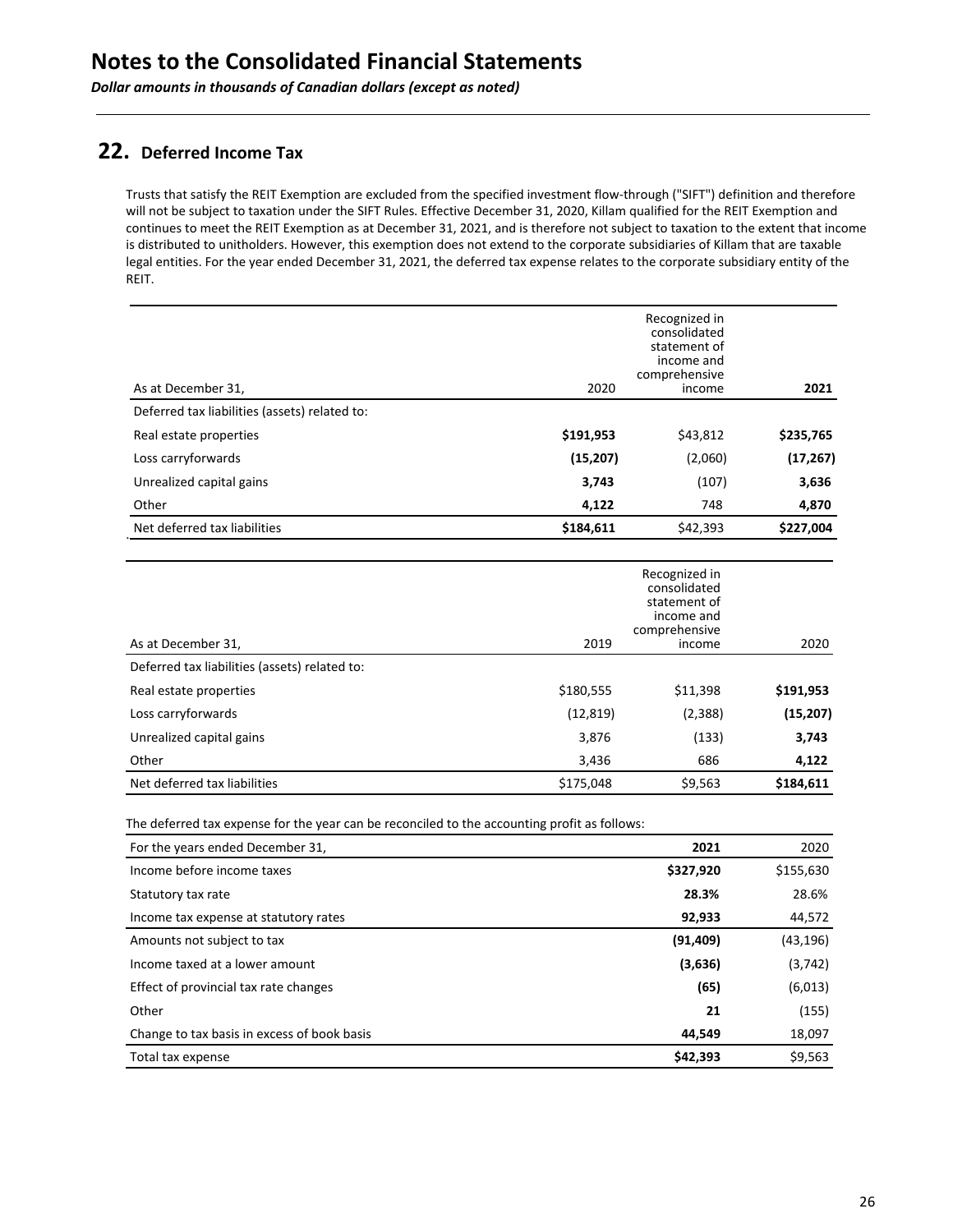### **23.** Segmented Information

For investment properties, discrete financial information is provided on a property-by-property basis to members of executive management, which collectively comprise the chief operating decision maker ("CODM"). The individual properties are aggregated into segments with similar economic characteristics such as the nature of the property, vacancy rates, long-term growth rates and other characteristics. Management considers that this is best achieved by aggregating into apartments, MHCs and commercial segments. Consequently, Killam is considered to have three reportable segments, as follows:

- Apartment segment acquires, operates, manages and develops multi-family residential properties across Canada;
- MHC segment acquires and operates MHC communities in Ontario and Eastern Canada; and
- Commercial segment includes eight commercial properties.

Killam's administration costs, other income, financing costs, depreciation, fair value adjustments, loss on disposition and deferred tax expense are not reported to the CODM on a segment basis.

The accounting policies of these reportable segments are the same as those described in the summary of significant accounting policies described in note 2. Reportable segment performance is analyzed based on NOI. The operating results, and selected assets and liabilities, of the reportable segments are as follows:

| Year ended December 31, 2021               | <b>Apartments</b> | <b>MHCs</b> | <b>Commercial</b> | Total       |
|--------------------------------------------|-------------------|-------------|-------------------|-------------|
| Property revenue                           | \$254,955         | \$18,578    | \$17,384          | \$290,917   |
| Property operating expenses                | (92, 899)         | (6,824)     | (7,959)           | (107, 682)  |
| Net operating income                       | \$162,056         | \$11,754    | \$9,425           | \$183,235   |
|                                            |                   |             |                   |             |
| Year ended December 31, 2020               | Apartments        | <b>MHCs</b> | Commercial        | Total       |
| Property revenue                           | \$228,915         | \$17,393    | \$15,382          | \$261,690   |
| Property operating expenses                | (83, 575)         | (6, 541)    | (7, 720)          | (97, 836)   |
| Net operating income                       | \$145,340         | \$10,852    | \$7,662           | \$163,854   |
|                                            |                   |             |                   |             |
| As at December 31, 2021                    | <b>Apartments</b> | <b>MHCs</b> | <b>Commercial</b> | Total       |
| Total investment properties <sup>(1)</sup> | \$4,154,201       | \$231,370   | \$155,306         | \$4,540,877 |
| Mortgages payable/construction loans       | \$1,865,925       | \$83,013    | \$43,992          | \$1,992,930 |
|                                            |                   |             |                   |             |
| As at December 31, 2020                    | Apartments        | <b>MHCs</b> | Commercial        | Total       |
| Total investment properties <sup>(1)</sup> | \$3,390,089       | \$212,699   | \$139,130         | \$3,741,918 |
| Mortgages payable/construction loans       | \$1,562,861       | \$84,150    | \$26,023          | \$1,673,034 |

 $<sup>(1)</sup>$  Total investment properties for the Apartments segment includes IPUC and land held for development.</sup>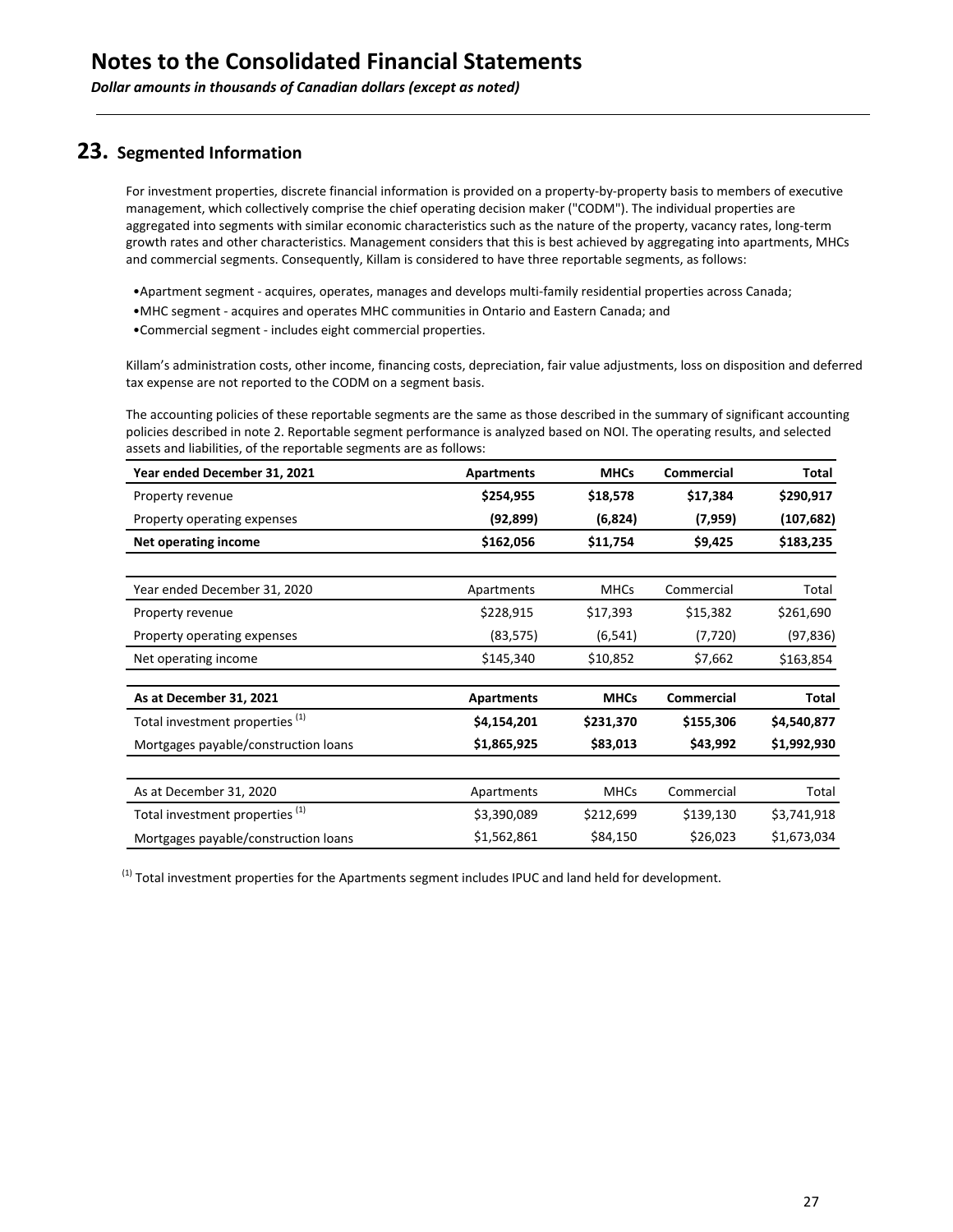### **24. Supplemental Cash Flow Information**

|                                                                | For the years ended December 31, |          |  |
|----------------------------------------------------------------|----------------------------------|----------|--|
|                                                                | 2021                             | 2020     |  |
| Net income items related to investing and financing activities |                                  |          |  |
| Interest paid on mortgages payable and other                   | \$47,212                         | \$44,376 |  |
| Interest paid on credit facilities                             | 1.063                            | 671      |  |
|                                                                | \$48,275                         | \$45,047 |  |
| Net change in non-cash operating assets and liabilities        |                                  |          |  |
| Rent and other receivables                                     | (51, 207)                        | \$2,464  |  |
| Other current assets                                           | 669                              | (794)    |  |
| Accounts payable and other liabilities                         | 16,007                           | 12,292   |  |
|                                                                | \$15,469                         | \$13,962 |  |

### **25. Financial Instruments and Financial Risk Management Objectives and Policies**

Killam's principal financial liabilities consist of mortgages, credit facilities, construction loans and trade payables. The main purpose of these financial liabilities is to finance investment properties and operations. Killam has various financial assets, such as tenant receivables, which arise directly from its operations.

#### **Fair Value of Financial Instruments**

Fair value is the amount that would be received in the sale of an asset or would be paid to transfer a liability in an orderly transaction between market participants at the measurement date. The fair value of interest-bearing financial assets and liabilities is determined by discounting the contractual principal and interest payments at estimated current market interest rates for the instrument. Current market rates are determined by reference to current benchmark rates for similar term and current credit spreads for debt with similar terms and risks. For certain of the Trust's financial instruments the carrying value represents fair value due to the short term nature including, loan receivable, construction loans and credit facilities, and as such these items are not included in the table below. The fair values of the Trust's financial instruments were determined as follows:

(i) the fair values of the mortgages payable are estimated based upon discounted future cash flows using discount rates that reflect current market conditions for instruments with similar terms and risks. Such fair value estimates are not necessarily indicative of the amounts Killam might pay or receive in actual market transactions;

(ii) the fair value of the deferred unit-based compensation and the Exchangeable Units is estimated at the reporting date, based on the closing market price of the Trust Units listed on the TSX. The performance based RTUs are determined using a pricing model. These estimates are subjective in nature and involve uncertainties and matters of significant judgment and, therefore, cannot be determined with precision. Changes in estimates could significantly affect fair values;

(iii) the fair value of the derivative is calculated based on an estimate of the mid-market arbitrage-free price of the swap. The arbitrage-free price comprises the present value of the future rights and obligations between two parties to receive or deliver future cash flows or exchange other assets or liabilities. Future obligations are valued as the sum of the present values as of the valuation date of contractually fixed future amounts and expected variable future amounts, the expected size of which is calculated from the projected levels of underlying variables. Future rights are valued as the sum of the present values of the expected values of contingent future amounts, the existence and size of which are calculated from the projected levels of underlying variables.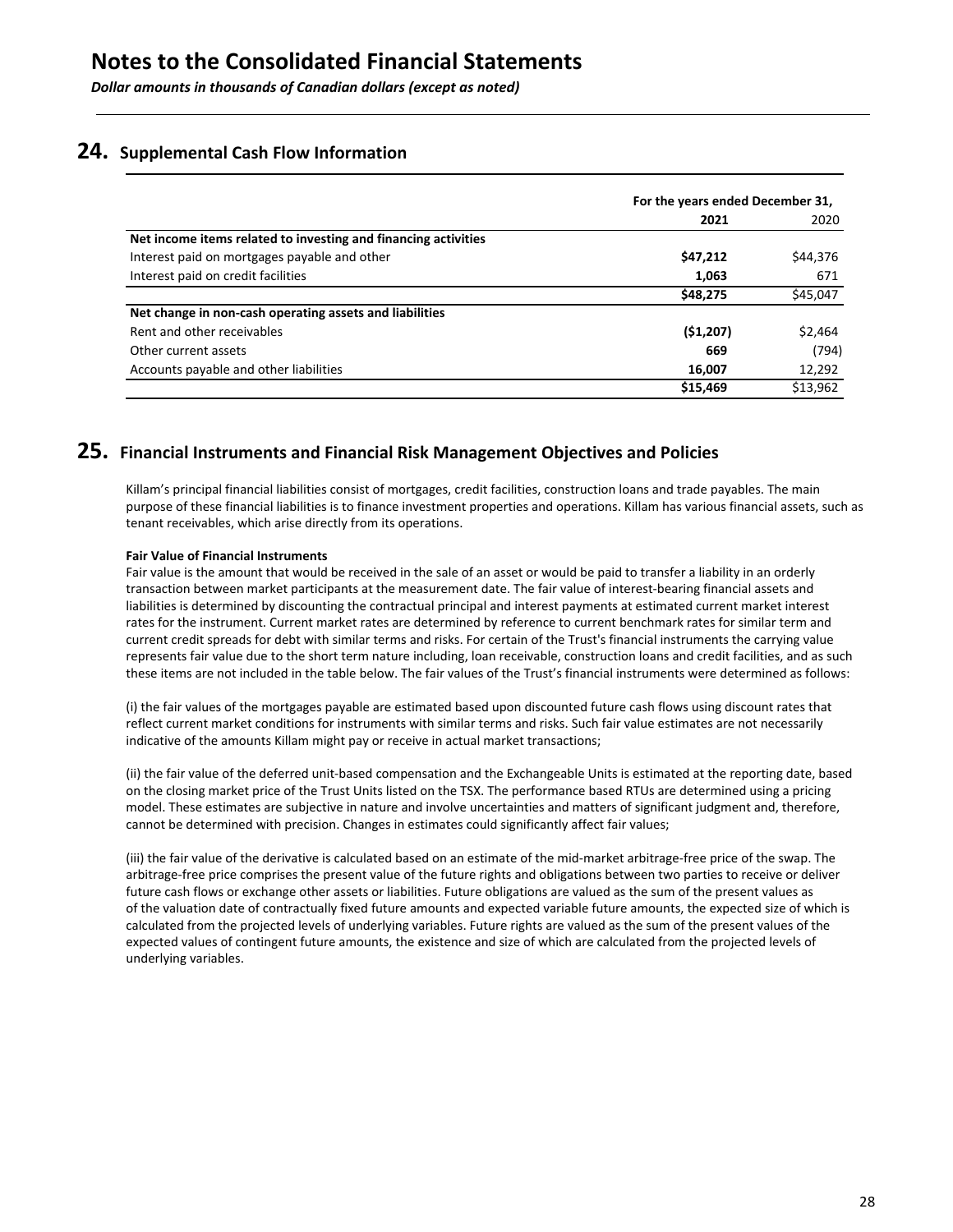### **25. Financial Instruments and Financial Risk Management Objectives and Policies (continued)**

The significant financial instruments and their carrying values as at December 31, 2021, and December 31, 2020, are as follows:

| As at                                            | December 31, 2021 |                   | December 31, 2020 |             |
|--------------------------------------------------|-------------------|-------------------|-------------------|-------------|
| <b>Classification</b>                            | Carrying<br>Value | <b>Fair Value</b> | Carrying<br>Value | Fair Value  |
| Financial liabilities carried at amortized cost: |                   |                   |                   |             |
| Mortgages and loans payable (1)                  | \$1,915,334       | \$1,964,015       | \$1,631,689       | \$1,714,740 |
| <b>Financial liabilities carried at FVTPL:</b>   |                   |                   |                   |             |
| <b>Exchangeable Units</b>                        | \$94.461          | \$94,461          | \$70,177          | \$70,177    |
| Derivative liability <sup>(2)</sup>              | \$20              | \$20              | \$188             | \$188       |
| Deferred unit-based compensation                 | \$6,376           | \$6,376           | \$4,784           | \$4,784     |

 $<sup>(1)</sup>$  Mortgages and loans payable does not include construction loans and credit facilities, the carrying value of these line items represents fair</sup> value.

 $(2)$  The \$0.02 million derivative liability is included in other non-current liabilities within the consolidated statements of financial position (December 31, 2020 - \$0.2 million derivative liability included in other non-current assets).

The interest rates used to discount the estimated cash flows, when applicable, are based on the five-year government yield curve as at December 31, 2021, which is in-line with Killam's weighted average years to maturity of 4.0 years, plus an adequate credit spread, and were as follows:

| As at                  | December 31, 2021 | December 31, 2020 |
|------------------------|-------------------|-------------------|
| Mortgages - Apartments | 2.40%             | 1.31%             |
| Mortgages - MHCs       | 3.00%             | 2.31%             |

#### **Assets and Liabilities Measured at Fair Value**

Fair value measurements recognized in the consolidated statements of financial position are categorized using a fair value hierarchy that reflects the significance of inputs used in determining the fair values:

Level 1: Quoted prices in active markets for identical assets or liabilities.

Level 2: Quoted prices in active markets for similar assets or liabilities or valuation techniques where significant inputs are based on observable market data.

Level 3: Valuation techniques for which any significant input is not based on observable market data.

The fair value hierarchy of assets and liabilities measured at fair value on a recurring basis in the consolidated statements of financial position is as follows:

| As at                            | December 31, 2021 |          | December 31, 2020 |         |          |             |
|----------------------------------|-------------------|----------|-------------------|---------|----------|-------------|
|                                  | Level 1           | Level 2  | Level 3           | Level 1 | Level 2  | Level 3     |
| <b>Assets</b>                    |                   |          |                   |         |          |             |
| Investment properties            |                   | –        | \$4,540,877       |         |          | \$3,741,918 |
| <b>Liabilities</b>               |                   |          |                   |         |          |             |
| Exchangeable Units               | –                 | \$94,461 |                   |         | \$70,177 |             |
| Derivative liability             |                   | \$20     |                   |         | 188      |             |
| Deferred unit-based compensation |                   | \$4,859  | \$1,517           |         | \$3,601  | \$1,183     |

Transfers between levels in the fair value hierarchy are recognized on the date of the event or change in circumstances that caused the transfer. There were no transfers of assets or liabilities between Level 1, Level 2 and Level 3 during the year ended December 31, 2021.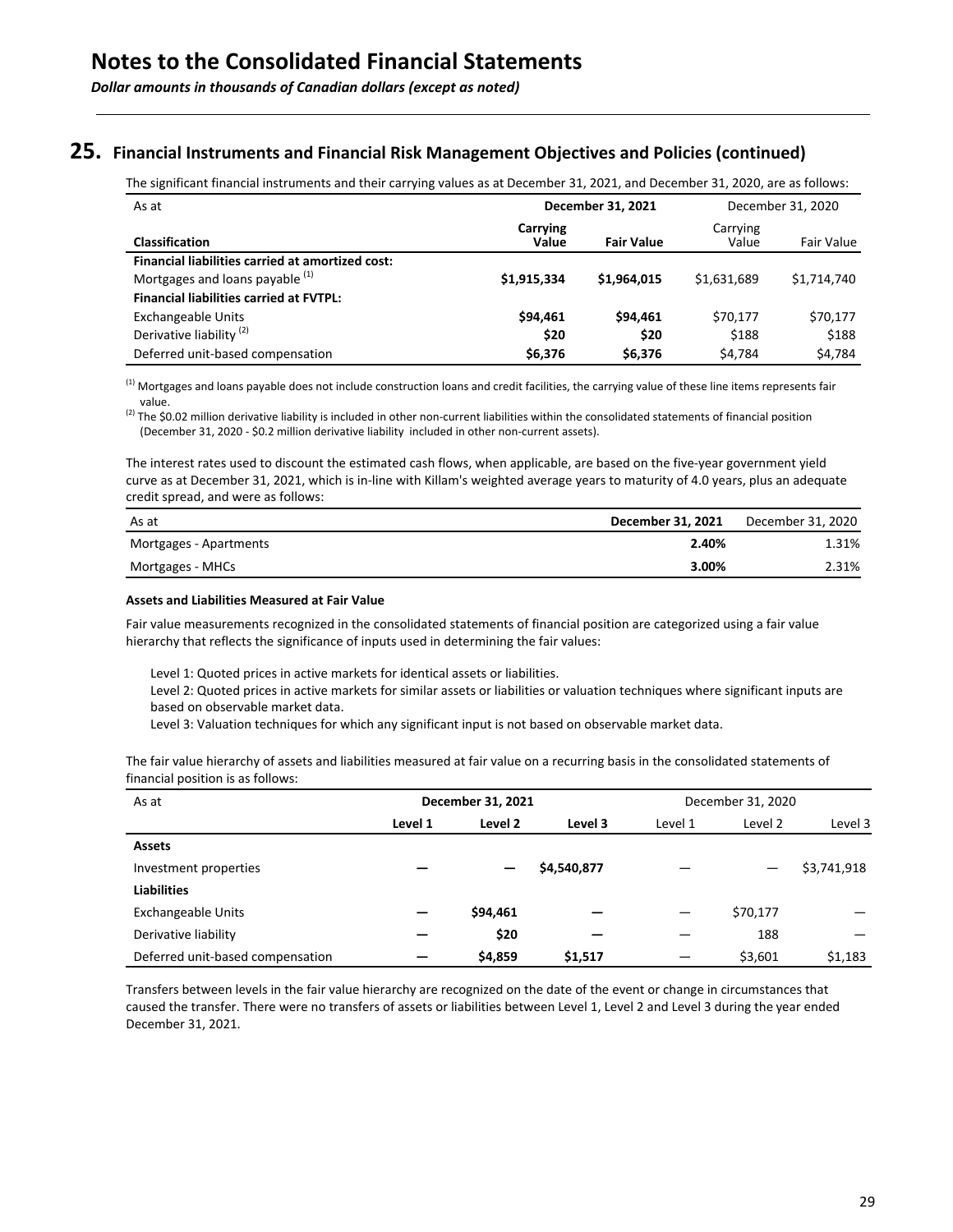### **25. Financial Instruments and Financial Risk Management Objectives and Policies (continued)**

#### **Risk Management**

Killam may enter into derivative transactions, primarily interest rate swap contracts to manage interest rate risk arising from fluctuations in bond yields, as well as natural gas and oil swap contracts to manage price risk arising from fluctuations in these commodities. It is, and has been, Killam's policy that no speculative trading in derivatives shall be undertaken. The main risks arising from Killam's financial instruments are interest rate risk, credit risk and liquidity risk. These risks are managed as follows:

#### **(i) Interest Rate Risk**

Killam is exposed to interest rate risk as a result of its mortgages and loans payable; however, this risk is mitigated through Management's strategy to structure the majority of its mortgages in fixed-term arrangements, as well as, at times, entering into cash flow hedges. Killam also structures its financings so as to stagger the maturities of its debt, minimizing the exposure to interest rate volatility in any one year.

As at December 31, 2021, \$147.6 million of Killam's debt had variable interest rates, including four construction loans totalling \$77.6 million, amounts drawn on credit facilities of \$61.7 million and three demand loan totalling \$8.3 million. These loans and facilities have interest rates of prime plus 0.4% - 1.25% or 105-245 bps above BAs (December 31, 2020 - prime plus 0.5% - 1.25% or 160-250 bps above BAs) and consequently, Killam is exposed to short-term interest rate risk on these loans.

Killam's fixed mortgage debt, which matures in the next 12 months, totals \$164.5 million. Assuming these mortgages are refinanced at similar terms, except at a 100 bps increase in interest rates, financing costs would increase by \$1.6 million per year.

#### **(ii) Credit Risk**

Credit risk arises from the possibility that tenants may experience financial difficulty and be unable to fulfill their lease term commitments. Killam mitigates the risk of credit loss through the diversification of its existing portfolio and limiting its exposure to any one tenant.

Credit assessments are conducted for all prospective tenants and Killam also obtains a security deposit to assist in potential recoveries. In addition, receivable balances are monitored on an ongoing basis. Killam's bad debt expense experience has historically been less than 0.3% of revenue. None of Killam's tenants account for more than 4% of the tenant receivables as at December 31, 2021 or 2020.

Killam has considered the cash flow difficulties that may be experienced by commercial and residential tenants due to the impact of COVID-19 and the probability of default and has adjusted its exposure in an allowance for doubtful accounts. The amount adjusted is immaterial.

#### **(iii) Liquidity Risk**

Management manages Killam's cash resources based on financial forecasts and anticipated cash flows. Killam structures its financing so as to stagger the maturities of its debt, thereby minimizing Killam's exposure to liquidity risk in any one year. In addition, Killam's apartments qualify for Canadian Mortgage and Housing Corporation ("CMHC") insured debt, reducing the refinancing risk upon mortgage maturities. Killam's MHCs and commercial assets do not qualify for CMHC insured debt; however, these assets access to conventional mortgage debt. Management does not anticipate liquidity concerns on the maturity of its mortgages as funds continue to be accessible in the multi-residential sector.

During the year ended December 31, 2021, Killam refinanced \$124.0 million of maturing apartment mortgages with new mortgages totaling \$172.3 million, generating net proceeds of \$48.3 million. In addition, during the year ended December 31, 2021, Killam refinanced \$8.0 million of maturing MHC and commercial mortgages with new mortgages totaling \$12.2 million, generating net proceeds of \$4.2 million. The following table presents the principal payments (excluding interest) and maturities of Killam's liabilities for the next five years and thereafter:

| For the twelve months ending<br>December 31, | <b>Mortgage and loans</b><br>payable | Construction<br>(1)<br>loans | Credit facilities <sup>(2)</sup> | <b>Total</b> |
|----------------------------------------------|--------------------------------------|------------------------------|----------------------------------|--------------|
| 2022                                         | 236,943                              | 77,596                       |                                  | 314,539      |
| 2023                                         | 329,091                              |                              |                                  | 329,091      |
| 2024                                         | 337,872                              |                              | 61,730                           | 399,602      |
| 2025                                         | 352,522                              |                              |                                  | 352,522      |
| 2026                                         | 218,936                              |                              |                                  | 218,936      |
| Thereafter                                   | 477,788                              |                              |                                  | 477,788      |
|                                              | \$1,953,152                          | \$77,596                     | \$61,730                         | \$2,092,478  |

 $<sup>(1)</sup>$  Construction loans are demand loans, but expected to be repaid once construction is complete and rental targets achieved. Once these targets</sup> are achieved each construction loan will be repaid in full and is expected to be replaced with conventional mortgages.

 $(2)$  Killam's \$155.0 million credit facility was amended and extended on December 15, 2021.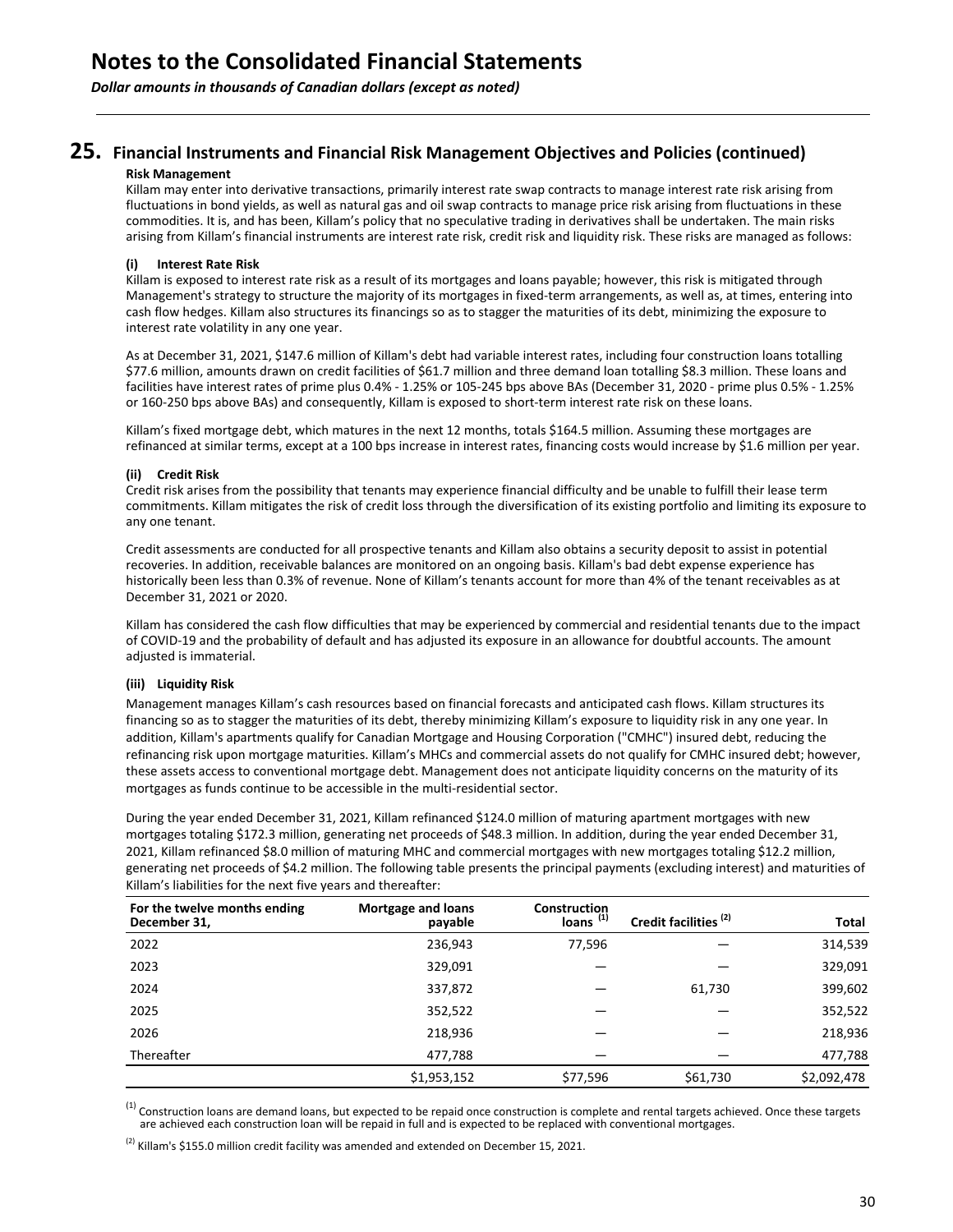### **26. Capital Management**

The primary objective of Killam's capital management is to ensure a healthy capital structure to support the business and maximize unitholder value. Killam manages its capital structure and makes adjustments to it in light of changes in economic conditions. To maintain or adjust the capital structure, Killam may adjust the distribution payment to unitholders, issue additional Units, issue debt securities or adjust mortgage financing on properties.

Killam's primary measure of capital management is the total debt as a percentage of total assets ratio. Killam's strategy, as outlined in the operating policies of its DOT, is for its overall indebtedness not to exceed 70% of total assets. The calculation of total debt as a percentage of total assets is summarized as follows:

| As at                                      | December 31, 2021 | December 31, 2020 |
|--------------------------------------------|-------------------|-------------------|
| Mortgages and loans payable                | \$1,915,334       | \$1,631,689       |
| Credit facilities                          | 61,730            | 7,029             |
| <b>Construction loans</b>                  | 77.596            | 41,345            |
| Total interest bearing debt                | \$2,054,660       | \$1,680,063       |
| Total assets <sup>(1)</sup>                | \$4,568,903       | \$3,766,987       |
| Total debt as a percentage of total assets | 45.0%             | 44.6%             |

  $^{(1)}$  Excludes right of use asset of \$9.6 million as at December 31, 2021 (December 31, 2020 - \$9.6 million).

The above calculation is sensitive to changes in the fair value of investment properties, in particular, cap-rate changes. The quantitative sensitivity analysis shown below illustrates the value increase or decrease in Killam's debt to asset ratio given the change in the noted input:

| <b>Cap-rate Sensitivity</b><br>Increase (Decrease) | <b>Fair Value of</b><br>Investment Properties <sup>(1)</sup> | <b>Total Assets</b> | Total Debt as % of<br><b>Total Assets</b> | Change (bps) |
|----------------------------------------------------|--------------------------------------------------------------|---------------------|-------------------------------------------|--------------|
| $(0.50)$ %                                         | \$5,158,358                                                  | \$5,186,384         | 39.6%                                     | (540)        |
| $(0.25)$ %                                         | \$4,882,245                                                  | \$4,910,271         | 41.8%                                     | (310)        |
| $-\%$                                              | \$4,540,877                                                  | \$4,568,903         | 45.0%                                     |              |
| 0.25%                                              | \$4,161,252                                                  | \$4,189,278         | 49.0%                                     | 410          |
| 0.50%                                              | \$3,964,314                                                  | \$3,992,340         | 51.5%                                     | 650          |

 $<sup>(1)</sup>$  The cap-rate sensitivity calculates the impact on Killam's apartment and MHC portfolios, which are valued using the direct</sup> income capitalization method and Killam's commercial portfolio which is valued using the discounted cash flow method.

### **27. Commitments and Contingencies**

Killam is subject to various legal proceedings and claims that arise in the ordinary course of business. These matters are generally covered by insurance. Management believes that the final outcome of such matters will not have a material adverse effect on the financial position, results of operations or liquidity of Killam. However, actual outcomes may differ from Management's expectations.

Killam purchased a 10% interest of a planned four-phase 829-unit development project in Calgary, Alberta in 2018. Phase 1 was completed in January 2021 and Killam purchased the remaining 90% interest in the 233 unit property on January 21, 2021. Construction of Phase II commenced in December 2021 and Killam has a \$65.0 million commitment in place to purchase the remaining 90% interest following completion of construction and the achievement of certain conditions.

Killam entered into a supply contract for natural gas to hedge its own usage, which is summarized below:

| Area    | Utilitv | <b>Usage Coverage</b> | Term                                 | Cost      |
|---------|---------|-----------------------|--------------------------------------|-----------|
| Ontario | Gas     | 25%                   | December 1, 2021 - October 31, 2023  | \$4.70/GJ |
| Alberta | Gas     | 25%                   | December 1, 2021 - November 30, 2023 | \$3.81/GJ |